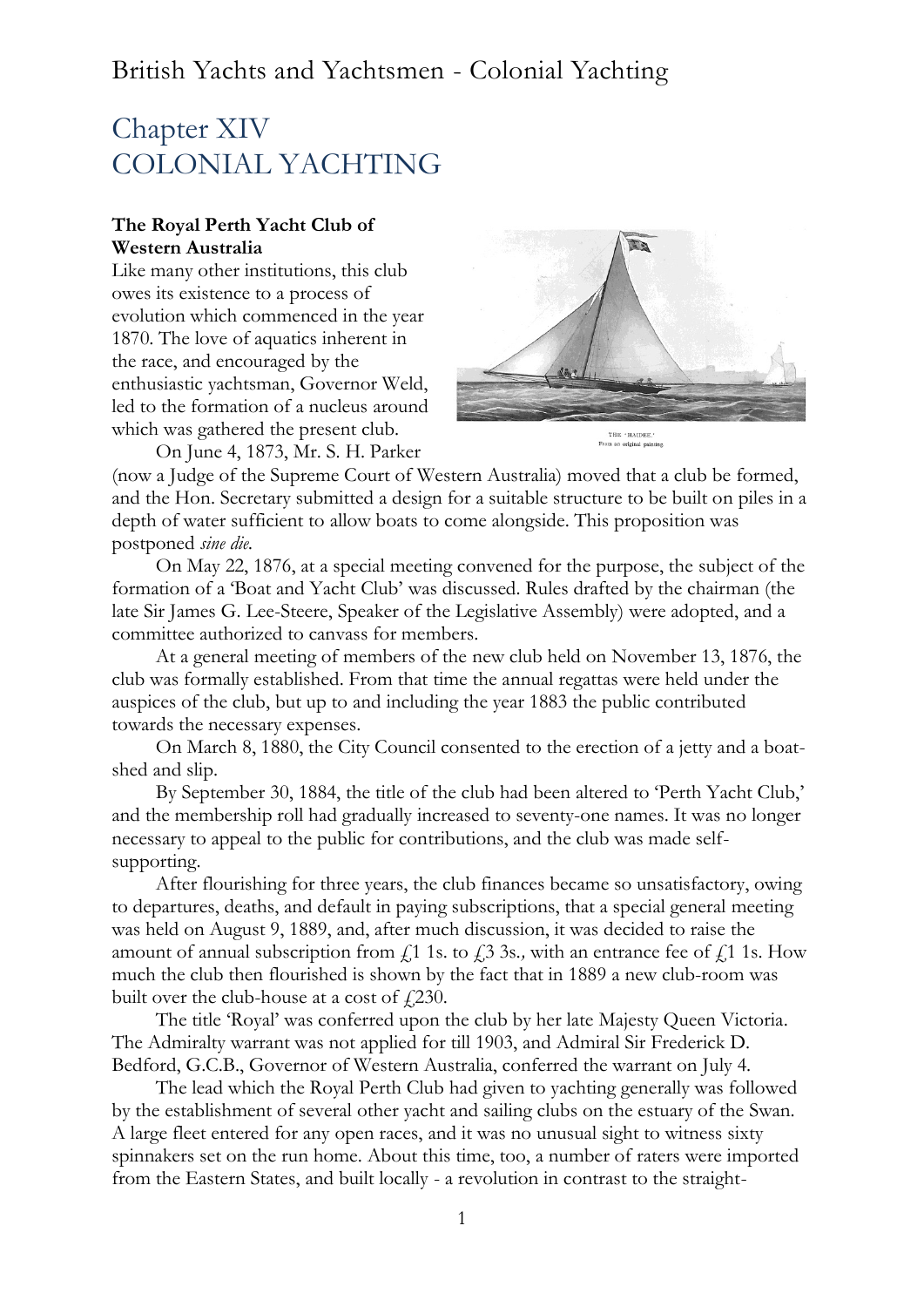stemmed cruisers which previously contested for pride of place. So many of these racing machines were commissioned that it became necessary to classify them separately, leaving the keel boats to sail under handicap allowances in their several classes.

The progress made by the Royal Perth Yacht Club is shown in the magnificent new club-house which was erected in 1905, adjoining the old premises. The new house contains all modern conveniences, and is a handsome and well-built structure.

The membership roll of the club in 1906 was ninety-eight.

#### **Prince Alfred Yacht Club, Sydney**

On the evening of October 15, 1867, a number of boat-owners and other aquatic supporters foregathered in the commercial room of McGrath's Hotel in King Street and organized what was first known as the Mosquito Yacht Club, which club, after thirty-nine years of continuous working, has developed into one of the most progressive yachting institutions of the Southern Hemisphere.

The reason for the inauguration of such a club was stated to be that the Royal Sydney Yacht Squadron, which had been in existence for some four or five years, did not cater for the smaller boats, and that some organization for the proper control of racing amongst such craft was considered to be necessary. Nowadays there are numerous sailing clubs which foster the small boats of all classes, and the Prince Alfred Yacht Club, together with the Royal Sydney Yacht Squadron, look after the interests of the yachts only. In this connection there has been much argument of late as to what constitutes a yacht, and the question has proved quite as vexatious as the problem of arriving at a satisfactory definition of an amateur.

At the inaugural meeting it was decided that the title of the new body should be 'Prince Alfred Yacht Club,' in honour of the then recent visit of his late Royal Highness the Duke of Edinburgh, and royal patronage has been extended to the club ever since its inception.

Success appears to have attended the beginnings of the club, for in two months no less than twenty yachts were registered and eighty members enrolled, and for thirty-two years this latter number was not exceeded. On application to the Admiralty some eighteen months after inauguration, a warrant was issued authorizing the yachts of the club to fly the blue ensign, with a ducal coronet in the lower fly. At the same time it was decided that the burgee be blue ground, with broad red cross, and these flags have been in use up to the present day.

A yachtsman whose name has always been associated with the sport in Sydney is that of the late Mr. Richard Harnett, who was the first Commodore of the Prince Alfred Yacht Club. Not only was Mr. Harnett a keen sportsman, but one with original ideas regarding yacht design and construction. So far back as 1868 he conceived and put into practice the idea of a boat with cutaway ends and a fin keel - truly a primitive form of the present-day racer. On these lines he produced *Australian,* a boat that had a remarkable record extending over nearly twenty years, despite the fact that when the model was shown to such eminent builders as Hatcher of Southampton, White of Cowes, and Ratsey, they ridiculed the possibility of such a craft being able to sail.

In the absence of evidence of great vitality and enthusiasm it can only be concluded that from 1872 onward the club affairs drifted on in a steady way for a number of years, continuing with the orthodox opening and closing functions, and ordinary racing events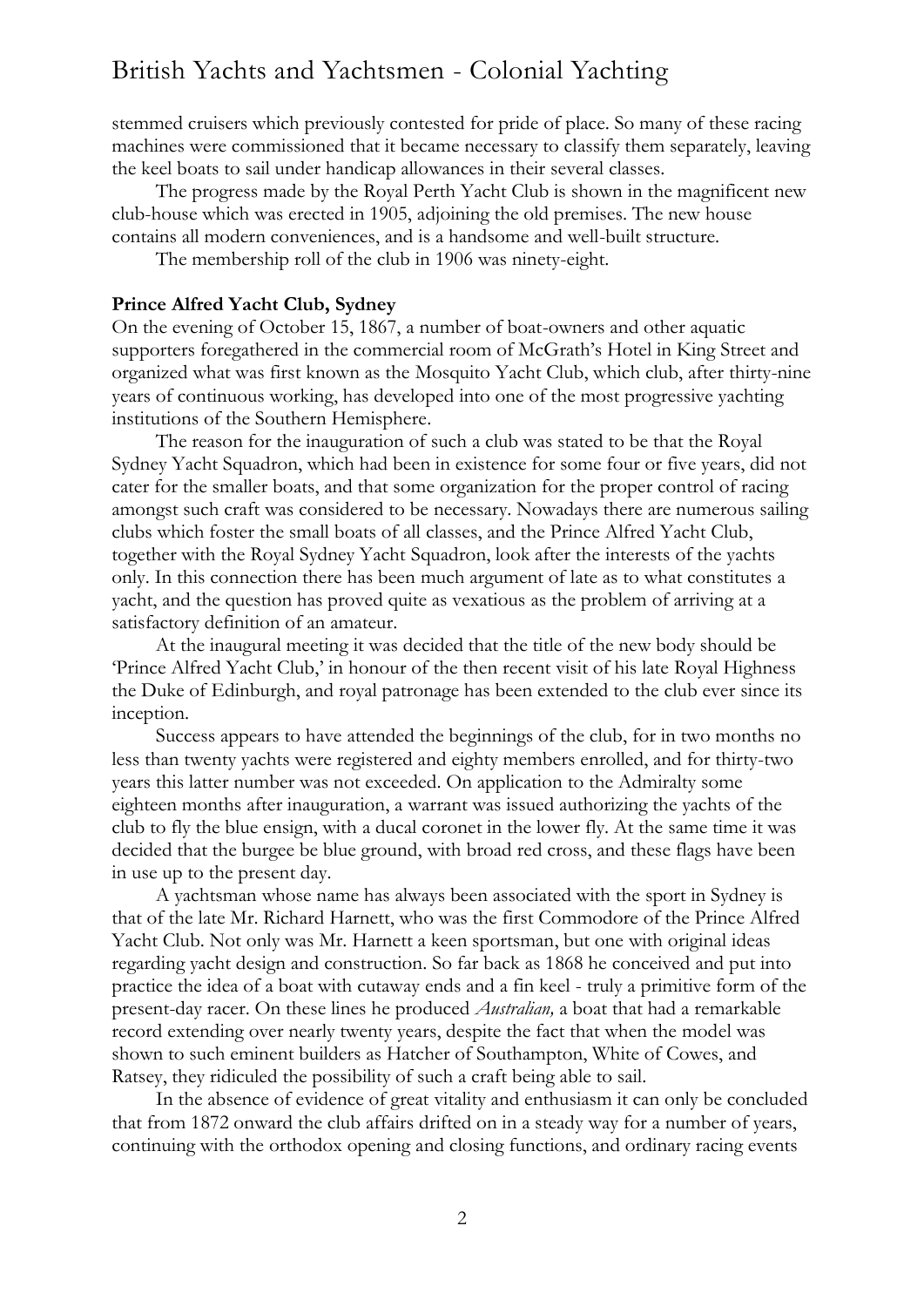in the sailing seasons, until towards the end of 1899, when we find the commencement of a new era.

For the last quarter of the nineteenth century the club had existed with an average membership ranging between seventy and eighty. Younger members were not satisfied with this, and advocated the opening of a club-house, and, after much discussion, spacious rooms were opened in the heart of the city. This progressive policy was rewarded with a great influx of new members ; and so great was this increase that it was found necessary to double the accommodation, and between the annual meetings of 1899 and 1900 the membership increased nearly 100 per cent. In 1899 the members numbered 77; to-day there are 280. The fleet, according to the register, has also increased to between 60 and 70 vessels, the majority of which are of an up-to-date type.

The introduction in 1900 of half a dozen modern-designed 30-raters also gave a fillip to the club's progress, and this served to revive interest in racing. As indicating the increasing popularity of the contests conducted by the 'Alfreds' (as the club is colloquially known), the committee have found it necessary during recent seasons to engage a steamer capable of accommodating 400 to 500 members and friends who wish to witness the various events.

With the finish of the 1904-1905 season came evidence of further progress. The club flag now flutters above the roof of the highest building in Moore Street, in the centre of the city. The new quarters are spacious and airy, and from the windows glimpses of the port may be obtained. The premises have been most economically and well apportioned, the card-rooms and the cosy library being specially attractive features.

Among those who have served the club most prominently may be mentioned Mr. F. J. Jackson, the father of the club; Mr. H. S. Harden, whose generosity helped the club off a lee shore in 1889; Mr. S. Hordern, who has held the position of Commodore for some thirteen years; and Mr. S. M. Dempster, the present popular Commodore, who has been the energetic spirit in the progressive movements of the last few years. The following is a list of Commodores of the club:

| Richard Harnett | 1868-1869 |
|-----------------|-----------|
| J. W. G. Hanks  | 1869-1872 |
| W. H. Deloitte  | 1872-1877 |
| J. H. Want      | 1877-1882 |
| Dr. Milford     | 1882-1888 |
| W. M. Maclardy  | 1888-1891 |
| H. S. Harden    | 1891-1892 |
| S. Hordern      | 1892-1905 |
| S.M. Dempster   | $1905 -$  |
|                 |           |

Port Jackson, the world-renowned harbour and the home of the club, is for eight months of the year a scene of aquatic animation. Steam yachts, power boats, and sailing craft of every size and description, from the stately old-fashioned cruiser to the tiny six-footer, flit about a beautiful expanse of water, bounded by 170 miles of foreshore of bays and coves, that show the touch of Nature's best handiwork, with an environment of unimaginable colour, to constitute a spectacle that must be seen to be appreciated.

The club's programme opens towards the end of October with a cruise to the rendezvous, and the racing of the season admits of all the yachts of the club entering. The prize-money aggregates about  $f(225)$ , and there are several handsome trophies sailed for. To keep the sport strictly amateur has ever been one of the traditions of the club.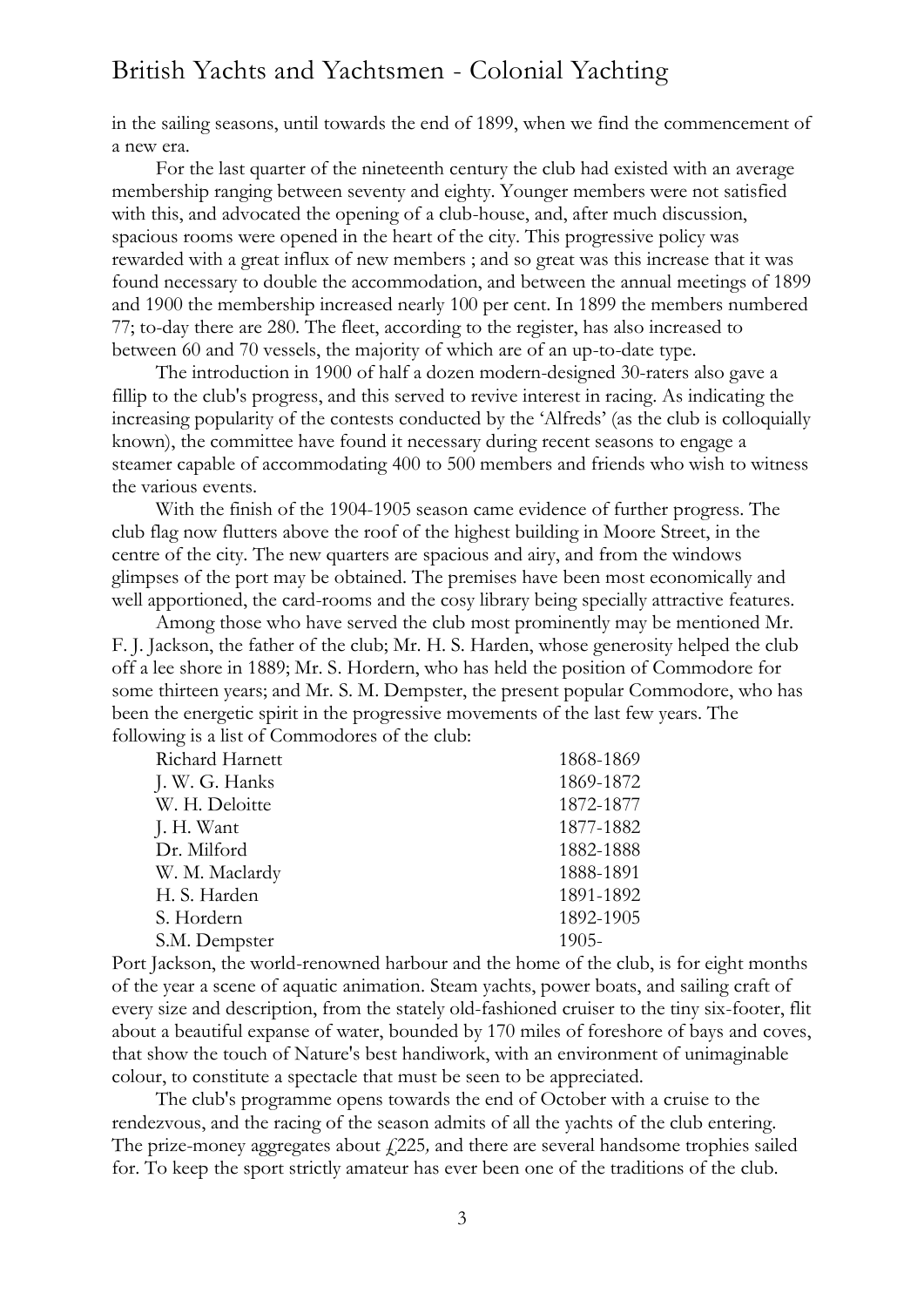Amongst the early rules was one which stipulated that all yachts competing in a club race must be manned entirely by members, and after thirty-nine years - whilst membership is not now enforced - the amateur status of each man of a racing yacht's crew (except the regular paid hand or hands, according to size) must be maintained, and it is compulsory that the man at the helm shall be a member.

#### **Port Jackson**

Times out of number have various writers endeavoured to fix the origin of yachting, and just as many times have the well-meaning scribes failed to trace the exact date when a boat was first built for racing or pleasure purposes. A modified repetition of the difficulty experienced by the historians of the world's yachting presents itself in tracing the date of the inception of yachting as a sport in Port Jackson. To trace the evolution of local yachtdesigning, from the old, beamy, full-bodied vessel to the fin-keeled modern rater, would involve a scientific and far too voluminous disquisition.

Probably the earliest records of yachting in Port Jackson have passed away with the many brave yachtsmen who have sailed into the 'great beyond.' Nevertheless, some veterans remain to beguile an hour for the modern enthusiast with amusing personal reminiscences and entertaining anecdotes of the early days of the sport.

From the retentive memories of such men, who are unanimous in attributing their longevity to the pursuit of the health-giving pastime, have been gleaned the facts and particulars herein chronicled ; and with which, together with the illustrations of the early craft - now dubbed 'old-timers' - it is hoped to interest the reader. 'Old-timers' the present generation of boat-sailers disparagingly call the old billow-punchers which formed the foundation of our yachting; but the veterans never tire of singing their praises. Speaking of the ancient schooner-yacht *Petrel,* not so long ago, one of the old salts said, 'No picture has ever done justice to her beautiful lines.'

It is on record that the first pleasure-boat in these waters was one owned by a Mr. Robert Campbell. She was an open boat of about 3 tons yacht measurement, built in 1827 - a three-sticker with sliding gunter sails, which was then the most approved type, being particularly recommended for their windward work.

Nowadays, if upwards of 500 or 700 people are present on the flagship at a regatta, it is considered a good attendance; but in the old days, when there were not innumerable holiday resorts within easy distance of the metropolis, and travelling facilities and cheap excursions were unknown, almost the entire population turned out to witness an aquatic carnival which to-day would be considered of mediocre order.

The first regatta was held on January 9, 1834, the promoter of which was a certain Captain Daniels of the clipper ship *Rubicon,* who is said to have fairly stormed the community when his vessel was in port. The sailing races in this carnival were contested with the boats belonging to the vessels from oversea ports. They were, however, fitted with temporary keels to increase their stability and weatherliness. Contemporary records describe the gathering at this event as the most numerous and select that ever assembled in the colony, and the heights surrounding Fort Macquarie were crowded with enthusiastic spectators.

To celebrate the forty-ninth anniversary of the colony in 1837 a regatta was organized, and this was the first of the many excellent regattas which have been conducted annually for the past sixty-eight years; but at this, again, the sailing races were confined to open boats, and it was not until 1839, or in the early forties, that decked and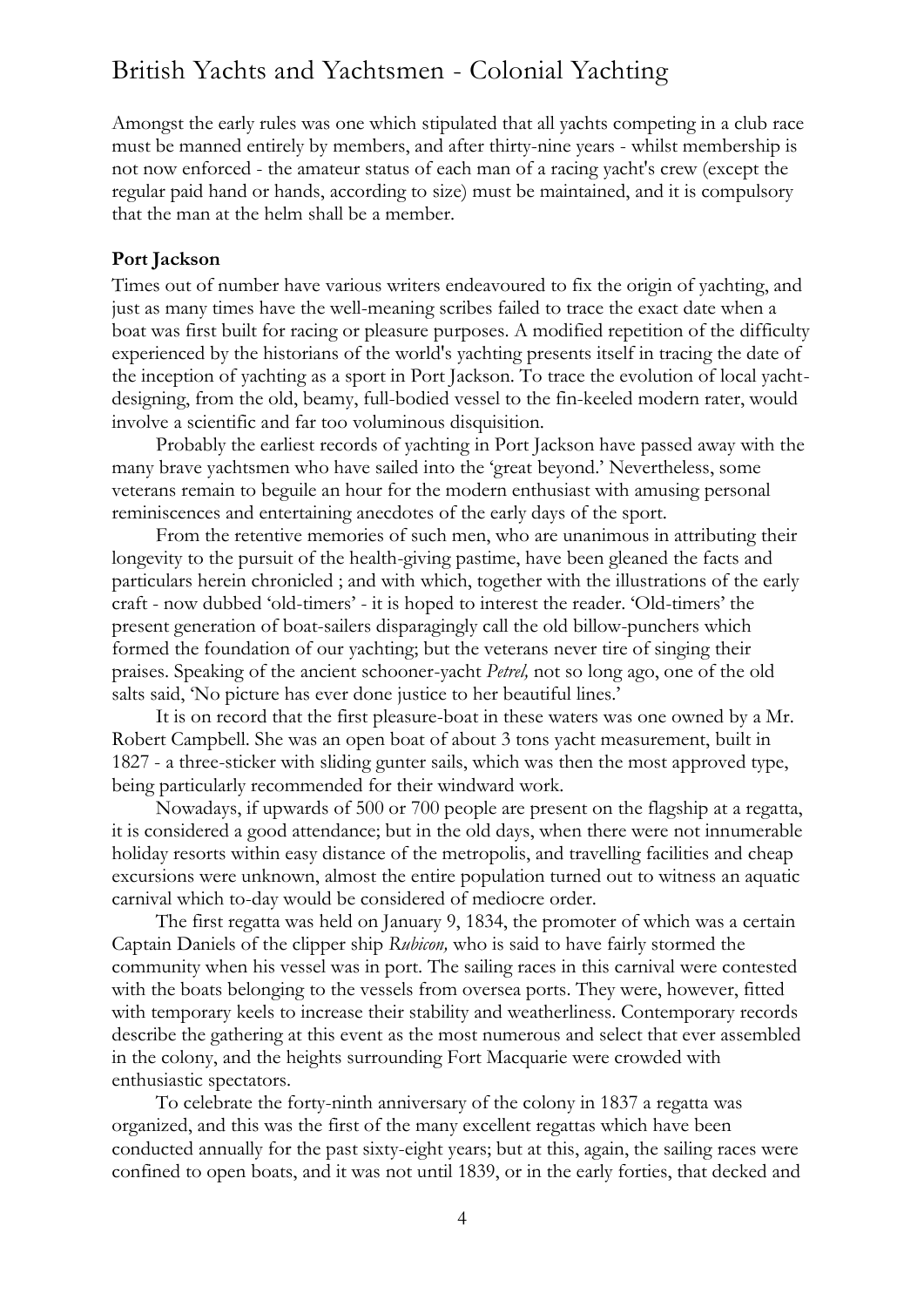ballasted yachts appeared in history. The ballasting was not then done with lead fitted to the keel in the manner to which we have become accustomed, but with iron or, more often, heavy stones packed in the lower hold.

Amongst these early craft the most prominent were *Friendship, Haidee,* and *Petrel.*  The first-named was built as a cruiser, but her exceptional turn of speed led to the late Mr. J. Milson's father purchasing her. She was rigged with sliding gunter sails, and beat all her class, notably in the regattas of 1840 and 1843. *Haidee* was built for the late Hon. George Thornton, and was winner at a regatta in 1839; but she came to a tragic end in a southerly burster, sinking in sixteen fathoms off Shark Point, and five out of six of her crew were drowned. Another yacht owned by the late Hon. George Thornton was the *Midge,* which carried off the prize for second-class yachts at the Anniversary Regatta of 1845. Just about this time the gaff mainsail was corning into fashion, though the *Midge's*  success was achieved with the sliding gunter rig. *Champion,* built in the following year by Underwood, was another of the many yachts owned at various times by Mr. Thornton. It was with this boat and the Al*arm* that the *Eclipse -* one of the most notable yachts ever built in Sydney - had her first race in 1851. When the *Eclipse* was being constructed by Holdsworth, a hoarding was erected round her to preserve secrecy of the design, which was from the model of a famous English yacht. Her first match occasioned quite a furore in aquatic circles, and it is said that the late Mr. Alfred Fairfax, who afterwards owned *Eclipse,* obtained a horse and galloped from point to point in order to witness the whole contest.

From 1851 onwards there were many good boats which had remarkable careers, and kept the sport alive up to the beginning of the present era.



It would not be possible here to do justice to such famous boats as *Neried, Mischief, Mistral, Xarifa, Alec, Magic* (champion from 1873 to 1885), *Doris* (winner of the intercolonial race for 6-tonners in Port Philip in 1883), *Waitangi* (which defeated the Victorian crack *Janet* in 1886), *Violet* (Mr. F. J. Jackson), *Sirocco* (Mr. E. W. Knox), *Era*  (Mr. A. G. Milson, winner of the inter-colonial event in Port Philip in 1888), which kept the sport moving between 1855 and 1894, for their achievements alone would require a volume.

But it would not be right to proceed without some mention of *Australian -* the 'old beakie,' as she was stigmatized by the facetious - which flourished between 1866 and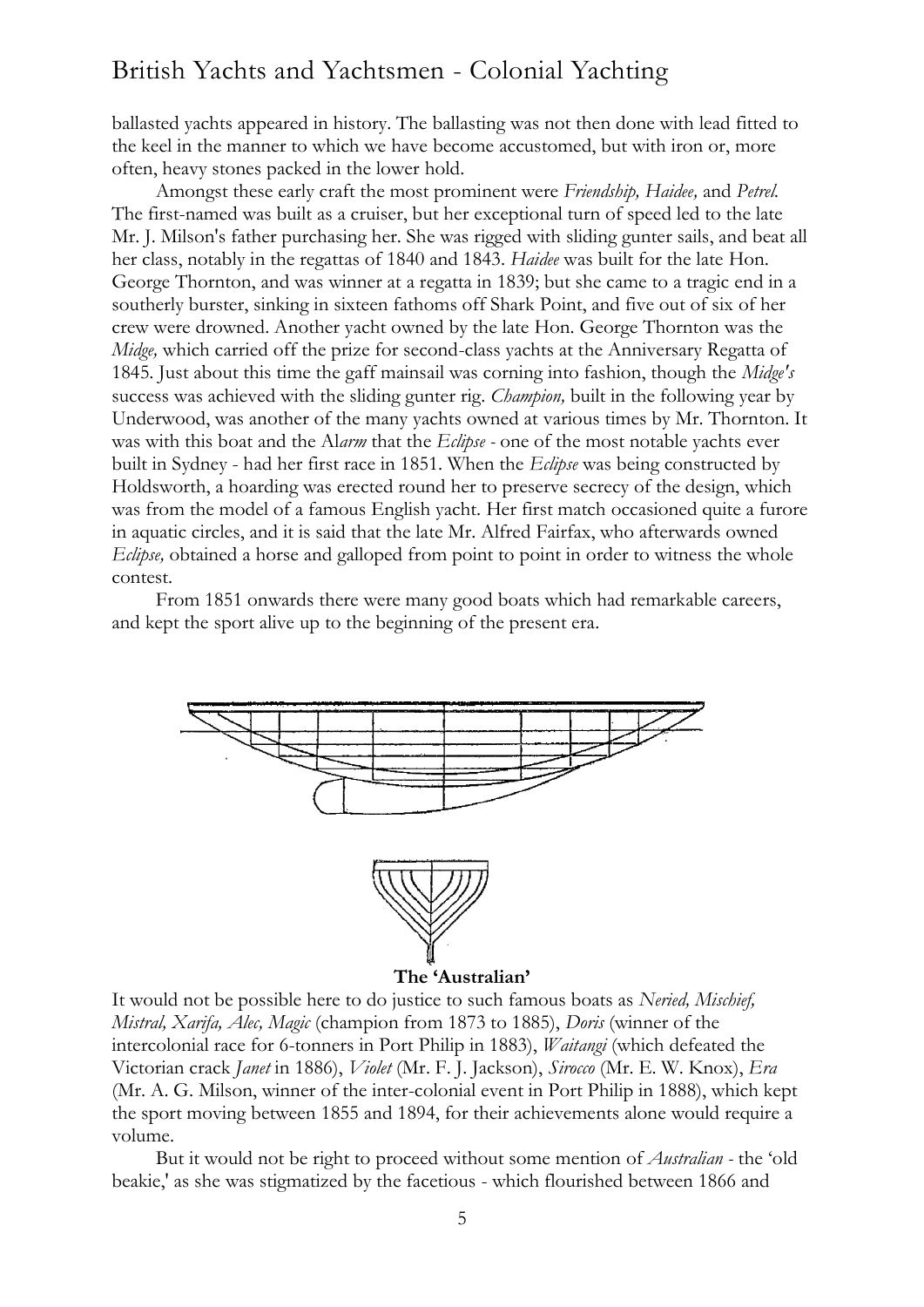1890. She was a creation of the late Mr. Richard Harnett, and though a decided departure from the traditions of yacht-designing up to that time, it had to be admitted that she was unique in design, stanch in construction, and fast in sailing. She possessed what were considered essential elements of a successful boat - small skin, relatively big displacement, and perfectly gradual approach and delivery ; and it may reasonably be contended that in her design were many of the features (though in a crude form) which have been so successfully developed in the modern type of racing yacht.

For a period extending over a quarter of a century in the history of yachting in these parts the attention of builders ran in the direction of attempting to create a new code of natural, or rather unnatural, laws, including excrescences of every conceivable description: wall-sided packets with straight keels and plumb stems, inordinate deadwoods aft, and deep rectangular forefeet, to say nothing of the bulk of the floating power being unscientifically concentrated. Some few years ago, however, yacht-builders returned to normal ideas, and, as one of the best authorities logically puts it, instead of trying to batter the water into their way of thinking, they succumbed to the dictates of natural laws, and built accordingly.

We come now to the last decade, with the accompanying innovations - overhangs, fin keels, hollow sections, and balanced rudders.

Although the length and sail area measurement rule was adopted in 1887, it was not until 1895 that a yacht was produced to take full advantage of its provisions, Mr. James Cox built *Herreshoff* a 5-rater of shallow hull and with bulb-fin and other novelties - and it was predicted before her launching that she would show a clean pair of heels to anything up to 10 tons in Port Jackson. Given her time allowance, there is no doubt the other yachts only had a view of her taffrail from start to finish, and the 10-tonners and others had to look to their laurels when racing her from scratch.

In 1898 Mr. S. Hordern (Commodore of the Prince Alfred Yacht Club, 1892-1905) imported designs from Fife of Fairlie, and had *Whitewings* built by Ford, of Berry's Bay, and she eclipsed all her predecessors.

From this date onwards there was a growing inclination amongst the yachtsmen to entirely modernize the fleet. In 1899 Dr. J. Elliott bought *Meteor* (30-linear rating) from Auckland, and later in the same year Mr. C. T**.** Brockhoff introduced *Aoma,* a boat of the same type and about the same size, built by Messrs. Logan Bros., of Auckland. Both these boats were of the fast cruiser type - a healthy class, well adapted to the ideas of Sydney yachtsmen; and, Mr. Brockhoff being so successful with *Aoma*, others were induced to import similar craft. The beginning of the 1900-1901 season, therefore, saw five more 30-linear raters in our waters. Mr. Hordern secured designs from Fife and had *Fleetwing* built in Sydney; Mr. S. M. Dempster and Dr. Gordon Craig imported *Petrel* and *Heather* respectively from Auckland; Mr. J. O. Fairfax brought out *Magic* from the yard of Messrs. Summers and Payne; and Mr. A. W. Crane procured *Cooya* from A. W. Bailey, of Auckland.

*Bona* (Mr. J**.** E. Chinnery), 36-rater, was also imported about the same time, and she proved herself to be the champion of the harbour.

*Magic,* like her famous and historic namesake, proved a marvel in all kinds of weather, and during the 1900-1901 season many prizes found their way into her lockers. It must not be forgotten, however, that *Sunbeam,* which was brought over from Auckland for the express purpose of annexing a  $f100$  prize in the inter-colonial race at the Twentieth-Century Regatta, proved more than a match for *Magic. Sunbeam was* purchased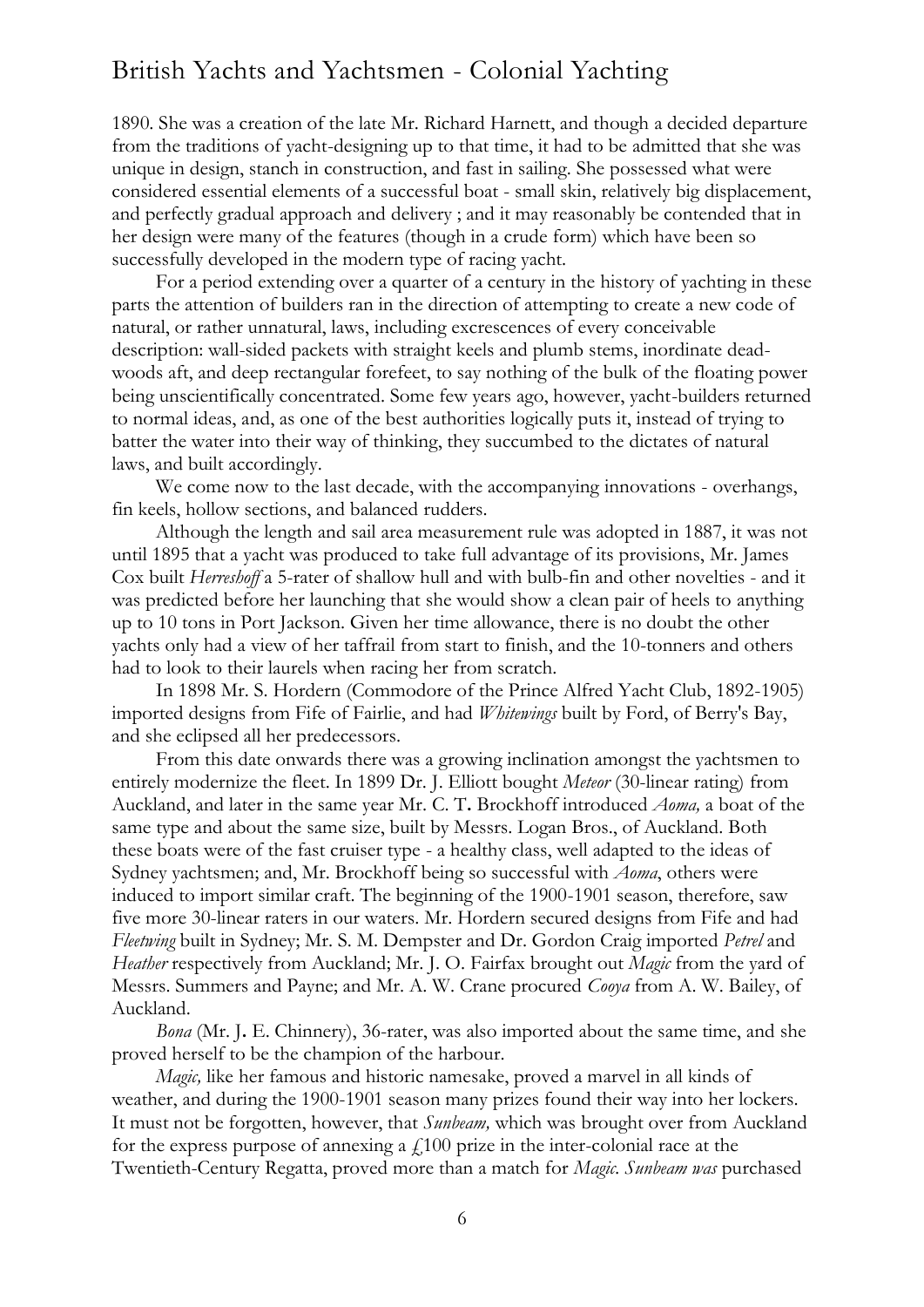by Mr. Fred Doran (the well-known amateur skipper of the smaller class of racers), who was most successful with her. Later she became the property of Mr. Arthur Crane; but the change in rating affected her and *Magic* more than any of the others, and where they formerly received time they were compelled to concede allowances to the scratch boats. The racing was, however, much closer and more exciting.

In the 1901-1902 season Mr. S. M. Dempster's *Petrel* was champion, and the following statement of her record is interesting, as she has been the most successful boat of the present era:

|           | Racing record of the Teach |        |        |       |             |  |
|-----------|----------------------------|--------|--------|-------|-------------|--|
| Season    | <b>Starts</b>              | Places |        |       | Prize money |  |
|           |                            | First  | Second | Third | た           |  |
| 1900-1901 | 15                         |        |        |       | 46          |  |
| 1901-1902 | 17                         |        |        |       | 79          |  |
| 1902-1903 | 21                         |        |        |       | 77          |  |
| 1903-1904 | 20                         |        |        |       | 56          |  |
| 1904-1905 |                            |        |        |       | 47          |  |
| Total     | 80                         |        | 19     | 17    | 305         |  |

**Racing record of the Petrel**

In the 1904-1905 championship competition of the Prince Alfred Yacht Club *Petrel* won with eight points out of a possible nine. *Petrel* has always shown a decided liking for ocean racing.

*Kukuburra* was a new boat that season, built for Mr. A. E. Cutler to his own designs. Mr. W. M. Marks also imported *Culwulla*, 31.7 rating, and while she was only in racing trim during the latter half of the season she came out with third top score. In the next season, however, her record was bracketed with *Petrel* in the front rank, and her achievement in beating *Bona* in the championship of the Prince Alfred Yacht Club is one of which her owner may be justifiably proud.

*Scotia* is a late addition to the fleet; she is a 30-footer, built for Mr. T. W. Bremner to Fife designs, and is undoubtedly a fast boat, though up to the present she has shown a decided penchant for light weather, for most of her successes have been achieved in light breezes.

The racing is just as keen as of yore, though instead of wide intervals separating the competitors at the conclusion of a contest as formerly, when a 5-tonner would start off the same mark as a 25-tonner, we have to-day close and interesting finishes, which require expert judges to discriminate and tick off the seconds as each white-winged flier crosses the finishing-line. It was in 1868 that handicapping and time allowance according to measurement were introduced.

| Season    | Rating | <b>Starts</b> | Places |        |       |       | Prize                  |
|-----------|--------|---------------|--------|--------|-------|-------|------------------------|
|           |        |               | First  | Second | Third | Total | money $\oint_{\gamma}$ |
| 1901-1902 | 31.7   |               |        |        |       |       | 50                     |
| 1902-1903 | 31.7   | 21            |        |        |       |       | 70                     |
| 1903-1904 | 31.7   | 20            |        |        |       | 10    | 50                     |
| 1904-1905 | 33.1   | っ             |        |        |       |       | 32                     |

**Record of Fleetwing, Owner C T Brockhoff**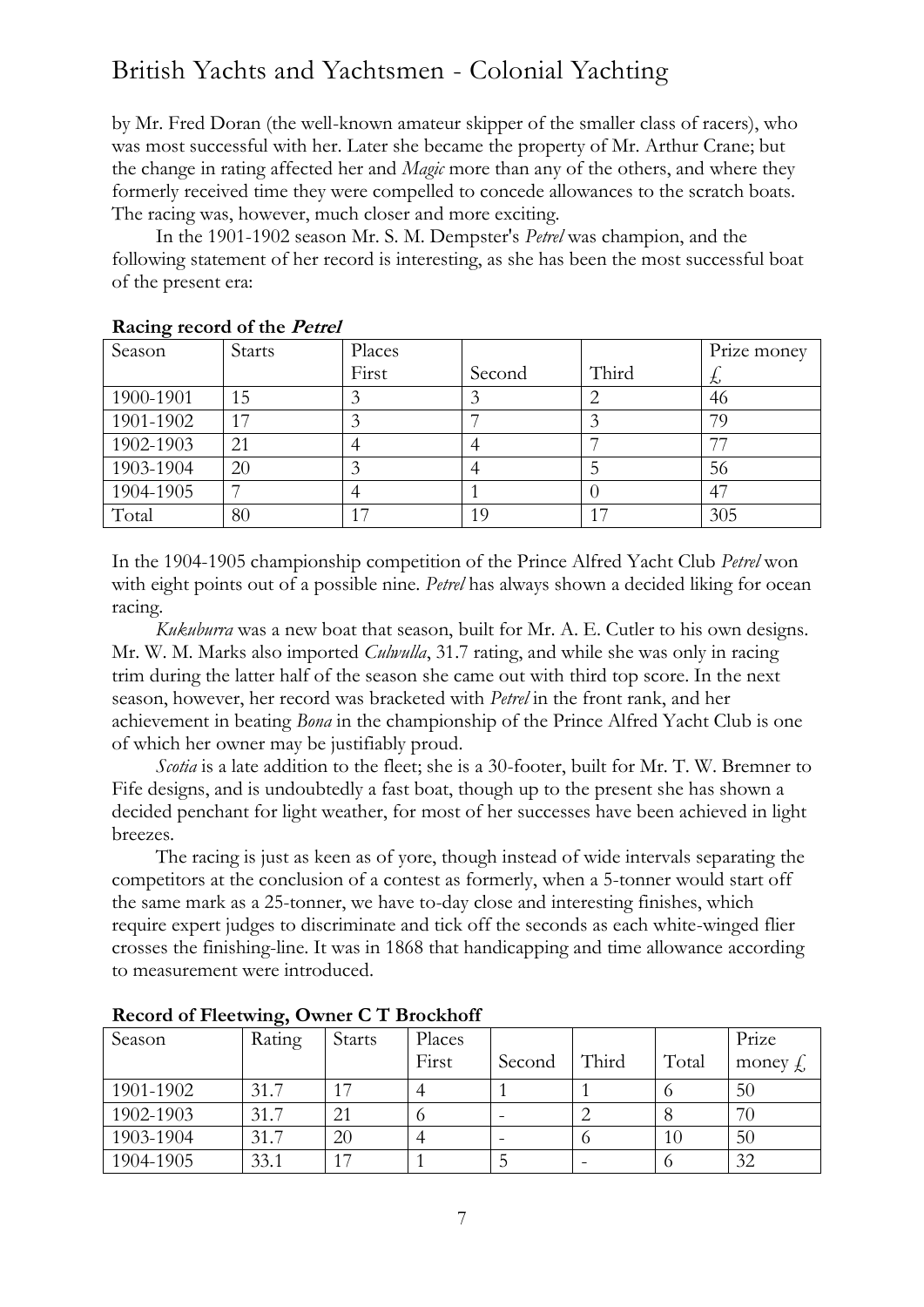| Rating races  |          |         |          |               |         |         |        |
|---------------|----------|---------|----------|---------------|---------|---------|--------|
| <b>Starts</b> | Firsts   | Seconds | Thirds   | <b>Starts</b> | Firsts  | Seconds | Thirds |
| 25            |          |         |          | 38            |         | 10      |        |
|               | Six were | Two     | One was  |               | One was |         |        |
|               | rating   | were    | a rating |               | a dead  |         |        |
|               | races    | rating  | race     |               | heat    |         |        |
|               |          | races   |          |               |         |         |        |

**Record of Culwulla, l.r. 31.9. Owner, W. Moffitt Marks.**

In the 1902-1903 and 1903-1904 seasons *Fleetwing* won the 30-rating championship of the Prince Alfred Yacht Club.

### **The Open Boats**

Amongst the thousands of sail-borne craft that may be seen upon the waters of Port Jackson during the summer, perhaps the open racing boats peculiar to Australia and which, for their sail-carrying capacity, are of world-wide renown, are the most notable. For some thirty years the genuine centre-boarder has attracted much attention. In that period the type has grown and multiplied exceedingly and has been divided into classes, all of which have increased amazingly.

The class, as a spectacular one, is pre-eminent. There are few grander sights in local waters than a group of 22-footers smashing along to windward against a fresh breeze; and no finish could be more exciting than with these boats running for the mark in close company, and each staggering under a cloud of canvas, the measurement of which is upwards of 2,500 square feet.

The type is the same in all classes, differing but slightly in design according to the ideas of the builders. Speaking generally, the hull is broad, shallow, and powerful. To this is added as much sail as can be kept in a comparatively upright position by the large crew, which is only limited by the capacity of the boat.

The classes have changed somewhat from time to time, but those at present in vogue are: 22, 18, 14, 16, 8, and 6 feet. The overall length is the only measurement taken into account for racing purposes.

A 22-footer rigged for racing, in a moderate breeze, will have a mast some 30 feet high, a boom from 32 to 35 feet, bumpkin 18 feet over the bow, and gaff 18 to 20 feet. On these spars 900 odd square feet of snowy canvas is spread for working to windward; while running down-wind it is usual to add a spinnaker of an area exceeding that of the mainsail - set from the peak of the topsail, which mounts skywards some 45 feet - and a ringtail of 500 square feet set, something like a studding-sail, on the leech of the mainsail. One notable boat - *Plover* - with everything cracked on, before the wind, carries a spread measuring 72 feet from the end of the main boom to the tip of the spinnaker pole.

Another class, which perhaps stands highest in favour amongst open-boat sailers nowadays, is the 18-footer, the history of which dates back to 1885. These craft are of about 9 feet beam, and carry a working sail area of something like 700 square feet; but on a run, with every stitch aloft, an 'eighteen' presents to the wind an effective driving surface totalling some 1,500 square feet. Roughly speaking, the dimensions of an 18 footer's spars are: Mast, 25 feet; boom, 27 feet; gaff, 15 feet 6 inches; bumpkin, 15 feet, and spinnaker pole (telescopic), 25 feet.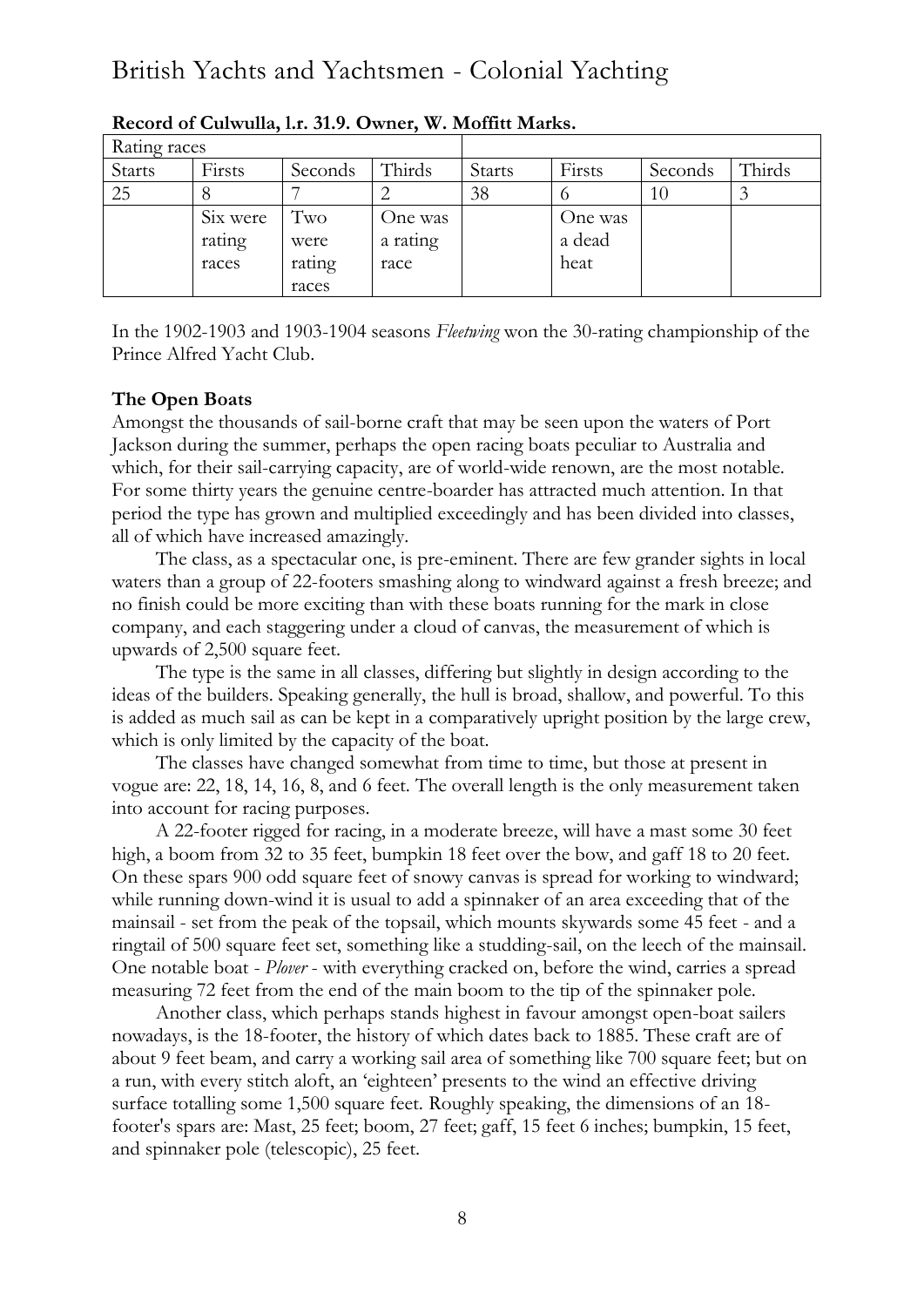It will be understood that these big figures apply to light and moderate weather; that when the breeze pipes high the open-boat sailor comes out rigged for the day, although even then, to the eye of the uninitiated, his boat appears to be much overcanvased. Blow high or blow low, however, the most consummate seamanship is required to keep them right side up.

A crowd of excited spectators generally follows the races, and does its utmost to reach every possible and impossible coign of vantage in order to get a glimpse of a close finish between favourites.

A class that has found much favour during the past two years is the 16-foot skiff, which is exclusively catered for by the Port Jackson Sailing Skiff Club. This is a restricted class, beam being limited to 5 feet 10 inches outside mouldings, and the sail to 220 square feet. Results indicate a good future for the skiff; it is quite a common thing to see an entry of fifteen or sixteen boats for a single race.

The Sydney dinghy is not only the subject of wonderment amongst the uninitiated who look on from the deck of a harbour steamer, but their sail-carrying capacity has been commented upon in tones of amazement by sailing experts from all parts of the world.

The inception of dinghy-racing may be traced to about the year 1880. The little craft were then known as 'canvassers,' and very primitive some of them were, being after the pattern of the coracle of the prehistoric Briton. They were built mostly by boys, who were as keen on boats as Peter the Great; and they were constructed with wooden cask hoops for timbers, battened at about 3-inch centres, and the whole frame covered with canvas or heavy calico. How much annoyance to the neighbours was occasioned by the tinkering and hammering by the boys, whose enthusiasm induced them to work overtime - often into the small hours of the morning - may be appreciated.

It was not long, however, before improvements were made, and builders gave consideration to the dinghy, which has developed into the fast, well-constructed boat that races to-day. They are now built of picked cedar, and, except in the 6 and 8 foot classes, it would be difficult to find a canvas dinghy. The modern dinghies are built with a little decking forward and a 6-inch or 7-inch waterway running the full length of the gunwale. In addition, lee cloths are attached to the coamings, and are worked with great advantage, thus minimizing the tax on the energies of the billy-boy (baler), whose task throughout a race is no sinecure.

The 10, 8, and 6 foot classes each possess a craft - like the impossible yarn - as broad as she is long, which means that the extreme beam is equal to the length from the stemhead to the stern-post. The beam, of course, tapers towards the waterline, the sides being flared out to enable the midgets to carry their disproportionately large sails.

The number of hands carried varies according to the weather; but, as a general rule, the 14-footer has six to nine, 10-footer four to five, eights and sixes two or three. The 6 footer is, perhaps, the most remarkable of the type, being the smallest sailing vessel that carries a crew. Before the wind these midgets spread as much as 230 square feet over a horizontal plane of some 25 square feet, so that it is obvious that to keep the whole fabric out of the pickle is a delicate matter of balancing.

The large fleet of open boats is catered for by the Sydney Amateur Sailing Club, the Port Jackson Sailing Skiff Club, the Sydney Flying Squadron, the Sydney Sailing Club, the Sydney Dinghy Sailing Club. The first two are amateur organizations, and no paid hands are allowed in the boats, whereas in the cases of the other three no such stipulation is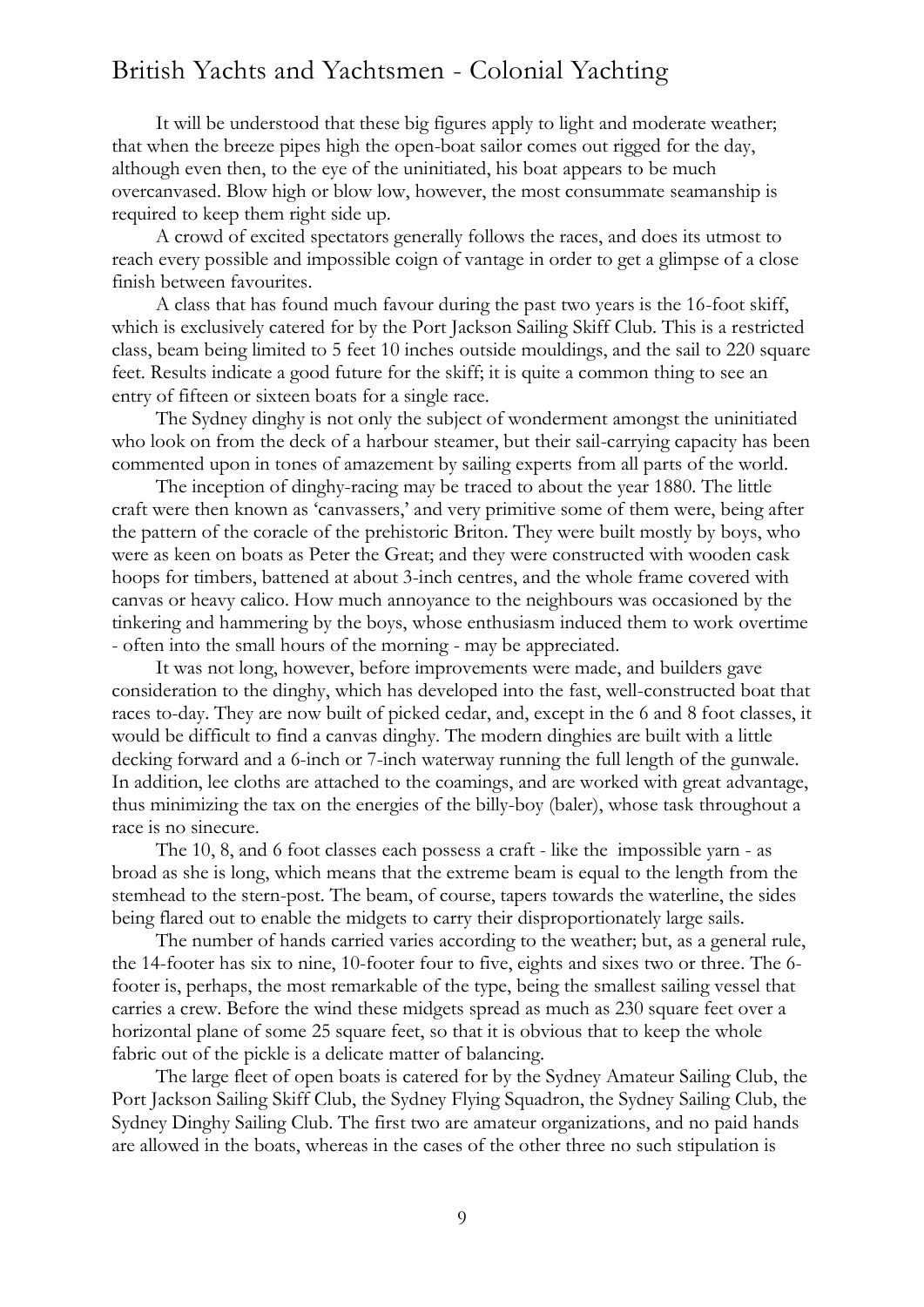made regarding the skippers and crews. The Club is the oldest sailing club in New South Wales.

#### **Holdfast Bay Yacht Club**

The initiation of the Holdfast Bay Yacht Club was due to a small coterie of enthusiastic boating men resident at Glenelg, which is the chief watering-place of South Australia, and is designated the 'front door of the State.' The first meeting was held on October 12, 1883, and was attended by Messrs. J W. Billiatt, H. Porter, I G. Beaver, C M. and J B. Muirhead, J Hawkes, and A. Le Rey Boucaut. Mr. Billiatt, who was a member of the exploration party who traversed the continent of Australia from south to north in 1861 under the leadership of the late Mr. McDuall Stuart, was elected Commodore, and Mr. Boucaut acted as Hon. Secretary. The members on the roll for the first season numbered twenty-five, and there were nine boats on the register, the craft ranging from a 4-ton cutter to a 14 feet 6 inches open boat. A series of races was commenced, the handicapping for which must have been a difficult task. The *Mylora* proved herself the clipper of the fleet, placing two wins to her credit. In the early part of 1884 severe gales were experienced, which proved disastrous, some of the boats being wrecked and others damaged, necessitating the abandonment of the race programme. The next season saw the club in a better condition than the preceding one. Owing to an entire absence of shelter in Holdfast Bay from the north-west, west, and south-west, when heavy weather strikes Glenelg it generally takes toll from the boat-owners of the club. In 1902 only two or three of the boats survived an especially heavy gale.

The Admiralty warrant was granted the club in August, 1888. Some valuable trophies have at times been presented by supporters of the club, and one which is raced for annually is the Plymton Cup, valued at 150 guineas, presented by the late Captain Morish.

There is a clubhouse on the foreshore fronting the Glenelg Town Hall, surrounded by a greensward.

The club at present is both numerically and financially in a flourishing condition, but the number of boats on the register is relatively small. The season opens in October. The officers of the club are: Commodore, Mr. H. J. D. Munton; Vice-Commodore, Mr. C. G. Tolley; Rear-Commodore, Mr. F. Bills; and Hon. Secretary, Mr. F. W. Wilbraham.

#### **Intercolonial Racing**

Intercolonial racing has not been carried on to any great extent, though there have been a few notable contests. In the last two decades (prior to the recent matches) there were but three representative contests in which New South Wales and Victoria took part, and on each of these occasions the Sydney boat finished a winner.

In 1883 the late Dr. Milford (then Commodore of the Prince Alfred Yacht Club) sent his 6-tonner *Doris* to Melbourne to compete in an intercolonial regatta that was being conducted at Port Phillip, and she was easily champion. This stanch little craft made the voyage to Melbourne through tempestuous weather, and sailed back again after her victory. To-day she is numbered amongst the 'old-timers,' but is still used as a cruiser in Port Jackson.

Some three years afterwards the late Sir William Clarke nominated his 30-tonner *Janet* as a challenger to try conclusions with any yacht in Port Jackson. The matter of defence was enthusiastically taken up by the late Mr. Alfred Fairfax, owner of *Magic,* 39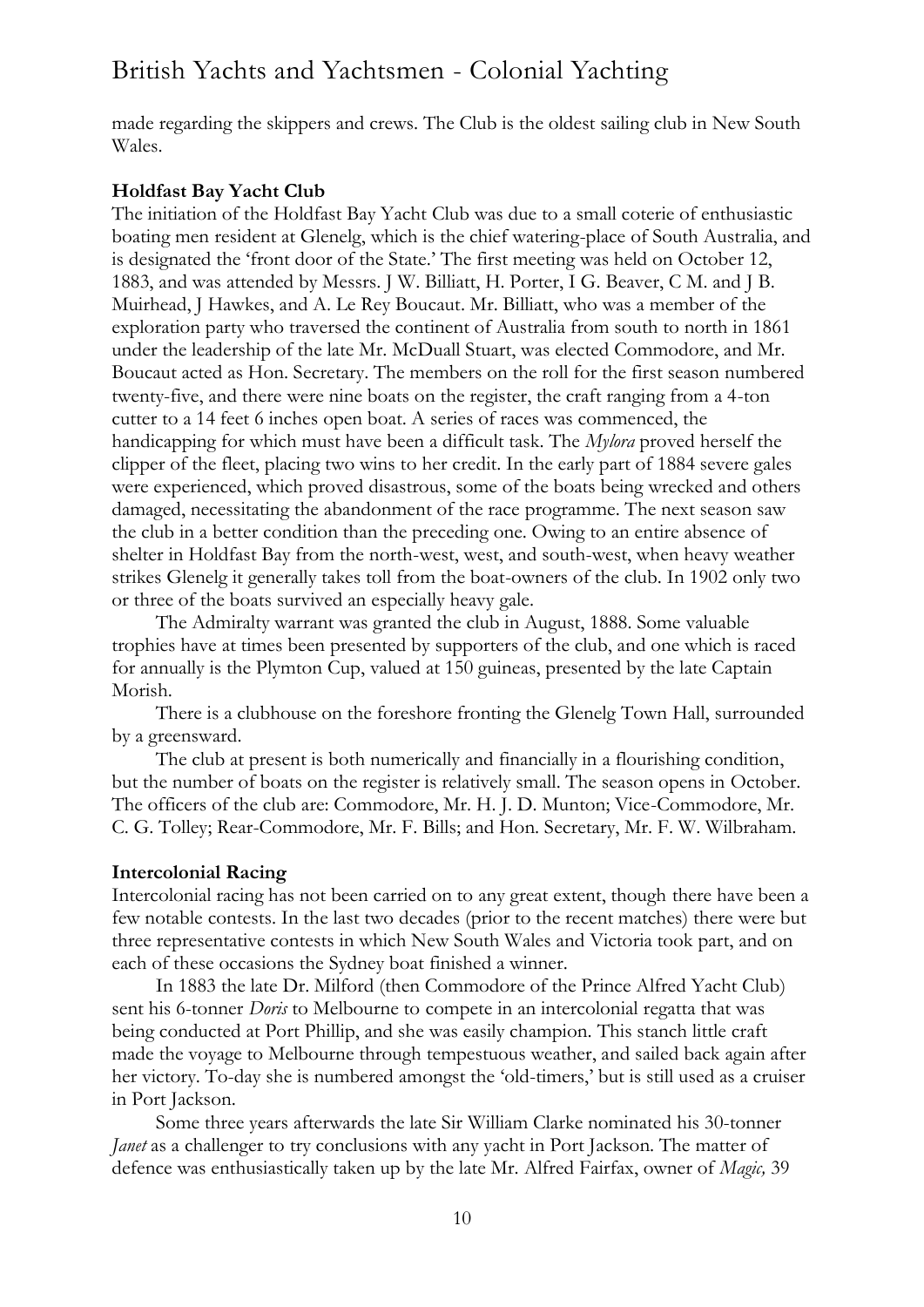tons, and Mr. A. G. Milson, owner of *Waitangi,* 21 tons. For a long time *Magic* had been regarded as Sydney's crack, and to her it was looked to uphold the reputation of Port Jackson. To the surprise of everyone concerned, however, a view of *Waitangi's* taffrail was all that the other two competitors could see throughout the race. Mr. Walter Reeks had been given a free hand to put the yacht in the best possible racing trim; and, by making certain alterations, the naval architect effected such an improvement in *Waitangi* that she was able to beat her old rival without time allowance. Without the increased speed of *Waitangi* the honours must have gone to Victoria, for *Janet* easily defeated *Magic.*

The representative yachts of the two States met again at the Centenary Regatta in Port Phillip in 1888. The *Era,* 40 tons (Mr. A. G. Milson), and *Volunteer,* 30 tons (Mr. Smairl), went from Sydney; South Australia sent *Wanderer* (Mr. Fergie); while as representatives for Victoria *Taniwha* (Mr. G. Turnbull), *Janet* (Sir William Clarke), and *Iduna* (Mr. Gurner) were aspirants for inter-colonial honours. The race was described as most exciting, and at the finish *Era* was first, *Volunteer* second and *Wanderer* third.

For fifteen years no further attempt was made by the Victorians to wrest from New South Wales the supremacy of yacht-racing.

In January, 1904, Mr. Alfred Gollin, of Melbourne, brought *Sayonara* round as the Victorian representative to meet any yacht in Port Jackson, and Mr. H. Binnie's *Bona* was selected and fitted out to meet the challenger.

Earlier in the same season an attempt was made to draft conditions involving the establishment of a perpetual challenge cup; but this was found impracticable owing to the yachtsmen of the two States not being able to agree about certain terms, the chief point in dispute being that the challenger should sail to the port of contest under her own canvas, a condition to which the New South Wales men were averse, seeing that a racing yacht of the size (up to 40 L.R.) and type (modern) is not a suitable craft to make a passage between the two ports, having regard also to the great advantage that lies with the defender in the matter of lightness of construction.

*Sayonara* (42.2 L.R., of Fife design) was more of a cruiser than a racer, and appeared to possess all the necessary qualities of a successful billow-puncher, though this remark must not be taken to infer that the Melbourne yacht was a slow wave-bruiser; on the contrary, she gave conclusive proof of her weatherly qualities and of her speed on all points of sailing.

*Bona* (40.2 L.R.), built by W. Bailey, of Auckland, is a modern boat, and held the championship of Port Jackson. The two boats met on January 9, 11, and 12, 1904. The first and last events were over a course ten miles to windward and return, while the second was over a triangular course of twenty-one miles, all three being sailed in the Pacific Ocean, clear of Sydney Heads. The results were as follows:

January 9. *Sayonara* won by 1 minute 24 seconds

January 11 *Bona* won by 4 minutes 56 seconds

January 12 *Sayonara* won by 1 minute 48 seconds

Mr. W. Robb was in charge of *Sayonara,* who navigated the yacht from the southern capital, while *Bona* was steered by Mr. S. M. Dempster, whose record in his 31.9 rater *Petrel* is an enviable one.

After his victory Mr. Gollin re-presented the trophy - which he designated Sayonara Cup - as a perpetual challenge cup for competition between the two States with yachts up to 52 L.R., and imposing the condition that the challenger must sail to the racing port.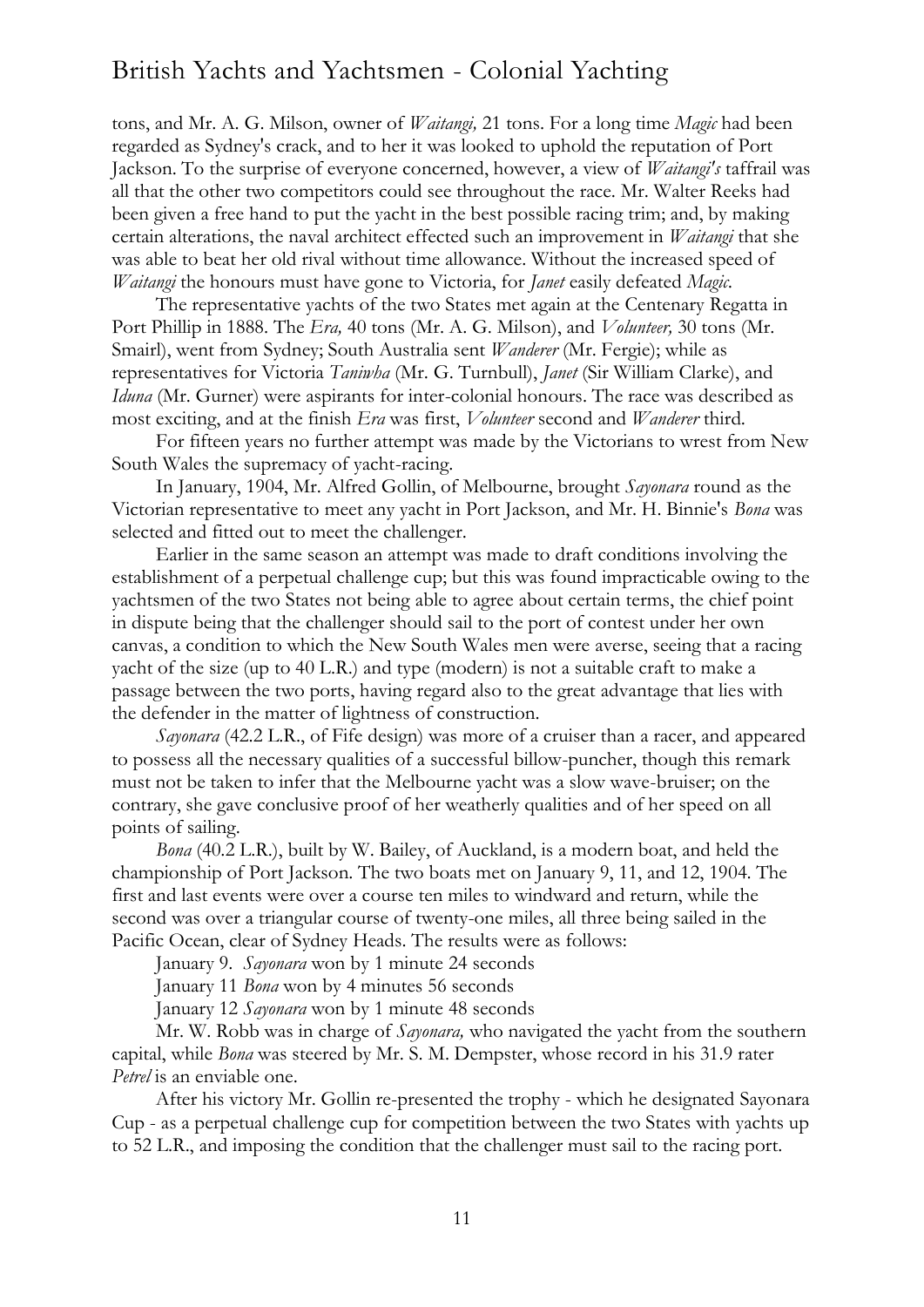New Zealand yachts have on several occasions been brought to Port Jackson to compete in various events, though there has not been anything recognized as involving championship honours. Mr. A. T. Pittar brought over three successful boats - viz., *Meteor,*  30 feet, in 1899; *Rainbow,* 36 L.R., in 1900 (which tried conclusions with and defeated Mr. S. Hordern's *Whitewings);* and in 1901 *Sunbeam,* to compete in the Twentieth Century Regatta. On the latter occasion an intercolonial event was programmed, but was abandoned owing to the death of the late Queen Victoria.

#### **The Royal Canadian Yacht Club**

This club was founded in 1852, the year after the great race around the Isle of Wight, when the schooner-yacht *America* won the Squadron Cup, which has been so highly prized by the whole American nation ever since, and which has caused much excitement in yachting circles during the past few years. The club from which the yacht club sprang was originally called the Toronto Boat Club, but it was in those days confined to yachtsailing. During the year 1852, and for a year or two after, it was called the Toronto Yacht Club, and later on, in the year 1854, by the consent of Her Gracious Majesty Queen Victoria, the name was changed to that of the Royal Canadian Yacht Club. There was quite a number of yachts belonging to the Toronto Boat Club or Yacht Club in the year 1852, the names of which are familiar to some living members - namely, the *Cherokee, Undine, Storm Queen, Emerald, Rover, Witch, Breeze,* and others.

The first race took place under the auspices of the Toronto Boat Club in August, 1852, and the yachts entered were the *Undine, Abercorn, America, Jenny Lind, Saucy Jack,* and *Cherokee.*

An Act of Incorporation was passed, incorporating the yacht club, by the Legislature of the province of Ontario in the year 1868, and a further Act was also passed in the year 1885, giving certain additional powers to the club.

The Royal Canadian Yacht Club was much encouraged in yacht-racing by the gift of His Royal Highness the Prince of Wales (now His Majesty King Edward) of a very handsome champion cup, which is still styled the Prince of Wales's Cup, and sailed for annually, a handsome silver medal being given to the victor each year.

This cup has been competed for not only by yachts belonging to Toronto, but by those hailing from Hamilton, Cobourg, Belleville, Kingston, and other places, whose owners became members of the club, and whose yachts were made club yachts.

In 1860, when the Prince visited this country, the then Commodore of the Royal Canadian Yacht Club read an address to His Royal Highness, which was graciously replied to. He then agreed to become a patron of the club, and in a tremendous rainstorm started a fleet of yachts in the regatta which took place on September 7 of that year. The yachts taking part in this regatta were the *Rivet, Canada, Sea Gull, Dart, Water Lily, Arrow, Marian, Fairy, Phantom, Storm Queen, Expert, Surge,* and *Glance.* The *Rivet* was the winner of this race. The first yacht to win the Prince of Wales's Cup was the *Wideawake,*  of Cobourg, a centreboard yacht, and very fast in her class. The next in point of honour was a yacht called the *George Steers,* brought from the United States by a yachtsman of Cobourg. She was designed by the man after whom she was called, and he it was who designed the great yacht *America,* which won the Queen's Cup in 1851. The *George Steers*  was afterwards called the *Gorilla,* and was one of the fastest yachts on Lake Ontario for several years.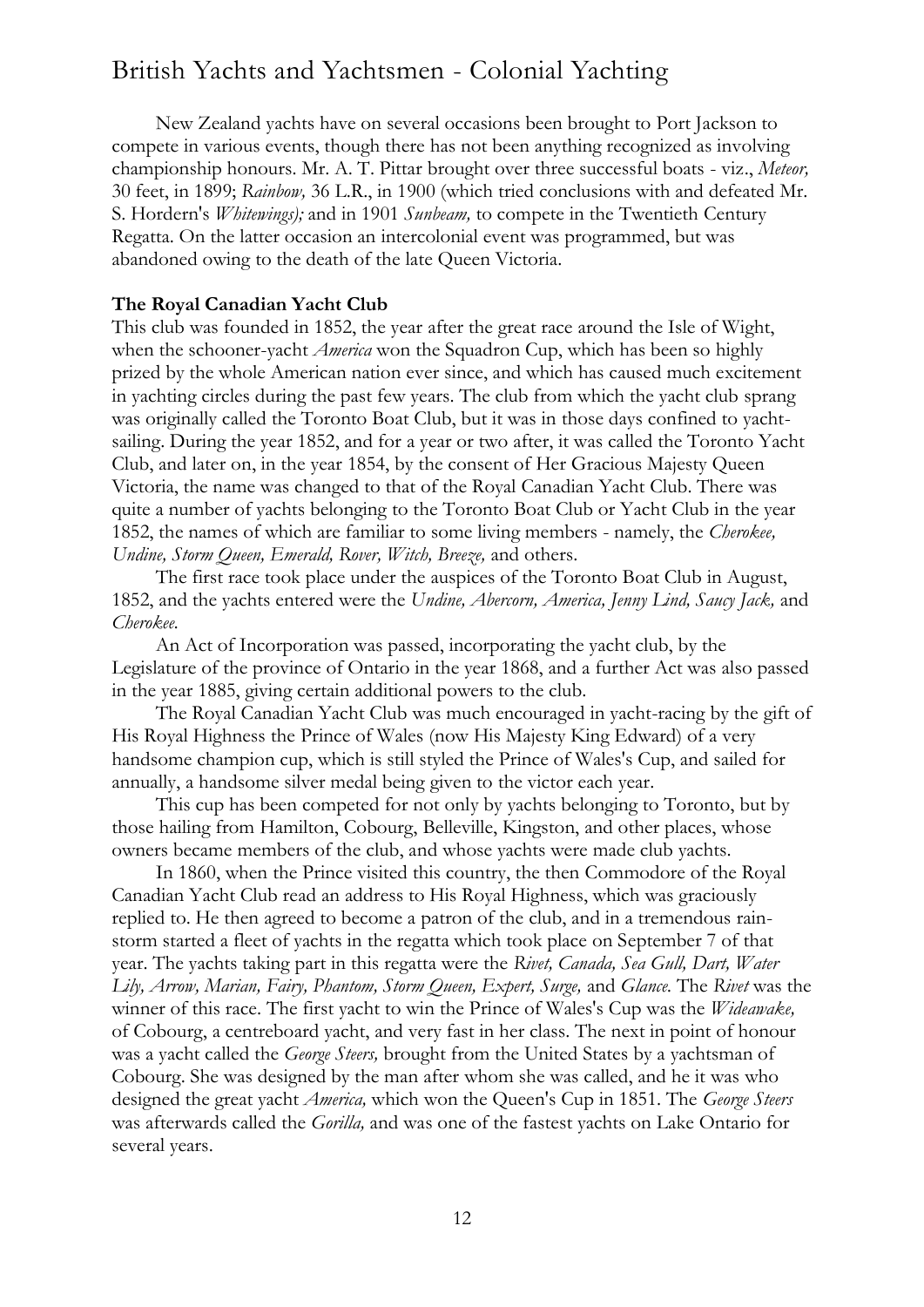Some of the Governors-General of Canada have been generous in their gifts to the Royal Canadian Yacht Club. Lord Dufferin presented some beautiful gold and bronze medals, and the Marquis of Lorne and the Princess Louise a handsome cup, Lord Lansdowne also a handsome cup, and other cups and trophies have been presented from time to time by members of the club. The greatest encouragement to yachtsmen of the province of Ontario was the gift of Her Gracious Majesty Queen Victoria, who, in the year 1890, presented the beautiful Queen's Cup, which was and is to be sailed for by Canadian yachts on Lake Ontario annually, the Royal Canadian Yacht Club being the custodians of the cup. This cup is highly prized, and is open to all Canadian yachts belonging to clubs in Canadian towns bordering on Lake Ontario, and is sailed for in three different classes. The first yacht to win the cup was the cutter-yacht V*reda.*

The yachts of the Royal Canadian Yacht Club have been very successful in the regattas in which they have taken part from time to time, and in the year 1896, at Toledo, the well-known yacht *Canada* won from the *Vencedor,* of the Lincoln Park Yacht Club, of Chicago, the Canada Cup, which is still competed for from time to time, and the race for this cup always attracts yachtsmen from many parts, and is looked upon with great interest.

The first meeting to establish a yacht club in Toronto was held at the Western Hotel, which was situate on Wellington Street, and a large gathering of Toronto men were present. Of these only three survive who are known to the writer. They are William Armstrong, Clarkson Jones, and Thomas Shortiss, all still hale and hearty men. Mr. Shortiss is the oldest life-member of the club, Mr. Armstrong for many years was the club's honorary secretary, and Mr. Jones was looked upon as the club's best skipper in the days gone by, having steered many a yacht to win.

The first regular clubhouse was a small brick house which stood about where the Union Station now stands. It was the property of the late Sir Casimir Growski, who generously let the club use it as their headquarters for a nominal rent. Meetings of the club were also in its early days held at John Seel's saloon on King Street, and here the club members would dine together occasionally.

For a time the home of the club was a scow, which the City Corporation permitted to be placed on one of the city's water lots, west of the well-known Rees Wharf. Between musk-rats and gales of wind this scow was lost, and then in about the year 1860 the hull of the old steamer *Provincial* was purchased and occupied by the club, being moored to the esplanade near the foot of Simcoe Street. She was a large and roomy craft, and for some reason or other was abandoned. The club fitted her up, and she made a comfortable and happy abiding-place for the members for about ten years.

In 1869 the club erected a large and commodious clubhouse a little west of Simcoe Street. A wharf was built, and a clubhouse constructed upon the wharf. At this clubhouse the members were enabled to obtain meals, and many enjoyable dinners and dances have taken place there. There was also a fine billiard-room, which was much enjoyed by many of its members. The club continued to occupy this clubhouse for both the summer and winter months until the year 1873, in which year it was decided to take rooms in the town for the winter, and the building known as Bickford's Building on York Street, then next door north of the Toronto Club, provided very pleasant rooms for that and the following winter. The members were so pleased, apparently, with their up-town clubhouse that in 1874 they became more ambitious, and purchased a building on King Street a little west of where the Palmer House now stands, on the corner of King and York Streets, and this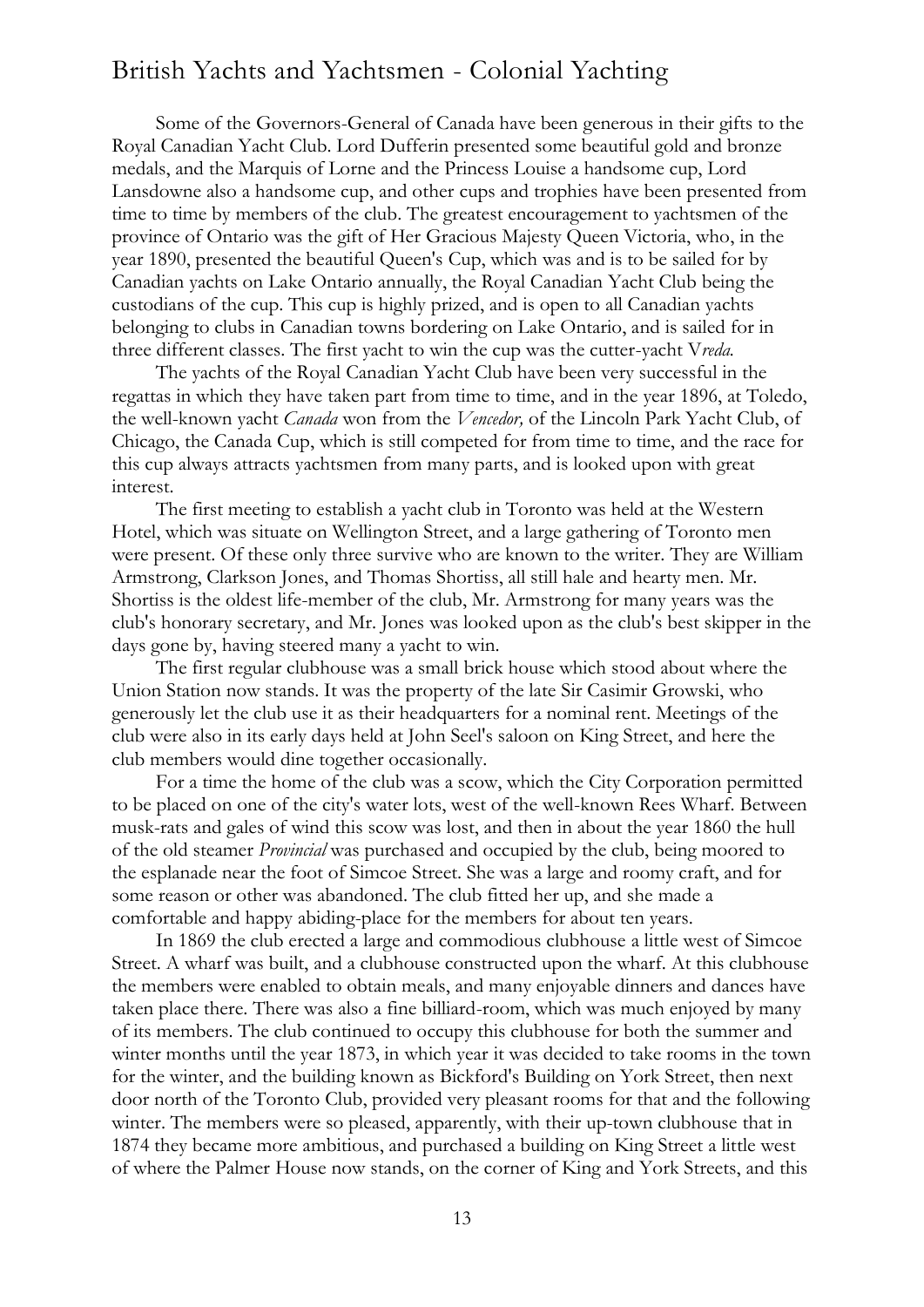they occupied until 1876 or 1877, when a committee of the yacht club was appointed to meet a committee of the Toronto Club to take into consideration the subject of amalgamation. There never was an actual amalgamation between the two clubs, but an arrangement was made by which all the members of the yacht club were entitled to join the Toronto Club without entrance fee or ballot, and the Toronto Club members had the privilege of becoming members of the yacht club on the same terms. The Toronto Club took over the town house of the Royal Canadian Yacht Club, the yacht club retaining the clubhouse on the esplanade.

In the year 1880 the club agreed to sell their house on the esplanade to the Grand Trunk Railway Company, and disposed of it for the sum of \$9,500, and then arranged for the erection of a clubhouse on the island, where the present clubhouse now stands, and had for a landing-place for their steam launch a wharf at the foot of Lorne Street, the club having purchased the *Esperanza* at Buffalo, which served the purposes of the club until the year the *Hiawatha,* the present steam launch, was built. This latter craft has been of the greatest possible service to the yacht club. She was built by Bertram and Co., of Toronto, is constructed of steel, and was launched on July 9, 1895. The purchase-money for this launch was \$7,000.

The island clubhouse was formally opened in June, 1881, on which date there was a garden-party given by the club, and was largely attended.

In the year 1889 the Toronto Yacht Club, which had been in existence for some years, made overtures to the Royal Canadian Yacht Club for amalgamation, and subsequently this was carried out. The Lorne Street landing was then abandoned, and the clubhouse of the old Toronto Yacht Club was then made the town clubhouse of the Royal Canadian Yacht Club, the *Esperanza* plying between the two clubhouses.

About the year 1894 the windmill line was extended south to a very considerable extent, and an arrangement was made between the city of Toronto and the Royal Canadian Yacht Club by which the old Toronto Yacht Club house was given up and a wharf constructed on the esplanade, upon which was erected a very handsome clubhouse, and this was occupied by the members until the winter of 1896, when it was totally destroyed by fire. Subsequently the club erected the building which they have recently sold, and at the present time they have but one clubhouse, the beautiful new edifice at the island, which has given the members great satisfaction. The old clubhouse on the island was also destroyed by fire in the year 1904.

This, shortly, is the history of the various homes of the Royal Canadian Yacht Club. Their premises now are second to none on the continent, and the membership has increased to such an extent that with but one exception it is larger than any other known yacht club in the world.

The Royal Canadian Yacht Club has been noted for the many delightful balls, banquets, and garden-parties held by them. The yacht club ball has always been looked upon by Torontonians as the great social event of the season for many years past, and they have had many distinguished guests to honour these functions. Their garden-parties, too, have been frequent. One was given some years ago when the British Association visited this city, and a large number of the Association were present.

His Majesty King Edward is a patron of the club, as is also H.R.H. the Prince of Wales, H.R.H. Prince Arthur, Duke of Connaught, and the Governor-General for the time being has always been one of the patrons of the club.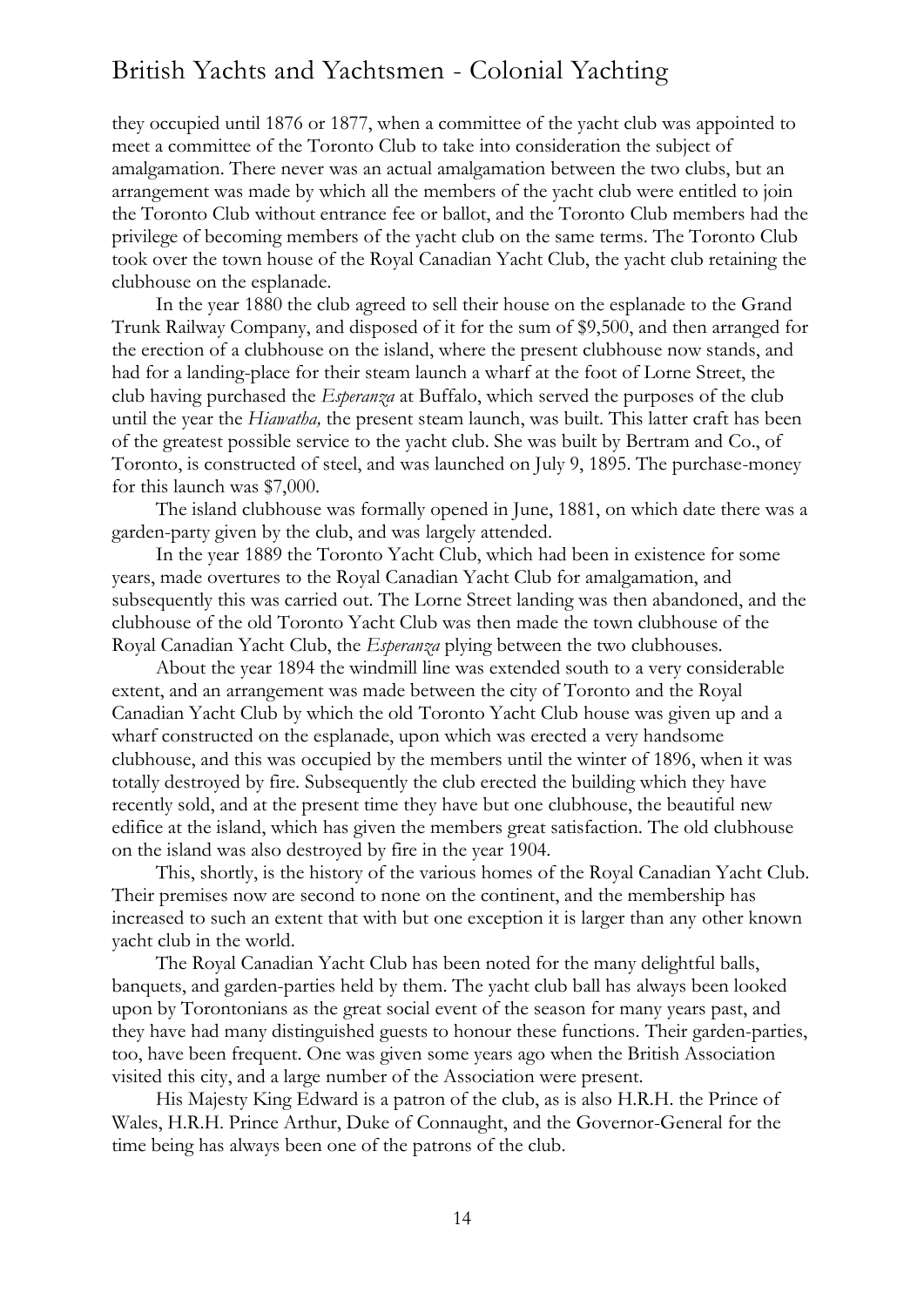Regattas take place off the Toronto Island, and for the little craft on the bay, many times during the yachting season; and cruises to Hamilton, Rochester, Niagara, Cobourg, and other places take place constantly.

During the many years the yacht club has been in existence there have been but few fatalities in the recollection of the writer, but on two very sad occasions yachts have been lost belonging to the Royal Canadian Yacht Club. The first was in 1873, when the small centre-board yacht called the *Sphinx* was lost off Bronte, and two members of the club, Messrs. Morgan and Groves, lost their lives. A still more serious loss took place when the yacht *Foam* foundered at the mouth of the Niagara River, and on it a number of yachting men; no less than seven were drowned, there being no survivor. The graves of these poor fellows are now to be seen at the door of the English church at Niagara.

In the year 1876 Major Gifford, of Cobourg, was authorized by the club to challenge the New York Yacht Club for the *America* Cup. He did so, and was unsuccessful in his attempt to win it with his schooner-yacht *Countess of Dufferin,* designed and built by Cuthbert, of Cobourg. She was beaten by the yacht *Madeline.* Subsequently, in the year 1881, a challenge was issued by the consent of the club, at the request of the owners of the yacht *Atalanta,* which was also designed and built by Cuthbert. This yacht was also beaten in her attempt to lift the cup. Her competitor was the yacht *Mischief.*

The Royal Canadian Yacht Club has had from time to time many distinguished visitors, amongst them the Prince of Wales, now King Edward. It has also had as guests Prince Alfred, Duke of Edinburgh, Prince Arthur, Duke of Connaught, Prince George, now Prince of Wales, and the Princess Louise, all children of Her Gracious Majesty Queen Victoria; and recently the club was honoured by His Serene Highness Prince Louis of Battenberg, who attended a garden-party in 1905.

#### **History of the Canada's Cup Races**

In the winter of 1895-1896 the Lincoln Park Yacht Club, of Chicago, sent a challenge to the Royal Canadian Yacht Club, of Toronto, for a series of races to be sailed between a yacht belonging to the fleet of the Royal Canadian Yacht Club and the *Vencedor,* a yacht being built for Mr. Charles E. Berriman, Commodore of the Lincoln Park Yacht Club. After the preliminary correspondence the Royal Canadian Yacht Club invited the Lincoln Park Yacht Club to send a committee to discuss the details of the match.

The challenge was for a specific yacht, whose length was given as 42 feet water-line. At that time the system of measurement for time allowance was what is known as the old Seawanhaka rule - viz., length multiplied by the square root of sail, divided by two, equals racing length.

On Lake Ontario there was no class of racing yachts of the water-line length of the *Vencedor*, and the Royal Canadian Yacht Club wished that the challenge should be made for the 42-foot racing length class, a boat approximately 37 or 38 feet water-line; but as the construction of the *Vencedor* had already commenced, a compromise was agreed upon, which largely robbed the race of interest from its inception. The compromise was that the Royal Canadian Yacht Club would build a boat in the 42-foot racing length class, and the Chicago people undertook that the *Vencedor* should not exceed 45.5 feet racing length, and should not be less than 42 feet water-line length. This arrangement made it almost a foregone conclusion that the Canadian yacht would win in light and moderate winds, and that the American yacht would be equally certain of winning in strong breezes. This point was clearly brought out at a meeting of the representatives of the two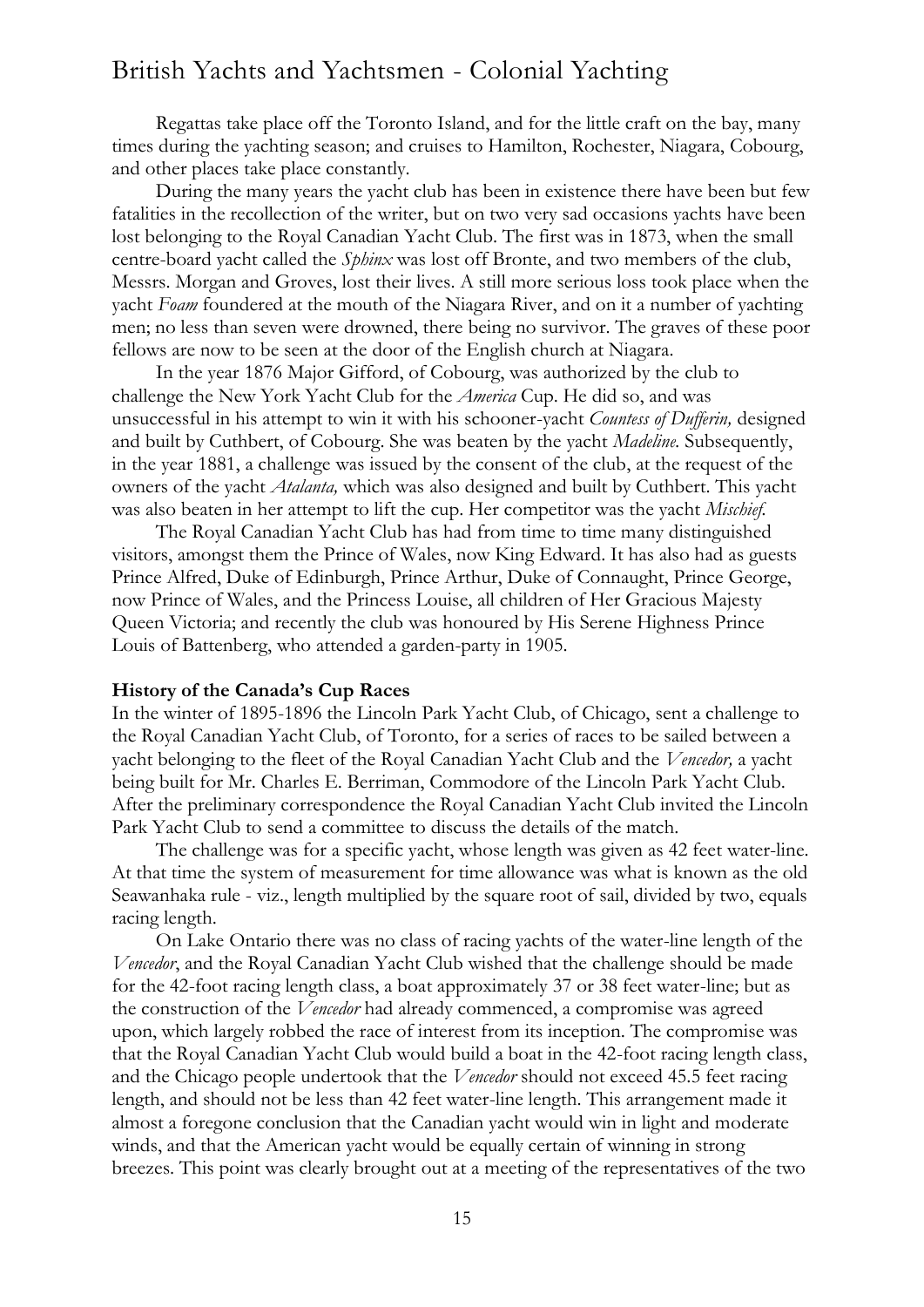clubs held in the Argonaut Rowing Club, Toronto, in the early part of the winter of 1896. The meeting was held in the Argonaut Rowing Club because the Royal Canadian premises had just been destroyed by fire.

The match once having been made, a syndicate was formed of members of the Royal Canadian Yacht Club, composed of the Messrs. the late George Gooderham, James Ross, of Montreal, S. F. McKinnon, of Toronto, F. J. Phillips, of Toronto, George H. Gooderham, of Toronto, and Æmilius Jarvis, of Toronto, the latter being managing owner. These gentlemen gave an order to William Fife, jun., to design the yacht. Owing to many delays it was well on into April before the design came to hand; but Captain James Andrews, of Oakville, who had been given charge of the construction, had prepared all the material, and, as he had received in advance of design a drawing of the lead keel, this had already been cast. I think the first attempt at erection was made on April 28, and so well were Captain Andrews' plans laid that he was able to launch the yacht, which was appropriately named the *Canada*, on June 23, 1896. As all her rigging had been prepared beforehand, she sailed her first race, unsuccessfully, on Saturday, June 27, against the *Zelma,* of Hamilton, also a Fife boat of the same class, off Toronto.

The *Vencedor* was launched only a few days earlier than the *Canada,* though her construction was well under way when the challenge was made. She was built at Racine, Wisconsin, from designs by A. Poekle, who had been a draughtsman with the Herreschoffs; in fact, it was freely stated by eastern yachtsmen that the *Vencedor's* design was taken from a blue print of the *Niagara,* Herreschoff's famous fin keel yacht that had raced so successfully in the 20-rating class of the previous season in British waters.

One of the conditions of the match was that the race was to take place over an open lake course in neutral waters. Detroit, Cleveland, Toledo, Buffalo, and Hamilton, Ontario, all sought to have the race. Ultimately, however, Toledo made a proposal that if the race was held on Lake Erie, off that port, they would give a \$500.00 cup to the winner and \$1,500.00 in cash ; and, as it was a halfway meeting-point, this generous offer was accepted, and the series of races took place off Turtle Island, Lake Erie, commencing August 25, 1896.

#### **The Canada's Cup Race commencing August 25, 1896 - First Day**

The series was to be the best two out of three races. The first race was to be over a triangular course. It proved a failure, as they could not complete the course in the time limit. As was expected, however, the *Canada* in the light wind drifted away from her under-canvased rival.

#### **First Race**

The next day the same course was sailed; both got away on fairly even terms, the *Canada,*  on the starboard tack, forcing *Vencedor,* which was under her lee and on the port tack, about. The wind was moderate from the north-east, with a slight jump of a sea. The *Canada* began at once to draw away, and continued to do so during the whole race. The first leg, seven miles, which should have been all windward work, turned after the first half hour to a reach. On the last leg of the course the *Canada,* which had stood over the westward to meet the first of a shift of wind to the south-west, benefited greatly thereby, and romped home far ahead, winning by 23 minutes 34 seconds.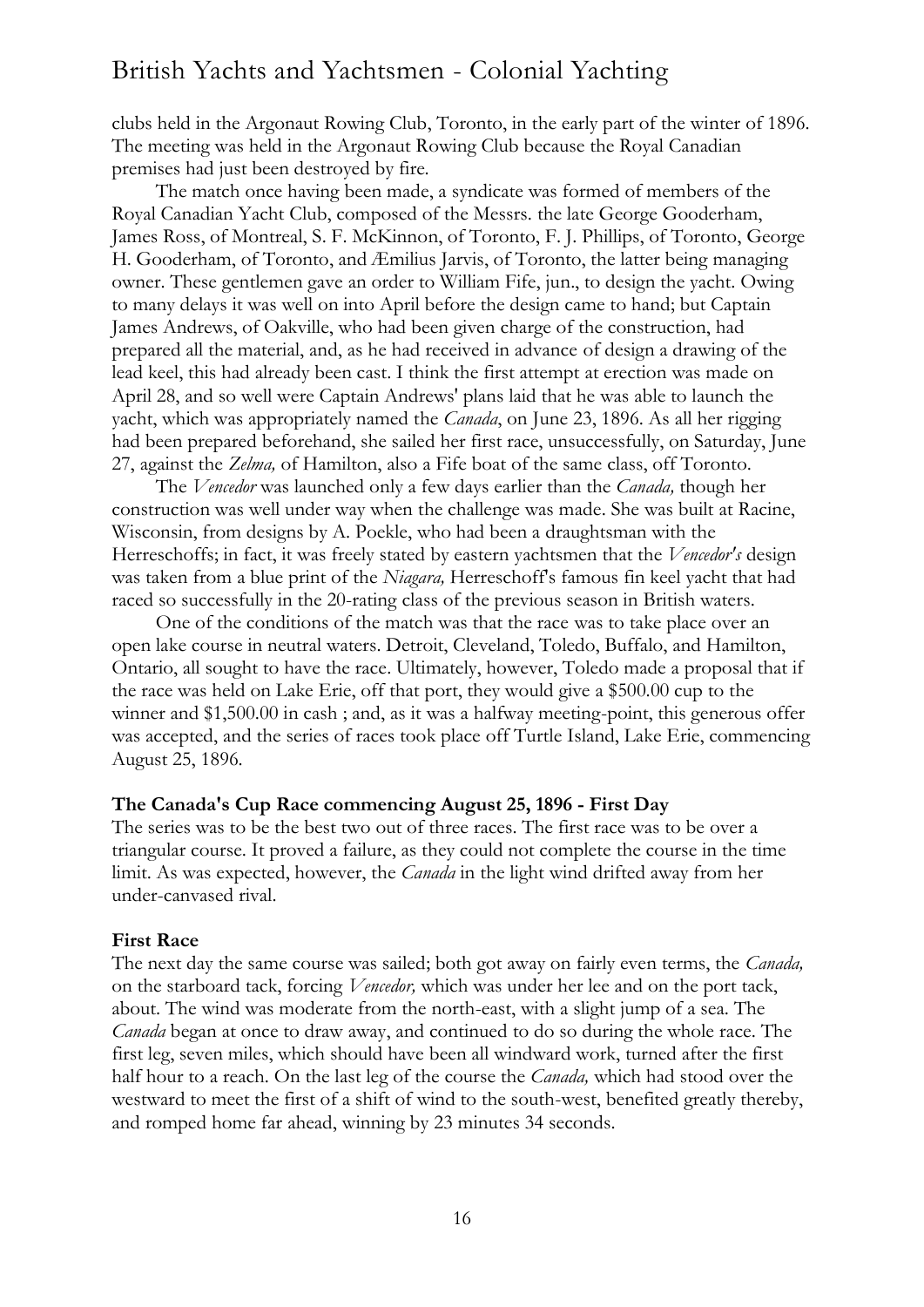| <b>First Race</b> | Finish |        |   |
|-------------------|--------|--------|---|
|                   |        | - IVI  | ໋ |
| Canada            |        |        | ⌒ |
| 'encedor          |        | $\sim$ |   |

## **Second Race**

Next day the wind had shifted to the westward, and was blowing a strong breeze, from 20 to 25 miles an hour, with occasional rain squalls. The course was 5 knots to leeward and return, twice around. This weather was what the *Vencedor* was wishing for. She led across the way and during the 5 miles to leeward gained all the way. On the beat back on the first round the *Canada* proved closer winded, but the *Vencedor* drove through at a higher rate of speed. As on the previous day, it did not prove a dead beat, but only a long leg and a short hitch. When approaching the weather-mark the *Vencedor* was ahead, but considerably to leeward, and in her anxiety to make sure of her buoy 'overstood'. The *Canada* hove round at the same time as the *Vencedor,* and as she was able to make her buoy, gained considerably by the *Vencedor's* error. The next trip to leeward was a broad reach, in which the *Vencedor* drew away, but she made a wide gybe at the mark, losing at least half a minute thereby; as the wind had still further shifted, it made another broad reach home, the *Vencedor* still gaining, but she was unable to work off her time allowance by 26 seconds, giving the second and final race and cup to the *Canada.*

| <b>Second Race</b> | Finish |    |              |
|--------------------|--------|----|--------------|
|                    |        | M  |              |
| Canada             | ∸      | 4( | $\sim$<br>ാറ |
| Vencedor           |        | 4  |              |

In both of these contests the *Vencedor* was sailed by Captain J. G. Barbour her sailingmaster, who had been mate the previous year on the 90-footer *Defender,* of *America* Cup fame. The *Canada* was sailed in both races by Mr. Æmilius Jarvis, of Toronto. Judges: for the Royal Canadian Yacht Club, E. H. Ambrose; for the Lincoln Park Yacht Club, H. C. McLeod. Referee, Oliver E. Cromwell, of New York.

Accompanying the *Canada* and the *Vencedor* was a large fleet of both Canadian and American yachts, and, taking advantage of this gathering, a meeting was held at Put-In-Bay, Lake Erie, at which it was decided to form a union comprising the Yachting Associations on the Great Lakes. The sequel to this meeting was a joint meeting at Buffalo of the three associations, the Lake Yacht Racing Association of Lake Ontario, the Inter-Lake Yachting Association of Lake Erie, Detroit River, and Lake St. Clair, and the Lake Michigan Yachting Association of Lake Michigan. This meeting resulted in a committee being formed to draft a constitution, by-laws, and racing rules, the new organization being designated the Yacht Racing Union of the Great Lakes, the rule of measurement adopted being what is known as the *girth rule,* viz:

 $L + B + .75$  G + .5 square root of sail area divided by  $2 =$  rating. With the idea of perpetuating an international contest of the character of the race just described, the owners of the yacht *Canada* deeded the cup that they had won at Toledo to the Royal Canadian Yacht Club as trustees under a deed of gift, which provided for races to be held between yachts belonging to any club affiliated with the Yacht Racing Union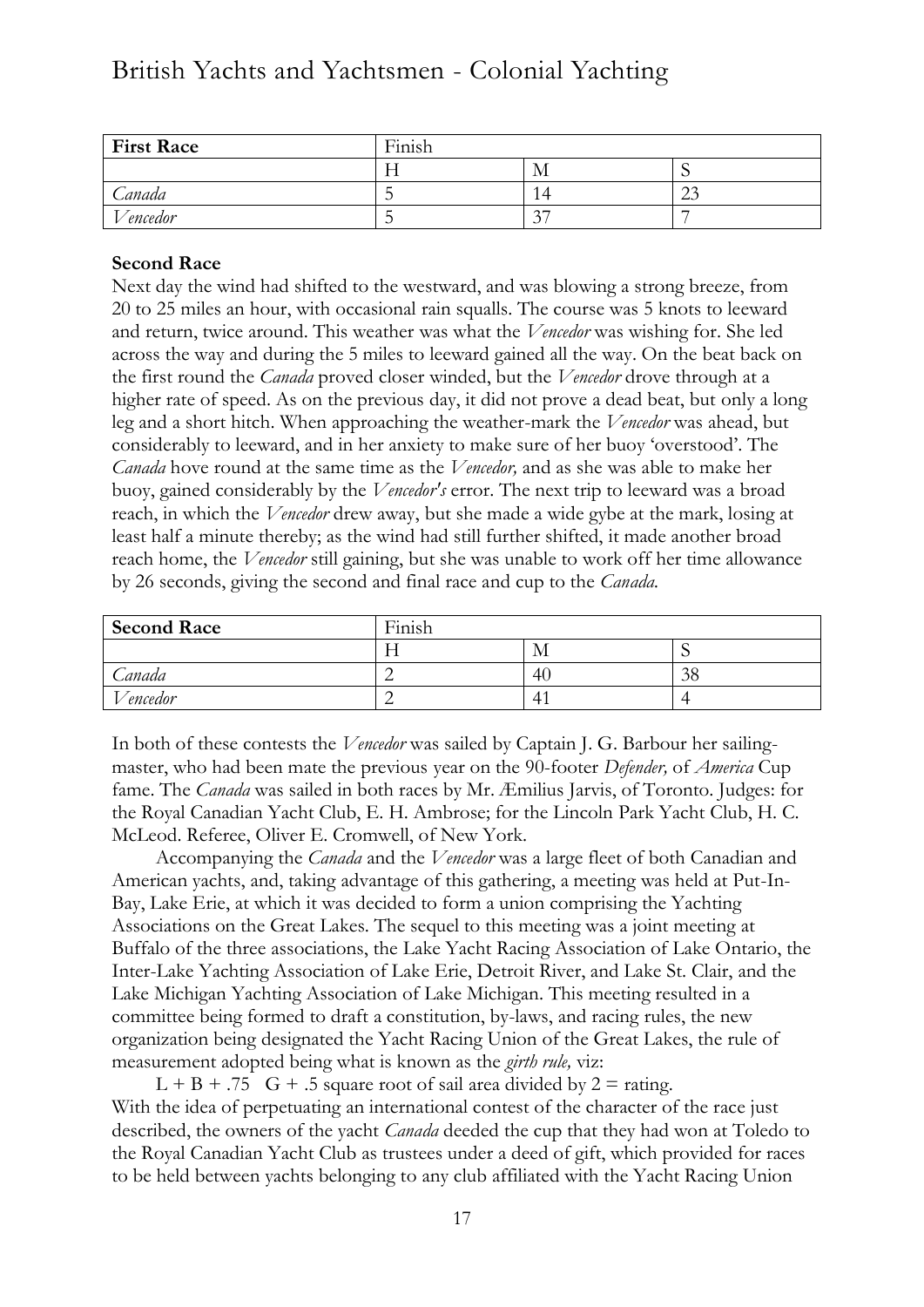of the Great Lakes, and in any of the classes between 30 and 40 feet. The conditions of the deed of gift provided for the selection of the final representative of a challenged or challenging club from a fleet, the idea being that each country should build a number of yachts of similar size, hold trial races, and select the champions, which should meet in a final race for the cup, which the donors had now named the *Canada's* Cup; and it is really from this date that the races were for the *Canada's* Cup.

In the autumn of 1898 the Chicago Yacht Club challenged the Royal Canadian Yacht Club for a race in 1899 between yachts in the 35-foot class under the girth rule. After the preliminary agreements were completed, both clubs set about building a fleet from which to make a final selection. The Chicago Yacht Club asked all American yacht clubs on the Great Lakes to build for the trial contests, and the Royal Canadian did the same thing with Canadian yacht clubs. In the trial races, which were held off Chicago, the following 30-footers competed: the *Genesee,* hailing from Rochester Yacht Club, a Hanley designed and built centreboard yacht, the *Prairie,* designed by W. P. Stevens, Bayonne, N.J., and built at Ogdensburg, N.Y. ; the *Josephine* , designed by George Webster, of Hamilton, Ontario ; the *Bald Eagle,* designed by Mr. George Warrington, of Chicago ; the *Briar,* owned by Mr. Peare, and designed and built by Miller Bros. of Chicago ; and the *Veva,* designed by A. G. Cuthbert, of Chicago.

The Canadians built the *Minota,* designed by Mr. H. C. McLeod, general manager of the Bank of Nova Scotia, who about that time had removed from Halifax to Toronto, and the *Beaver,* designed by Arthur Payne, of Southampton, England. Both of these were built by a syndicate of Royal Canadian members, composed of Messrs. George Gooderham, George H. Gooderham, Hon. George A. Cox, J. H. Plummer, Frank H. Walker, J. W. Flavelle, H. C. McLeod, and Æmilius Jarvis, who was managing owner, and the construction was again entrusted to Captain James Andrews, of Oakville.

Another syndicate of Toronto yachtsmen, headed by Mr. George P. Reid, gave an order for a design to Mr. G. Herrick Duggan, of Montreal, of Seawanhaka Cup fame, who designed a large shoal centre-board boat, which was built by Harry F. Hodson, Toronto.

In Hamilton three more were built: the *Hamilton,* by a syndicate headed by J. H. Fearnside; the *Myrtle,* by a syndicate headed by William Burnside; and the *Weir,* by Mr. Hugh Weir. The designs of all three were from local amateurs.

The result of the trial races in Chicago was that the *Genesee* was finally chosen as the challenger, the races in Toronto settling on the *Beaver.* A great deal of indecision, however, was manifested as to this selection, as the *Minota* had many admirers, and was the faster in light to moderate breezes, but in breezes from 8 to 10 miles an hour and up the *Beaver* was undoubtedly the faster boat.

#### **The Canada Cup, August 22 1899 - First Day**

The first race for the cup was triangular, and was sailed off Toronto Island on August 22, 1899. There was a strong southwest breeze blowing, with considerable sea and a heavy haze. The *Genesee* before the race double reefed, but the *Beaver* was able to carry her whole mainsail and jib. Both yachts crossed the line close together, with the *Beaver* well in the windward position. Unfortunately, not 30 seconds after the gun fired, the *Beaver's* mainsail came down. On examination by the crew it was found that the throat halyard pennant had broken, and as one part of the halyard was forward of the spreader, and the other portion aft of the spreader, in coming down it broke the weather spreader, so that it was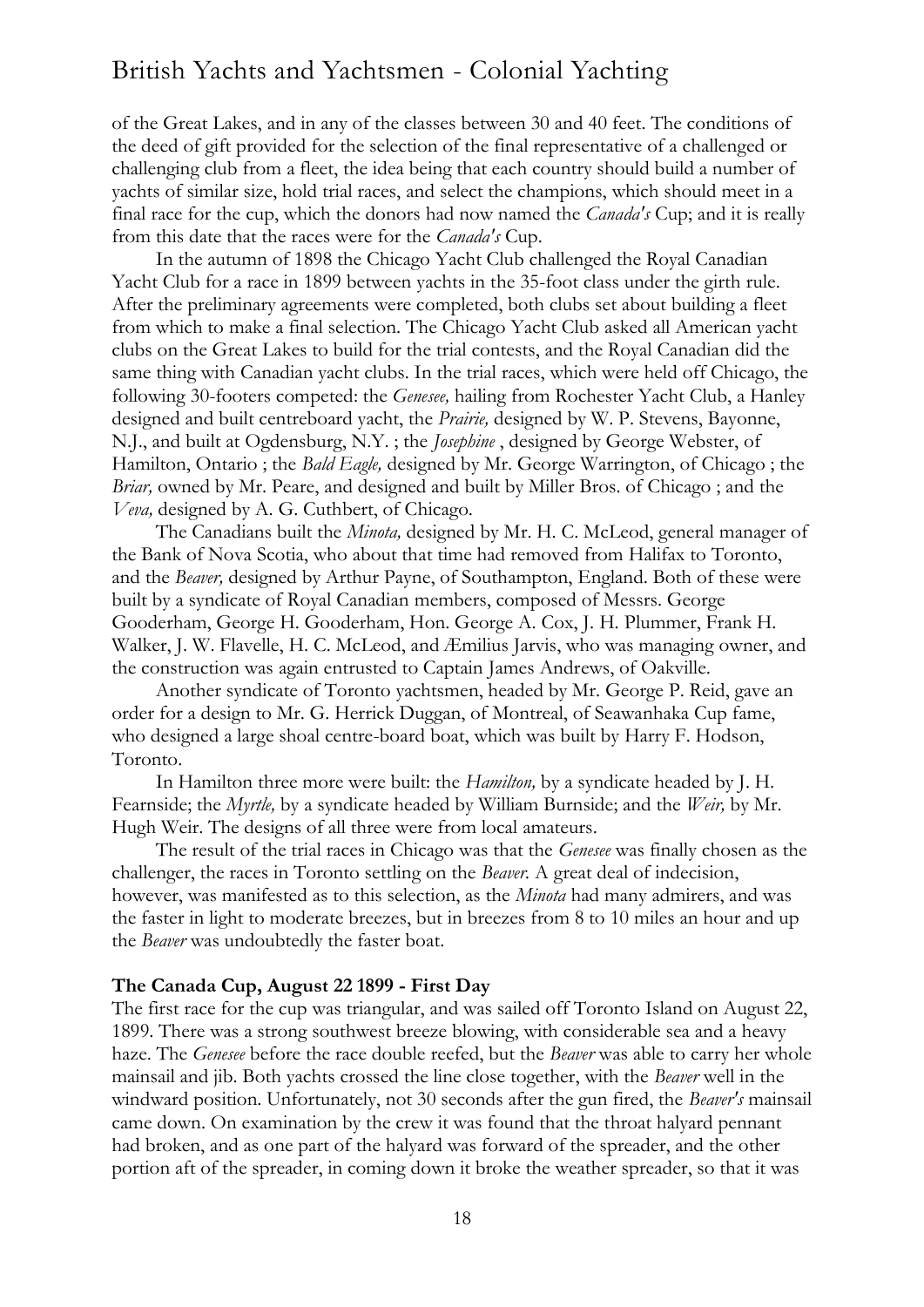found impossible to make a repair, and the *Beaver* had to return into harbour. The *Genesee*  went on to complete the course, but, owing to the heavy haze and their unfamiliarity with the surroundings, they missed the weather buoy, and after being lost in the haze for several hours returned to harbour, and the race was declared off.

## **First Race**

Next day, August 23, the *Beaver* having been repaired, the race was resailed. The wind being north-west at the time of the start, the first leg was dead down the wind. The *Beaver*  had the start, and with spinnaker set gained slowly for the first mile. The wind then shifted to make a broad reach. The *Genesee,* quickly shifting to balloon jib, soon romped past to windward, and rounded the first buoy 100 to 150 yards in the lead. The shift in the wind brought the next leg of the course to windward. The breeze at this time was fairly fresh, and the *Beaver* began at once to cut down her lead, and passed the *Genesee*  after about half an hour's sail; but the wind gradually grew lighter, and the *Genesee* again crept up closer and closer, and ultimately repassed the *Beaver* about half a mile from the weather buoy. The next leg of the course was a broad reach in light weather and a perfectly smooth sea.

On this point of sailing the *Genesee* increased her lead, and won the first race by 1 minute 22 seconds.

| <b>First Race</b> | Finish |     |    |
|-------------------|--------|-----|----|
|                   | 1 T    | IV. | ., |
| Genesee           |        | ∠∟  |    |
| <b>Beaver</b>     |        | ∠∖  | ∸  |

### **Second Race**

Next day the course was to windward and return. The wind all day was extremely light, never over 5 miles an hour. The first leg of the course was to windward. The *Beaver* again got the start, and succeeded in holding the *Genesee* under her lee for a considerable time, but it was not long before she drew clear to leeward, and, though she could not point as high as the *Beaver,* she outfooted her throughout the whole race, and rounded the weather-mark 1 minute 19 seconds ahead. The wind having held true, the next course was dead before the wind. The *Beaver,* to everyone's surprise, began to gain, and cut down the *Genesee's* lead inch by inch until she began to blanket her. Off Gibraltar Point they got into a luffing match. It was plainly the *Beaver's* intention to luff the *Genesee* off her course, so as to get between her and the mark; but the *Genesee's* skipper was not easily caught napping, and the result of the first luffing match was to leave them still in about the same relative positions, the *Beaver* a few lengths behind. When nearing the finishing-line, the *Beaver* again made an attempt to luff the *Genesee* off, and this time it looked as if the manoeuvre was going to be successful. Both had been coming down before the wind with booms to starboard. The *Beaver* gybed her boom over to port, thus putting her on the starboard tack, and headed for the lee end of the line. This, if it had not been for the resource of the *Genesee's* skipper, would have blanketed and caused the *Genesee* to gybe close to the line, the intention being that when her way was off, the *Beaver* would gybe back again, and, as she had never taken her spinnaker in (still having it set to leeward), she would have more way, and, with both spinnaker and mainsail drawing, might have won on the line. But the *Genesee's* skipper here exhibited a most resourceful manoeuvre,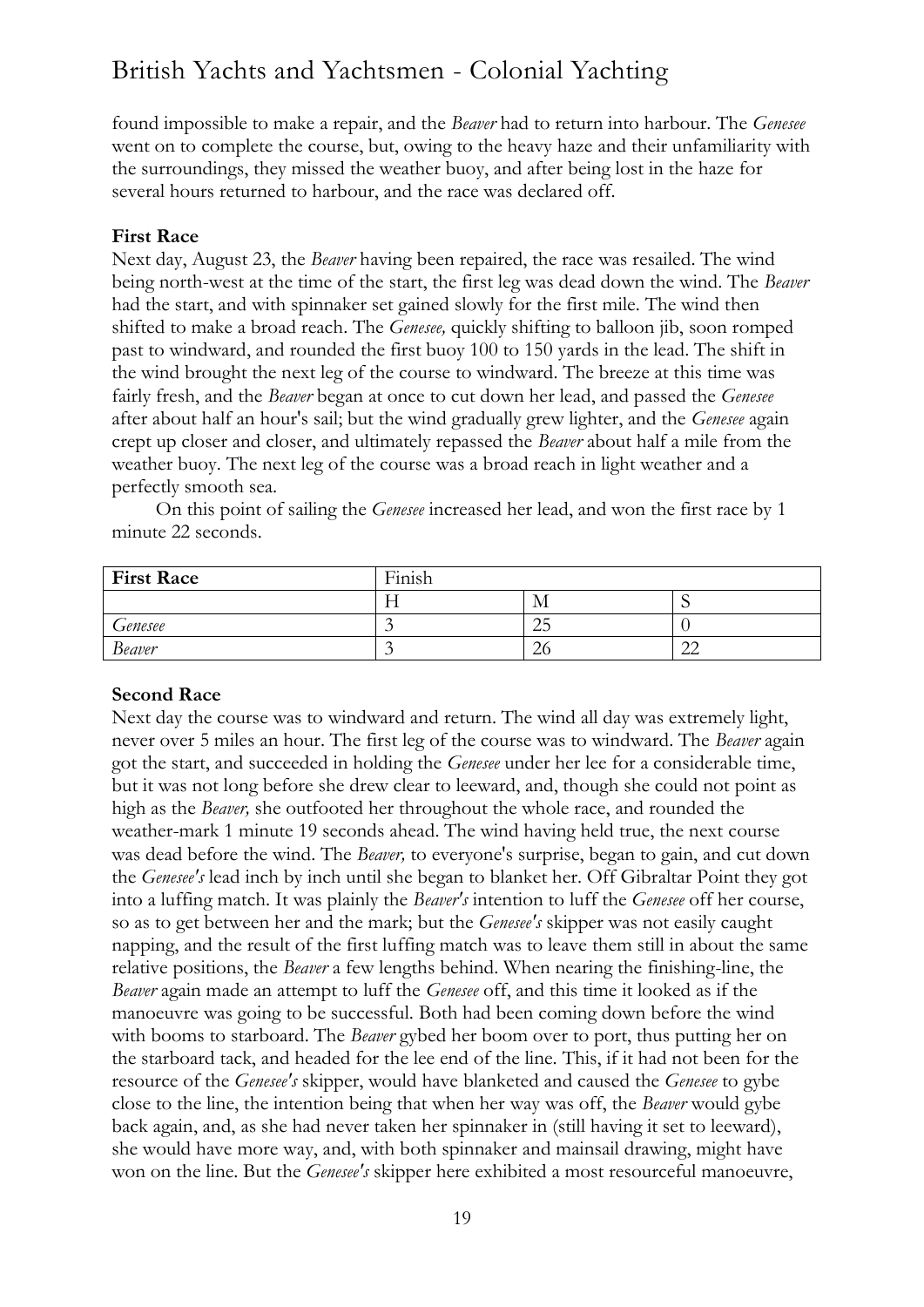one that has seldom been witnessed. Seeing his rival's object, and that he would be forced to gybe, he promptly had the turnbuckles of the main rigging unscrewed. This allowed him to let his main boom go right forward, and at the same time hauling his spinnaker boom aft, a reversal of the ordinary conditions, successfully staved off the *Beaver's*  manoeuvre, and brought the *Genesee* over the line with a short lead of 39 seconds.

| <b>Second Race</b> | $\cdots$<br>Finish |     |           |
|--------------------|--------------------|-----|-----------|
|                    |                    | IV. |           |
| Genesee            |                    |     | $ -$<br>◡ |
| <b>Beaver</b>      |                    |     | .30       |

#### **Third Race**

The next day's race was triangular, and again the weather was extremely light. The first leg was laid to windward, The *Beaver* got the start, but was unable long to hold it; but the race was fairly close until within half a mile of the first buoy, when the *Genesee* ran into a freshening south-west wind, which carried her round the buoy and off on the next course with lots of headway. The new breeze, however, did not reach the *Beaver* for ten minutes or more, during which time the *Genesee* had been making short miles of it on a broad reach for the next buoy. From that on it was nothing more than a procession, the result being as follows:

| <b>Third Race</b> | Finish |               |    |  |
|-------------------|--------|---------------|----|--|
|                   |        | IМ            |    |  |
| Genesee           | $\sim$ | $\sim$<br>⊸ ∠ |    |  |
| <b>Beaver</b>     | ~      | 42            | 58 |  |

This gave the *Genesee* three straight races and the cup.

The *Genesee,* it must be remembered, was sailing under the flag of the Chicago Yacht Club, though she was owned by a company composed of Rochester Yacht Club members, with Mr. Charles Vanvoorhis as president and managing owner. She was sailed by Mr. Charles G. Davis, from a Long Island Sound yacht club, and the *Beaver* by Mr. Æmilius Jarvis, of Toronto. Judges: for the Chicago Yacht Club, Mr. E. P. Warner; for the Royal Canadian Yacht Club, Mr. E. H**.** Ambrose. Referee, Mr. Louis M. Clark, of Boston.

Two years elapsed, when Mr. George H. Gooderham asked the Royal Canadian Yacht Club to challenge the Chicago Yacht Club for a race in 1901 between yachts of the 35-foot class, girth rule. The challenge being accepted, the same course of procedure was again pursued by both clubs with respect to the choice of a representative. The Chicago Yacht Club built the *Illinois,* designed by Mr. B. B. Crownshields, of Boston, and built by George Lawley Corporation, of South Boston, for Mr. Pynchon; the *Yankee,* designed by Charles G. Davis; and the *Orion,* designed and built by McGregor of Milwaukee. For Milwaukee, Jones and Laborde designed and had built in Oshkosh, Wisconsin, a shoaldraft centre-board of the type known as 'side-walks,' which type had been successfully raced in the interior Wisconsin lakes. She was named *Milwaukee.* In Detroit, Commodore Shaw gave an order to Hanley, of Quincy Point, to build and design an improved *Genesee.*  She was named *Cadillac.* Another boat was built in Detroit from a design by Kidd Wyldes, and named the *Detroit.*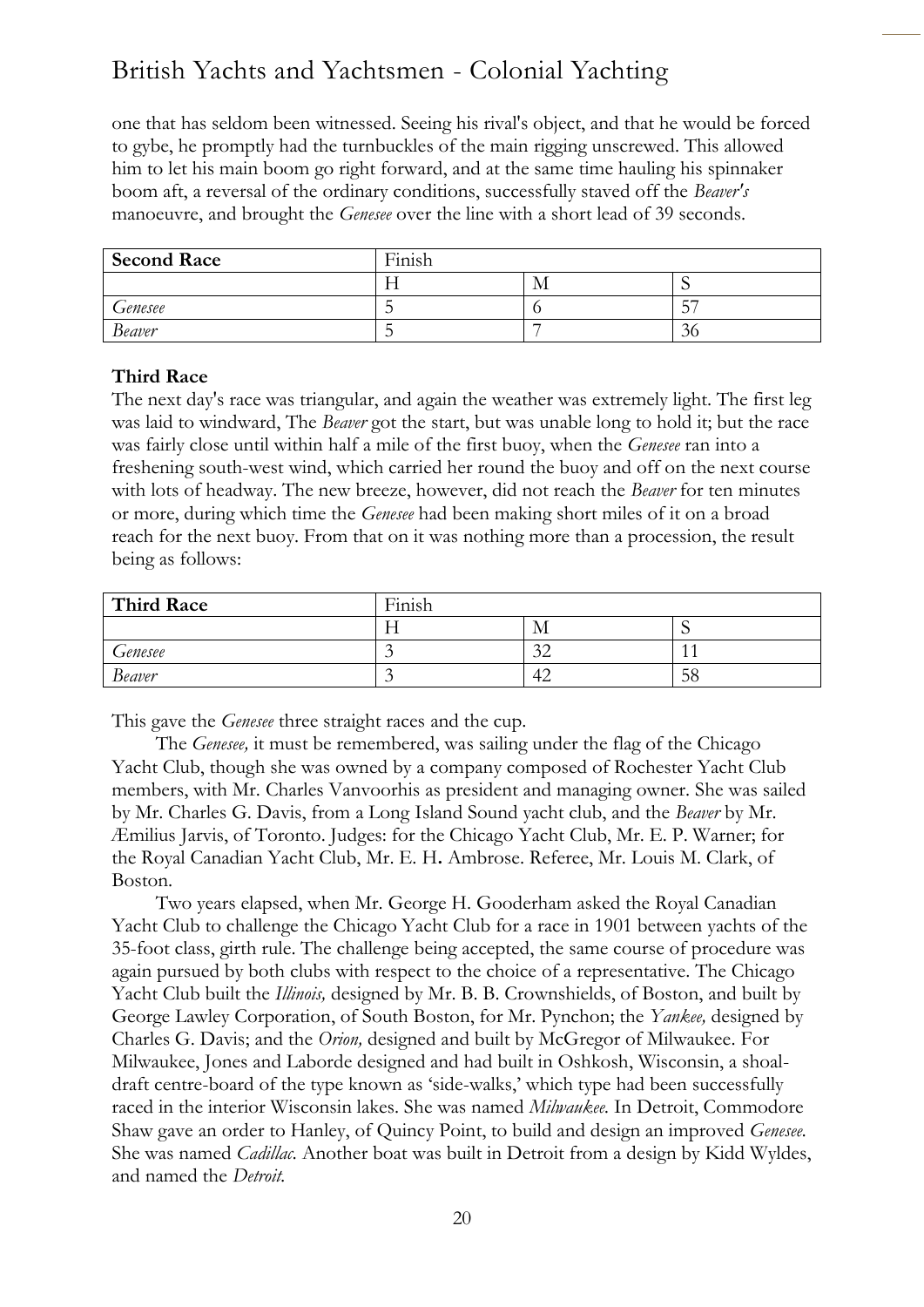Mr. George H. Gooderham entrusted his design to Charles Sibbick, of Ryde, Isle of Wight, and Captain Andrews, of Oakville, again built the yacht. She was named the *Invader.* In Hamilton, Mr. J. H. Fearnside built from a novel model furnished by a Newfoundland priest, the Rev. Father O'Brien. She had angular bilges, and was hollow down the centre line of her keel, and was called the *Canadian.* The *Beaver* was still to the fore, so these three furnished the Canadians their trial horses. As a result of the Chicago trial races, the *Cadillac* was chosen for the American defender, and the result of the Toronto trial races was that the *Invader* was chosen for the Canadian challenger. The races took place off Chicago on August 10, 1901, the yacht taking three out of five races to be declared the winner.

## **The Canada Cup, August 10, 1901 - First Race**

The first race was triangular, with a strong north-east wind and heavy sea. The *Invader* was double reefed, the *Cadillac* single reefed. It was a well-known fact that the *Invader* was an indifferent performer in strong breezes, but fast in light ones; but the *Cadillac* had been proven to be a good performer in both. The first leg of the course was a broad reach. The *Invader* got the better start, but the *Cadillac* overtook her, and passed her about threequarters of the way to the first buoy. It was evident that the *Invader* was outclassed in such weather. The next course was dead before the wind, spinnaker set. The *Cadillac* still kept improving her lead. The next was a close reach to the finish, encountering a heavy head sea. At this the *Invader* made a miserable showing, being entirely outsailed. As *Cadillac* was also looked upon as a fast light-weather boat, things looked exceedingly blue for the Canadian challenger.

| <b>First Race</b> | Finish |    |         |  |
|-------------------|--------|----|---------|--|
|                   |        | М  |         |  |
| Cadillac          |        | 46 | 35      |  |
| Invader           |        | 55 | $10 \,$ |  |

## **Second Race**

Sunday having intervened, Monday morning broke warm and calm, but about eleven o'clock, the starting hour, a light breeze sprang up from the south-east. The course was 9 knots to windward and return. The *Invader* led across the line high on the weather end, and soon began to drive ahead. At every tack it was apparent that the distance between the yachts was widening. The wind kept growing, but backing off the lake, and the *Invader*  was kept rather to the eastward of her course, and kept springing into the freshening and fairing breeze. About half-way out she came about on the port tack, which she was able to carry right out to the weather-mark, and rounded it with a lead of several minutes. The return was a broad reach with a freshening breeze, and with balloon jib set she added to her lead, finishing almost a mile ahead.

| <b>Second Race</b> | $\mathbf{r}$ $\mathbf{r}$ $\mathbf{r}$<br>Finish |     |              |
|--------------------|--------------------------------------------------|-----|--------------|
|                    |                                                  | 1V. |              |
| Invader            |                                                  |     |              |
| Cadillac           |                                                  |     | $\cap$<br>∠∠ |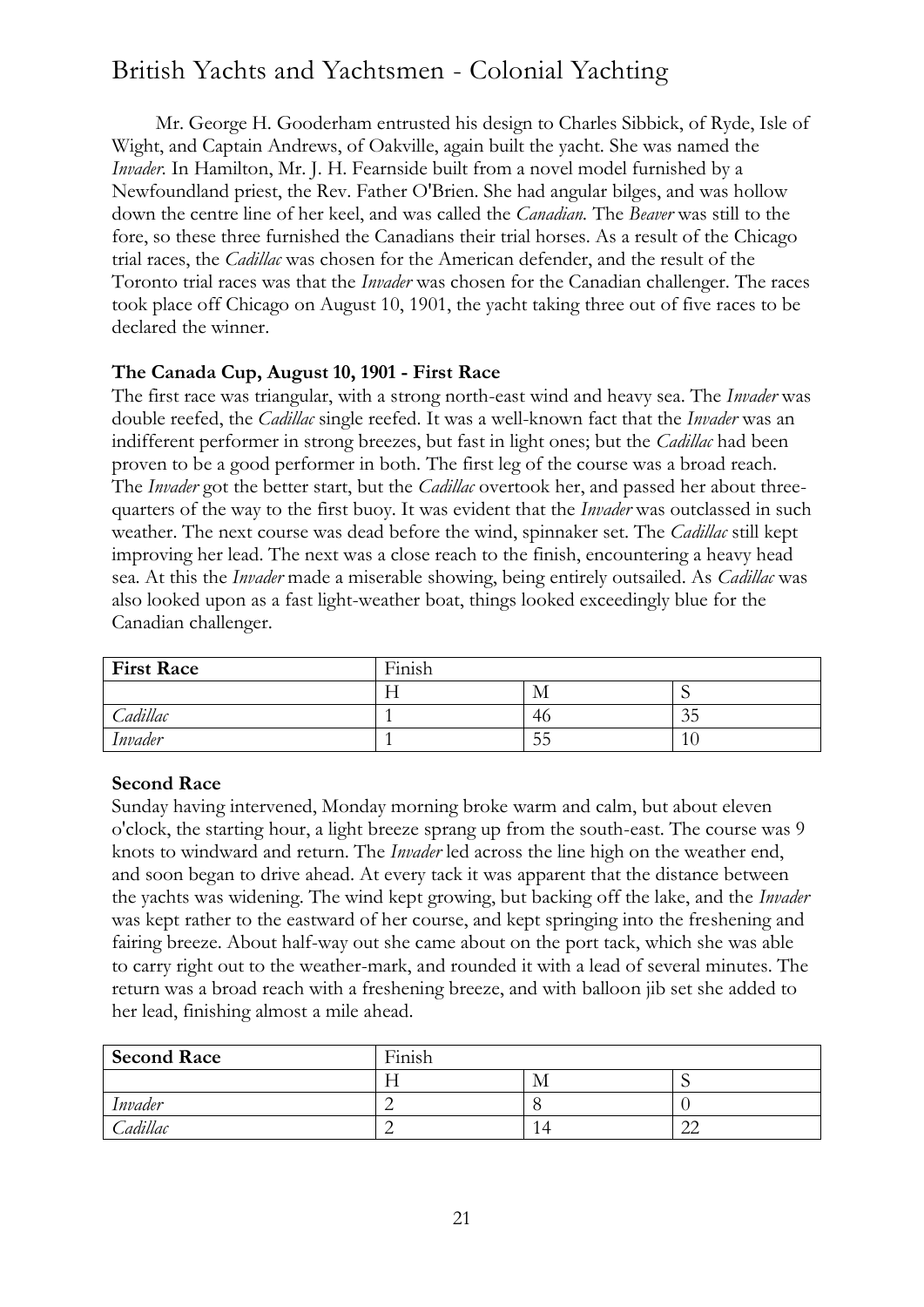## **Third Race**

The conditions were almost identical with those of the previous day, with a light southeast wind. The course was to be triangular, 7 knots to the side. In manoeuvring for the start the *Invader* was kept to the westward of the line, and had been repeatedly measuring off her distance to the outer mark of the starting-line; the *Cadillac,* on the contrary, was kept to the eastward of the line. The result was that the *Invader* crossed on the extreme eastern end, exactly on the gun fire, and on the starboard tack. The *Cadillac* was endeavouring to cross at the same point at the same time, but being on the port tack, the *Invader* had the right of way. The *Cadillac's* skipper held on too long, and the result was that she was put about close under the lee bow of the *Invader.* The *Invader,* holding her course, struck her on the starboard weather quarter. The judges promptly steamed out and ordered the *Cadillac* to withdraw, and the *Invader* was ordered to sail over, thus giving her the third race.

## **Fourth Race**

The following day the same conditions of wind and weather prevailed: a light to moderate south-east breeze and smooth sea. The course was to windward and return, 9 knots. This time the *Cadillac* had the better of the start, and held the *Invader* under her lee while several short boards were taken, but never succeeded in actually blanketing her. Ultimately both boats started off on a long board to the south on the port tack. *The Invader* kept soaking out slightly to windward, but there was little difference in the speed through the water, that little difference being in favour of the *Cadillac.* After maintaining this tack for upwards of an hour, the *Cadillac* was the first to feel a slightly freshening breeze, more from the south, and seemed to draw away, but to be backed off. The *Invader*  promptly swung around on the other tack, and thus was headed up on her course during the few minutes that the *Cadillac* was being headed off; so when the *Cadillac* swung around on the starboard tack the *Invader* was 150 yards or so directly ahead of her. From this to the turning-buoy the *Invader* gained rapidly, and, making a close turn, started off for the finishing-line on a broad reach at a great speed; and as both wind and sea were to her liking, she continued to gain, crossing the line 300 yards or so ahead.

| <b>Fourth Race</b> | .<br>Finish |     |    |
|--------------------|-------------|-----|----|
|                    |             | 1VI |    |
| Invader            |             |     | 30 |
| Cadillac           | $\sim$      |     | 49 |

This gave the *Invader* three races, and the cup returned to Canada.

The *Cadillac* was sailed by Mr. William Hale Thompson, of the Chicago Club, and the *Invader* by Mr. Æmilius Jarvis, of the Royal Canadian Yacht Club. Judges: Royal Canadian Yacht Club, E. H. Ambrose, Esq.; Chicago Yacht Club, E. P. Warner. Referee, Oliver E. Cromwell, Esq., New York.

After the race many challenges were put in - one from the Chicago Yacht Club, one from the Columbia Yacht Club, two from Detroit, and one from Rochester.

During the next month or so there was a good deal of controversy as to what challenge would be recognised, but ultimately the Royal Canadian Yacht Club accepted the challenge of the Rochester Yacht Club. The races heretofore had been between the Chicago Yacht Clubs and the Royal Canadian Yacht Club, and, as each lake had had a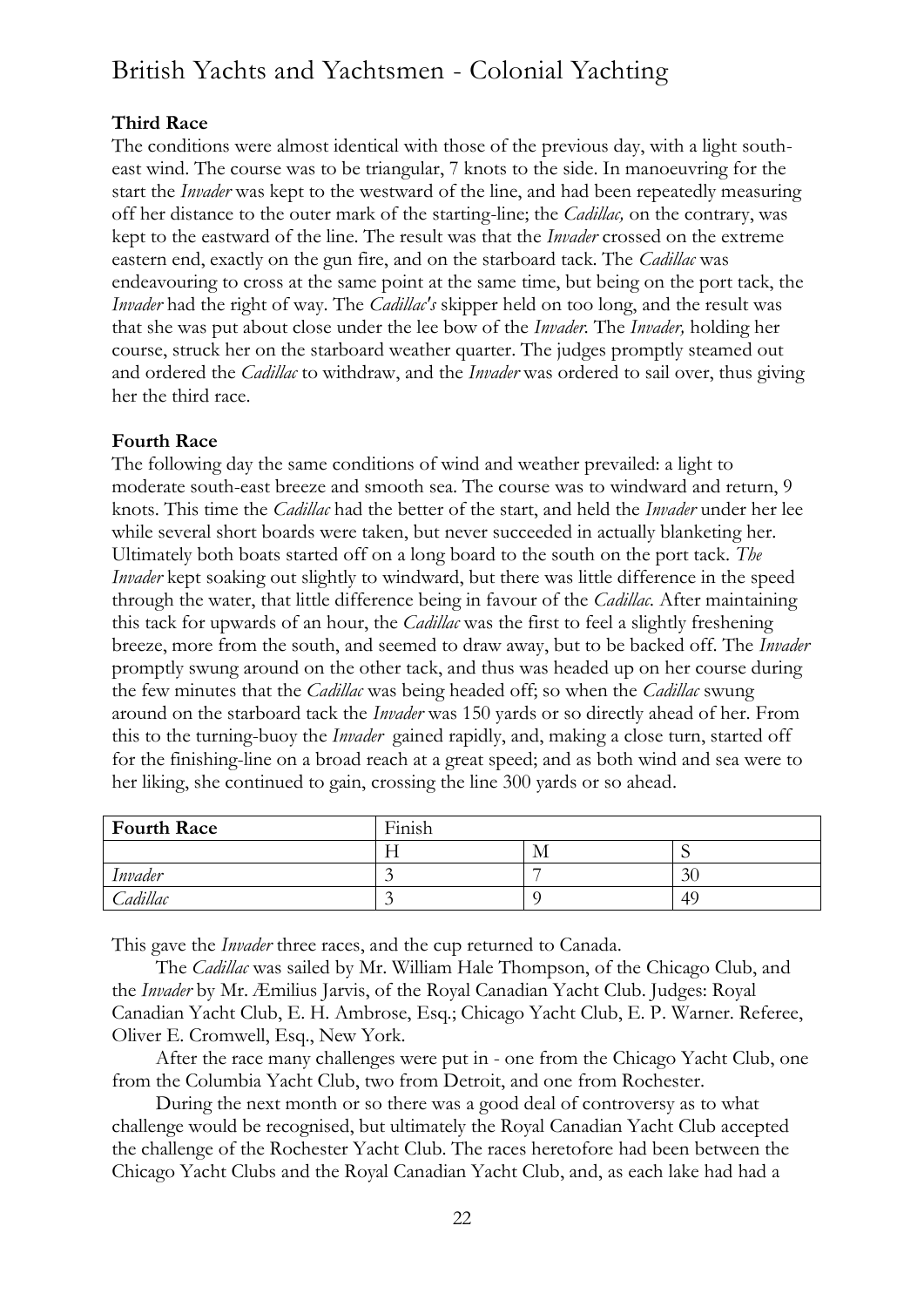race, it was thought fair to give an American Lake Ontario yacht club the preference. The challenge was for a race for the following season, 1902; but during the winter changes in the system of measurement were being introduced by the Yacht-Racing Union, and as these rules were not adopted until the spring of 1902, a postponement of the race was arranged until the following year.

This challenge was for the new 40-foot water-line restricted class, and during the winter of 1902-1903 both clubs built a vessel, the Rochester Yacht Club entrusting the designing to William Gardner, of Gardner and Cox, of New York, and the building to Mr. Wood, of City Island, Long Island Sound ; this yacht was named the *Irondequoit.* She was owned by a syndicate composed of Messrs. Hiram W. Sibley, James S. Watson, Thomas N. Finucan, Arthur G. Yates, Walter B. Duffy, John N. Beckley, Albert O. Fenn, Charles M. Everest. The Royal Canadian Yacht Club representative was furnished by Mr. Norman Macrae, of Toronto. He ordered the design from Arthur Payne, of Southampton and the construction was again entrusted to Captain Andrews, of Oakville. This yacht was named the *Strathcona.*

As these were the first yachts of this size built under the new rules, there were no similar vessels to compare them with, so the Rochester Yacht Club had theirs tried out against yachts of a similar size on Long Island Sound, chiefly the *Effort* and the *Aspirant,*  41-footers. The *Strathcona* was tried out against the old *Vreda, Merrythought,* and *Canada.*  The result of these Canadian tests showed that the new boat, *Strathcona,* was infinitely faster than any of the old. The tests were merely for the purpose of tuning up the challenger and the defender.

#### **The Canada Cup, August 8, 1908 - First Race**

The races took place off Toronto, commencing August 8, 1903. The series was to be the best three out of five. The first race was triangular. The wind was fresh from the southwest, with a rather short, steep sea. The *Strathcona* got slightly the better of the start, being to weather and dead abeam, though she actually crossed 5 seconds behind. For the whole trip to windward the race was of the keenest kind, the yachts never being separated by more than a few lengths or so, but the *Strathcona* kept the lead. It was very nearly lost to her, however, as at one time the *Irondequoit* was coming up fast on her weather quarter, both being on the port tack and fetching their buoy. The *Strathcona* came about on starboard tack, though it was taking her from her course, and the *Irondequoit* had to tack under her lee. After sailing for a short distance, the *Strathcona* again came back on the port tack, *Irondequoit* following, and again she came up fast, and when almost overlapping, the *Strathcona* put her helm down, and luffed as though she were going on the starboard tack, but quickly changed her helm over, and sailed away again on the port. The *Irondequoit*  being misled by this manoeuvre, came right about on to the starboard tack, and before she could return to port tack lost considerable way and ground. The *Strathcona* by this manoeuvre had saved herself a blanket, and rounded the first buoy ahead. To the next buoy was a broad reach. It again was apparent that the *Irondequoit* was footing the faster. The *Strathcona* kept edging her off to windward, making her sail a long outer arc of the circle; but even under these conditions the *Irondequoit* sailed around and took the lead, and led at the next buoy by several lengths.

The next course was dead down the wind. With a freshening breeze, and spinnaker set to port, the *Strathcona* followed dead in the wake of the *Irondequoit,* and it soon became apparent that she was interfering with the leader's wind, and the *Irondequoit* began to luff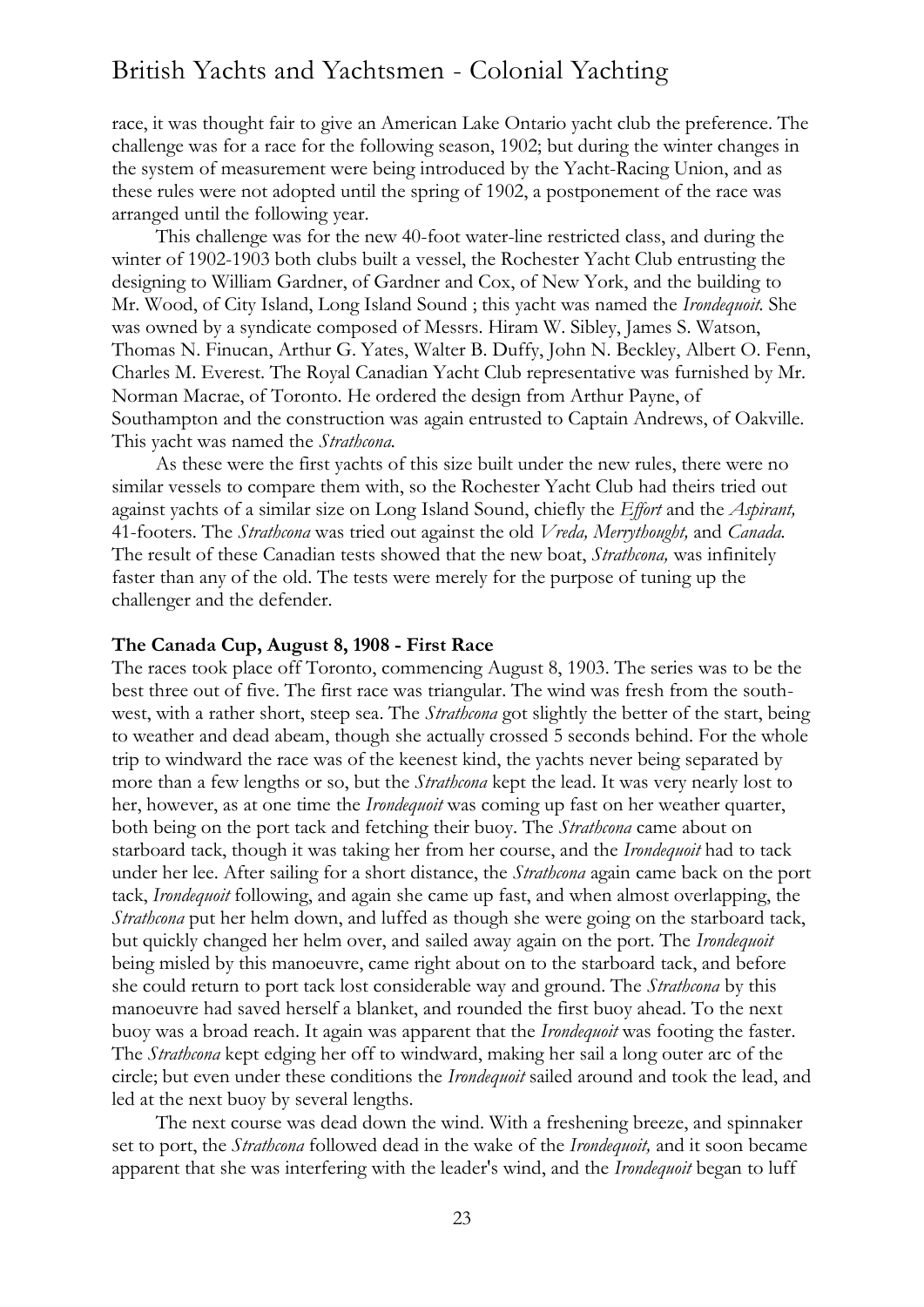out. This the *Strathcona* kept her busy at until both had gone considerably to the westward of their course, so that to fetch the finishing line a gybe would have to be effected. During these luffing matches both had taken in their spinnakers, and were sailing under balloon jibs, but *Strathcona* had been getting her spinnaker boom shifted to leeward, so that when she had luffed the *Irondequoit* to the point that both would have to gybe, she quickly put up her helm, shot across *Irondequoit's* stern, gybed over, and promptly set her spinnaker to starboard, thus placing herself between the finishing-line and her opponent, and with the big running sail set and drawing, and only a mile to go, she crossed a winner.

| <b>First Race</b> | Finish |    |                          |
|-------------------|--------|----|--------------------------|
|                   | . .    | IМ | $\overline{\phantom{a}}$ |
| Strathcona        |        |    |                          |
| Indrequoit        |        |    | 30                       |

## **Second Race**

Next morning the wind was light, 5 to 8 miles an hour, from the south-west, smooth sea, course to windward and return. *Strathcona* got much the better of the start, and in the light breeze seemed to be much more lively, and gained continually the whole trip to windward, and also on the run down before the wind, thus finishing a rather uneventful race many hundreds of yards ahead.

| <b>Second Race</b> | Finish |     |          |
|--------------------|--------|-----|----------|
|                    |        | ΙVΙ |          |
| Strathcona         |        | 48  | 4        |
| Indrequoit         |        | Эŏ  | 51<br>ىر |

In these two races the *Irondequoit* was sailed by her sailing-master, Captain Barr, but Mr. Gardner, her designer, who was on board, was much concerned at their loss, and persuaded the owners to send for Mr. Arthur Hannan, of New York, who had sailed the *Irondequoit* in her races on Long Island Sound. He and his brother arrived next morning, and took charge of the *Irondequoit,* they being put on board after the yachts had left the harbour for the starting-line.

## **Third Race**

The third race was to be triangular. The wind was fresh to strong—in fact, at times blowing almost to a moderate gale strength. The first leg of the course was to leeward. The two yachts crossed almost side by side. The *Irondequoit* was slightly ahead, and at once began to creep slowly away, and rounded the leeward mark 100 yards or so to the good. The next trip was a beat to windward, with jib topsails stowed. The *Irondequoit*  began to both outpoint and outfoot the *Strathcona,* standing up much stiffer, and, as she continued to gain during the whole leg, and also the next leg (which was a broad reach), this contest was as uneventful as the one on the previous day.

| Third Race | $\mathbf{r}$<br>Finish |                    |                      |
|------------|------------------------|--------------------|----------------------|
|            |                        | M                  | $\ddot{\phantom{0}}$ |
| Indrequoit |                        | ັ                  |                      |
| Strathcona |                        | $\mathbf{r}$<br>∠∖ |                      |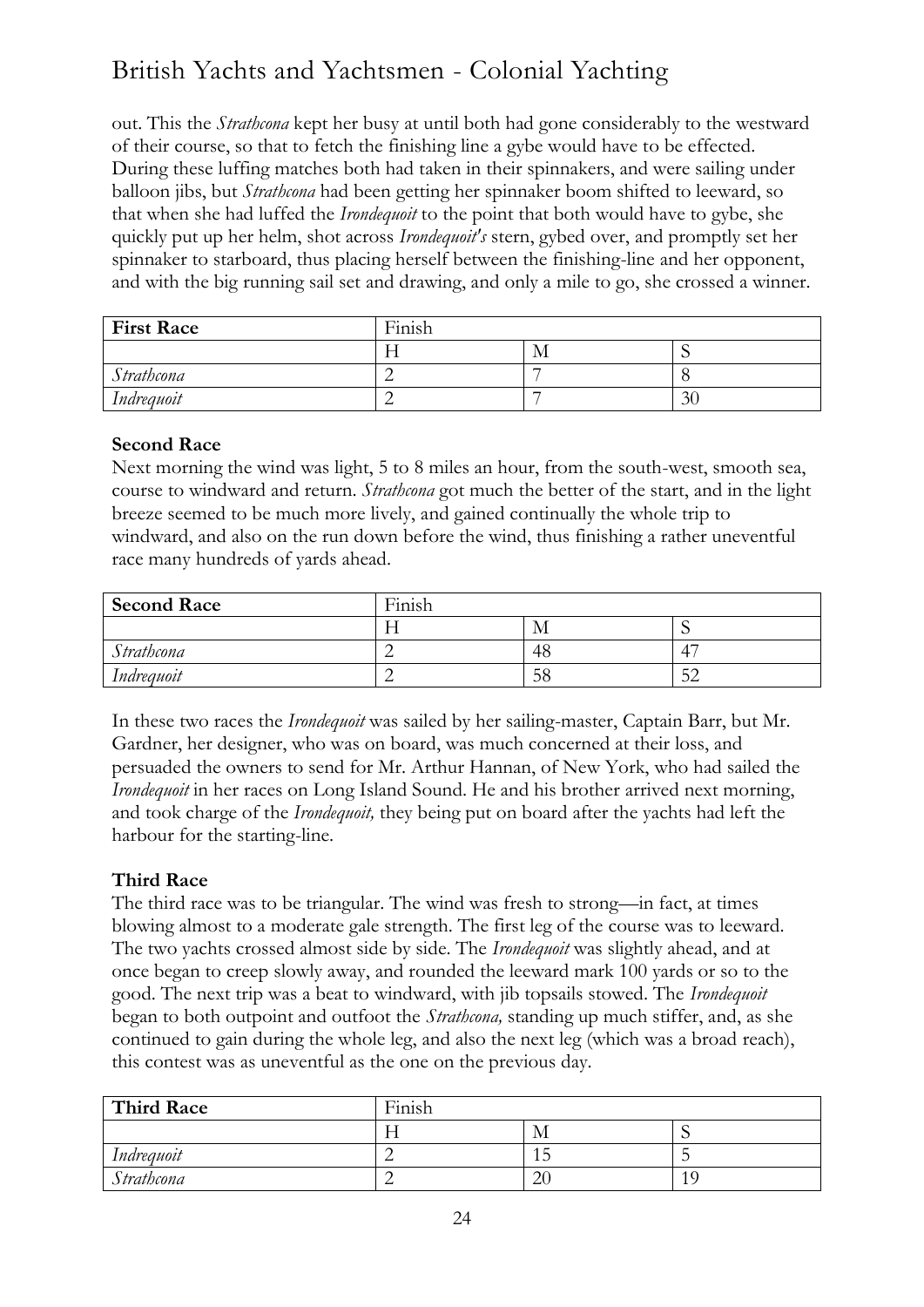### **Fourth Race**

The following day the course was to leeward and return. It was apparent from the manoeuvring at the commencement that neither skipper was anxious to cross first. The wind was fresh and puffy from north-north-west, but dropping. It was at least two minutes after gun-fire that both went over, the *Irondequoit* ahead, the *Strathcona* on her weather quarter, but neither heading for their buoy. The result of this unexpected manoeuvre and unexpected course, about north-east instead of south-east, was that a number of steam yachts and sailing yachts were found to be in the way, so that the two contestants got mixed up in the field of spectators, and were separated entirely by a large steam yacht, the *Strathcona* going to windward of her and the *Irondequoit* to leeward. It was evidently the *Strathcona's* plan to attempt the manoeuvre of the first day, and luff the *Irondequoit* so far off the course that she would again be between her and the objective point. So far as this point was concerned, the manoeuvre proved successful, as, after chasing the *Irondequoit* close up for at least two miles eastward towards Scarboro, the *Strathcona* suddenly put up her helm, gybed over, and set her spinnaker to starboard. The wind by this time had grown lighter, and as they sailed off shore grew lighter still. The *Strathcona* gained steadily, and when within half a mile of the turning-buoy was at least 200 yards ahead ; but here she ran into a soft spot in the wind, and lay motionless, with her sails hanging idle and spilling the wind. The *Irondequoit,* seeing her antagonist in this plight, sailed broad off to leeward, and was fortunate enough to carry a light draft through, and sailed completely around the *Strathcona,* and rounded the buoy a minutes 52 seconds in advance. Now came a beat to windward. The *Strathcona* began to pick up, and before long had run up under the lee of the *Irondequoit,* but do what she would she could not sail through her lee, and twist or turn as she might, she always found the *Irondequoit*  planted between her and the wind in the most masterly fashion.

In order to make the race as long as possible, the *Strathcona* carried the contest away to the east, but Mr. Hannan was not to be caught, and, as the *Irondequoit* was quicker in stays, any manoeuvre that was attempted was quickly met. In towards shore the breeze freshened, so that both yachts were at times driving along at a good pace, and finished close together, the *Strathcona* dead in the *Irondequoit's* wake. This gave both yachts two races, and the interest in consequence was much enhanced.

| <b>Fourth Race</b> | Finish |     |                    |
|--------------------|--------|-----|--------------------|
|                    |        | M   | ີ                  |
| Indrequoit         |        |     | $\sim$<br>ن 1      |
| Strathcona         |        | 1.J | $\sim$<br>́<br>ر ر |

### **Fifth Race**

The next day the wind was south-west, and fresh, moderate sea. This time the *Irondequoit*  got decidedly the better start, having the *Strathcona* well under her lee, where she kept her closely pinned during the whole trip to windward; but the contest was clean and exciting. *Strathcona* tacked and retacked, sailed rapfull half a dozen times during the first half-hour, but, do what she would, the *Irondequoit* was always between her and the wind or the objective point, and rounded the weather-buoy with several lengths to the good. The next was a broad reach, with large jib topsails set. The *Irondequoit* continued to improve her position. The next course was dead down the wind under conditions almost similar to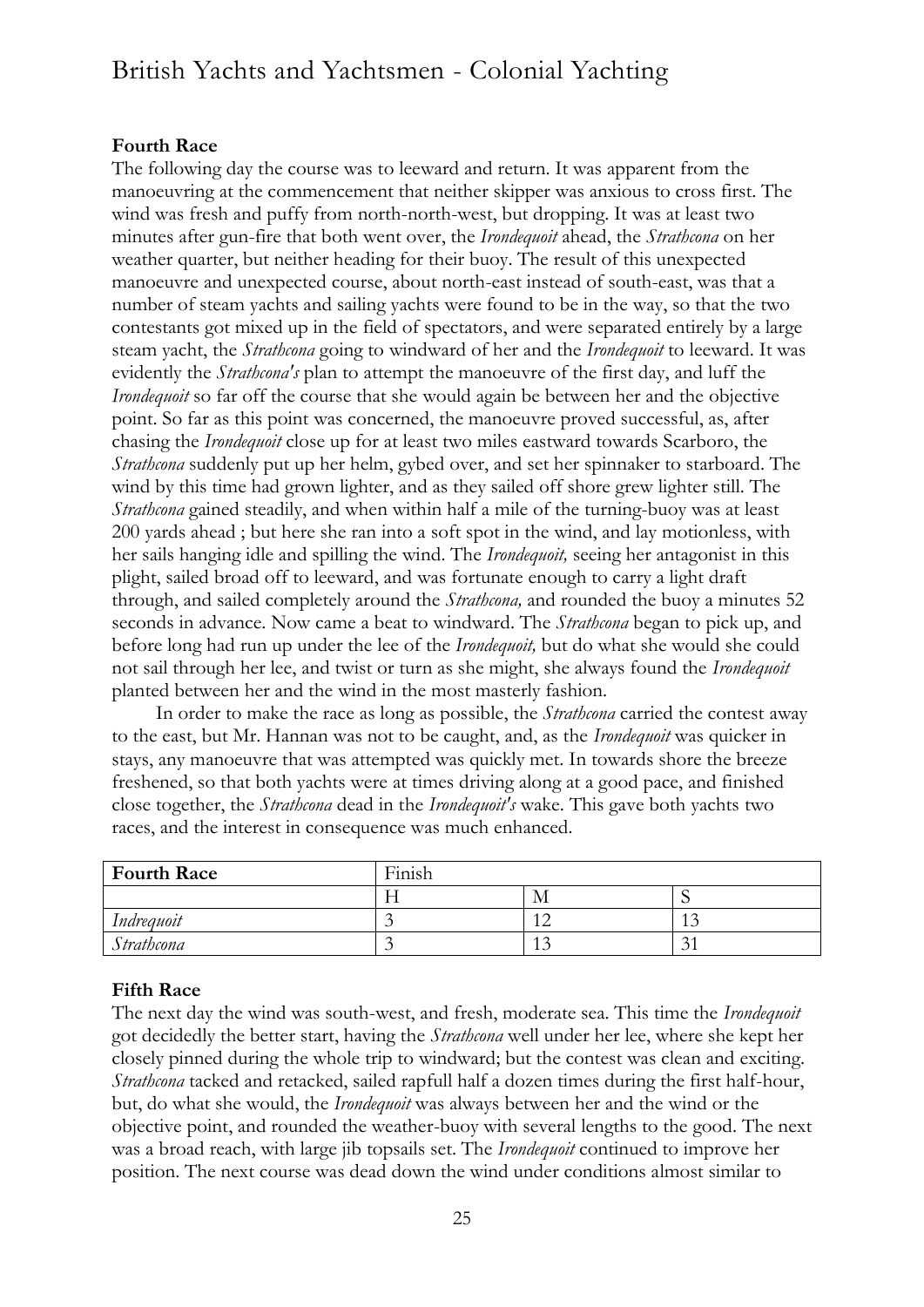those of the first day, but *Irondequoit* was this time far enough ahead not to feel any interference with her wind, and also gained throughout this leg, winning the race and the series, taking the cup back again to the United States.

| <b>Fifth Race</b> | .<br>г.<br>Finish |    |                      |
|-------------------|-------------------|----|----------------------|
|                   |                   | M  |                      |
| Indrequoit        | ∸                 | 40 | -<br>JJ              |
| Strathcona        |                   |    | $\mathcal{D}$<br>ر ب |

In the first two races Captain Barr, her sailing-master, sailed the *Irondequoit,* and in the subsequent race Mr. Arthur Hannan, of New York. The *Strathcona* was sailed by Mr. Æmilius Jarvis in all five events. Judges: Mr. E. H. Ambrose for the Royal Canadian Yacht Club; Mr. Frank T. Christie for the Rochester Yacht Club. Referee, Mr. Oliver E. Cromwell, New York.

In the autumn of 1904 the Royal Canadian Yacht Club again challenged the American holders of the cup, but this time the 30-foot water-line restricted class was resorted to. The challenge having been duly accepted, both clubs set about building craft from which to choose their representative. The Rochester Yacht Club built three: the *Iroquois,* from the design of Charles F. Herreschoff (second), built by Lawley, Boston, for a syndicate headed by Vice-Commodore Christie, and including Messrs. C. M. Everest, W. H. Briggs, L. B. Jones, William Hull, J. W. Robbins; the *Rochester,* from designs by William Gardner, and built by Miller Bros. of Rochester for a large syndicate of Rochester gentlemen; and the *Kelox II.,* designed and built by the Pembroke Bros. for themselves at Rochester, New York. The Canadians also built three: the *Temeraire,*  designed by William Fife, and built by Andrews at Oakville, for Rear-Commodore Nicholls; the *Zoraya,* designed by Alfred Milne, of Glasgow, for Mr. J. G. Worts; and the *Naniwa,* designed and built by William Johnston, Hamilton, for a syndicate headed by Mr. J. H. Fearnside, of Hamilton.

The result of the trial races at Rochester was the selection of the *Iroquois,* and at Toronto the *Temeraire.*

The races commenced on Saturday, August 12, 1905, off Charlotte, New York, the series to be the best three in five' The first race was to be triangular.

#### **The Canada Cup, August 12, 1905 - First Race**

The wind was extremely light and variable, and a perfectly smooth sea. The judges evidently figured on a south-west wind, under which conditions the final leg of the course would be to windward. The fight for the start gave the *Iroquois* the advantage, she crossing the line with good headway, and everything set, The Canadian boat had got slightly too far to windward, and had not so much way in crossing. It was soon evident that in the light wind and reach the *Iroquois* was gaining, and the first turn saw her 100 yards or more in the lead. The wind, being very variable, had altered its direction several times during this run, but never so that their sheets were not kept flowing. The next course was dead before it, with the breeze still lighter and fluky. For some time there was no change in the relative positions, but when about half over the course the *Temeraire*  made a decided gain; but the wind was light and baffling, so that at times they were dead before it and at other times reaching, and sometimes close-hauled. In this drifting the *Temeraire* seemed to hold her own, and they rounded the second buoy fairly close. The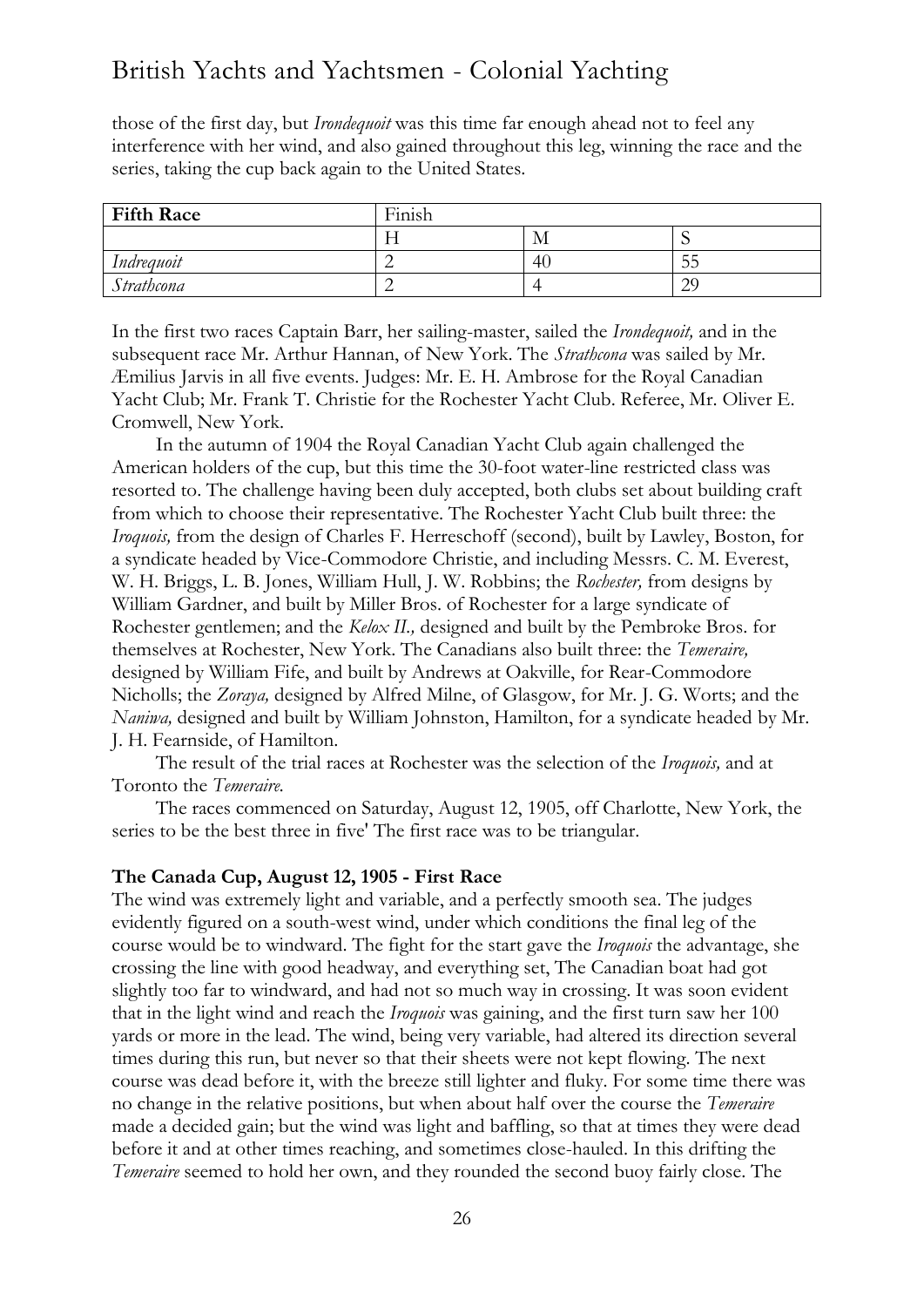wind still remained light and variable during the next leg of the course, but on the next it freshened somewhat from the original direction; but there was no apparent difference in position between the two boats, the *Iroquois* still holding the lead by 100 to 150 yards. The same relative positions remained for the next leg, until near the turning-mark, when the *Iroquois* ran into a north-eastern chill, which brought the *Temeraire* closer; but she still held her advantage, and rounded the next buoy 2 minutes 37 seconds ahead, and started on the home journey with a slightly better breeze from the north-east. Both set spinnakers, and sailed in this way for about half the distance home, when the leader handed her spinnaker, trimmed her sheets for a new south-west wind of fairly good strength that for some time had been heeling the yachts sailing in shore, and, with a nice list, headed for home on an easy reach. By one of those freaks of Nature that yachtsmen so frequently see, but which others do not understand, this breeze never reached the *Temeraire,* though she was not 150 yards distant, and she continued a slow and uneventful sail home with spinnaker set, but constantly collapsing, and carried the north-east breeze right to the line. The result was that she was a long way behind, and many minutes; but this in no way was an indication of the relative merits of the yachts, as up to the time of this fluke in the wind the *Temeraire* was always dangerous.

| <b>First Race</b>             | Finish |    |     |
|-------------------------------|--------|----|-----|
|                               | 1 T    | IМ |     |
| <i><u><b>Iroquois</b></u></i> |        |    | 56  |
| Temeraire                     |        |    | -46 |

### **Second Race**

On Monday morning a change had come over the appearance of things. There was a good fresh north-east breeze and a rising sea. The course was to windward and return, 4 miles, twice around. This time the *Temeraire* made the better start, and soon began to outfoot and outpoint her rival, and every tack showed an increased gain. She rounded the first buoy several minutes to the good. Down the wind she added a little to this gain, largely due to the *Iroquois* turning in a reef in her mainsail preparatory to the windward work. On the second turn to windward the *Temeraire* added little to her lead, and lost slightly on the run home before the wind.

| <b>Second Race</b>             | Finish |                  |              |
|--------------------------------|--------|------------------|--------------|
|                                |        | IМ               |              |
| $\sqrt{1}$<br><i>Lemeraire</i> |        | ∩.<br>$\Delta U$ | 4            |
| <i><u><b>Iroquois</b></u></i>  |        | ت ک              | -<br>∽<br>IJ |

## **Third Race**

All Monday night the wind kept up, and on Tuesday morning half a gale was blowing from the north-east with a considerable sea. The race was triangular. Again the *Temeraire*  got slightly the better start, and at once began to gain, but not to such a marked degree as on the previous day, as the *Iroquois* started with two reefs in her mainsail and small jib, which seemed to suit her much better; still, the improvement was not sufficient, and the *Temeraire* made a substantial and safe gain on the first turn to windward. The next leg was a run, with the wind a trifle quarterly. The *Iroquois* was hard driven, with both spinnaker and balloon jib set, but the *Temeraire* was not pressed with extra sail. On the third leg of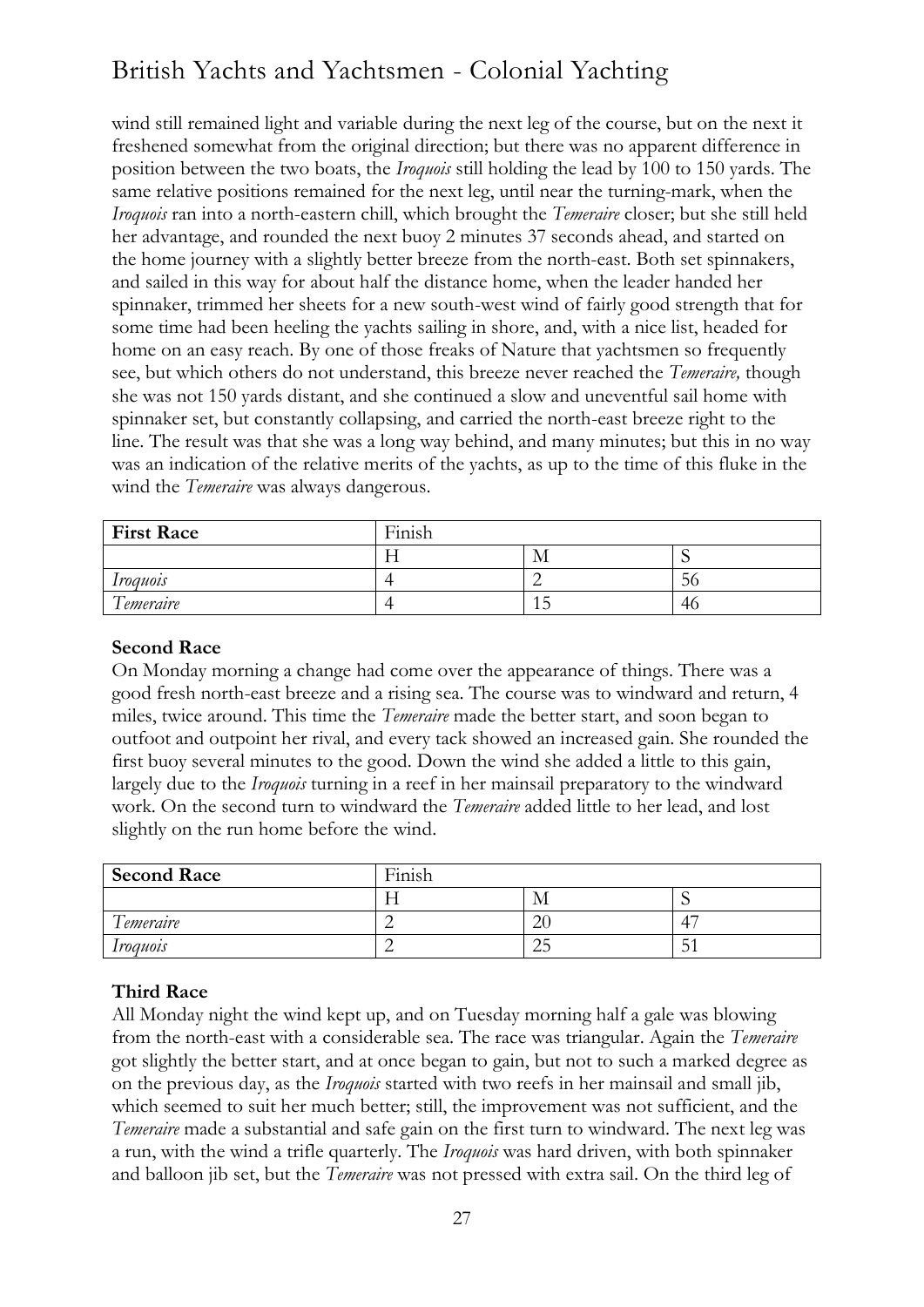the first round, a reach, the *Temeraire* was satisfied with working sails, while the *Iroquois*  was again pressed with balloon jib and balloon foresail. On the next turn to windward the *Temeraire* made little or no gain, and the same may be said of the next leg, but on rounding the leeward buoy, instead of gybing, she was put about, and when she was set going it was found that her back stay was foul of her spreader, and she had to be luffed and held in the wind until it was cleared. This cut her lead down considerably, but as she still had a safe lead no extra sail was put on her.

| <b>Third Race</b>               | Finish |               |                      |
|---------------------------------|--------|---------------|----------------------|
|                                 |        | IVI           |                      |
| $\sqrt{ }$<br><i>l</i> emeraire |        | $\sim$        | 2 <sub>2</sub><br>ىر |
| Iroauois                        |        | $\sim$<br>ر ر |                      |

## **Fourth Race Postponed**

Owing to the gale having kicked up such a sea, the next morning it was extremely difficult to get a judges' boat, but the late Senator Fulford, of Brockville, Ont., volunteered his large steam yacht, the *Magedoma.* Early in the morning the weatherwise foresaw a lightening in the wind, but the sea remained very heavy. At starting-time the wind was so light that neither yacht could make headway against it to get to the weatherline, and had to be towed out. About eleven o'clock the wind had fallen to a calm, so that the heavy swell was in danger of setting the yachts on to the beach, and a postponement was ordered until the following day.

## **Fourth Race**

The next day the wind was light and variable. The judges sent the yachts out into the lake on what at that time was a windward course, but proved to be a long leg with a short hitch. The *Iroquois* got a slight advantage in the lead, and seemed to steadily outpoint and outsail her rival, so that at no point in the race was she in jeopardy of losing her lead, and finally crossed the line 3 minutes to the good.

| <b>Fourth Race</b>            | $\mathbf{r}$<br>.<br>Finish |     |           |
|-------------------------------|-----------------------------|-----|-----------|
|                               |                             | ΙVΙ | <b>L.</b> |
| <i><u><b>Iroquois</b></u></i> | -                           | ت ر | 14        |
| $\sqrt{ }$<br>I emeraire      | ∸                           | рŏ  | 14        |

## **Fifth Race**

The course was to be triangular, and, as the wind was northeast at starting-time, the first board was in that direction. While both yachts were working for the start, the wind shifted to the southeast. The *Temeraire* got the better of her rival, and crossed ahead, but neither skipper seemed to notice the shift of wind, and both pinned sheets flat. The American boat, being in the Canadian's wake, was feeling her back draught, and came about and stood on the port tack to clear her wind. This was taking almost directly in the opposite direction from her proper course. The *Temeraire,* seeing this, eased her sheets, and headed off for the buoy, and soon opened up a comfortable lead before the *Iroquois*  saw her mistake, and was put around. As they proceeded into the lake the wind got lighter, and when the *Temeraire* was approaching the buoy it went back into the old quarter, so that she drifted up to the mark, and then had to make a short stretch to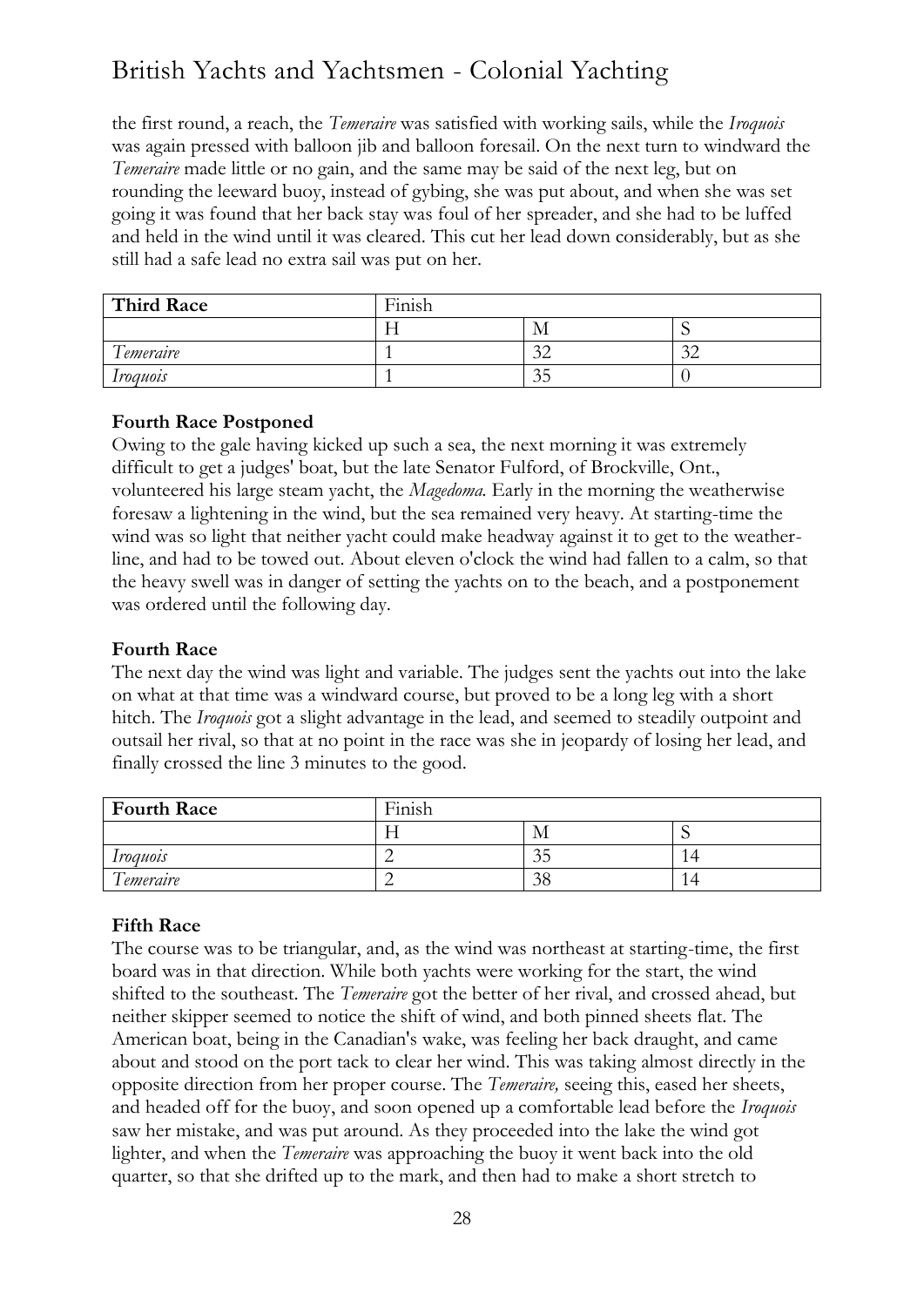weather it. Her rival, however, carried along the south-east breeze, and being far to windward, easily fetched the buoy, overhauled the *Temeraire,* and gave her a good smothering, just as she was rounding. The next leg the wind was more favourable. The *Temeraire* was close astern, and kept bothering the Iroquoi*s'* wind, so that they both began to luff out of their course. At this work the *Temeraire* seemed to be doing the best. It was a neck-and-neck race, and at one time it looked like a repetition of the conditions of the first *Strathcona-Irondequoit* race, and that the *Temeraire* would luff the *Iroquois* away from her buoy but she did not carry the luffing match quite far enough, and paid off on her course rather too soon. Unfortunately at this time she had some trouble with her spinnaker, and broke the boom, so that the balance of the trip to leeward she was without this running sail. This let *Iroquois* establish a comfortable lead for the next leg, during which the wind was light and variable, and she added a little more to her lead; so, also, on the next two legs of the course, but for the last leg the wind was fresher from the south-east, making a beat back to the finishing-line. At this *Temeraire* showed a slight gain, but she was at no time dangerous.

| <b>Fifth Race</b>             | Finish |     |                                            |
|-------------------------------|--------|-----|--------------------------------------------|
|                               |        | ΙVΙ | .,                                         |
| <i><u><b>Iroquois</b></u></i> |        |     | $\overline{\phantom{a}}$<br>$\overline{4}$ |
| Temeraire                     |        |     | $\gamma$<br>تە                             |

The winning of this race gave the cup to the *Iroquois,* and made the first time that it had been successfully defended, as it will have been observed that in all previous races the challenging club had been successful.

The *Iroquois* was sailed in all the races by Mr. Laurie G. Mabbett, of Rochester, and the *Temeraire* by Mr. E. K. M. Wedd, of Toronto. Judges: Rochester Yacht Club, Mr. Charles Vanvoorhis; Royal Canadian Yacht Club, Mr. E. H. Ambrose. Referee, Mr. W. P. Stephens, New York.

It may be of interest to those who read this history to describe more minutely the different contestants, their rig, and general type.

The *Canada* was a vessel of 57 feet overall, 38 feet water-line, 11 feet beam, 8 feet draught, with about 2,000 feet of sail. She was quite moderate in form of hull, having an easy section though considered somewhat hollow at that time. She was cutter-rigged.

The *Vencedor* was a fin keel, 63 feet overall, 42 feet water-line, about 12 feet 6 inches beam, 9 feet draught, and had about 2,300 feet of sail. She was a typical fin, having a canoe-shaped section with a bronze plate keel, at the bottom of which was hung her lead in bulb form. She also was cutter-rigged.

The *Genesee* was a centre-board boat, with all inside ballast, of the type made famous by Hanley of Quincy Point, Massachusetts, with very full ends and flat floors. She was 44 feet 8 inches overall, 27 feet 8 inches water-line, 11 feet 8 inches beam, sail area 1,458 feet. Jib and mainsail rig; flat, short bowsprit.

The *Beaver* was a keel boat of fairly easy section, but hollower than *Canada.* Length overall 42 feet 9 inches, load water-line 29 feet 6 inches, beam 9 feet 6 inches, draught 6 feet, sail area 1,311 feet. Jib and mainsail rig.

The *Invader* was an out-and-out fin type, with a bulb keel protruding a considerable distance aft of the deadwood, upon which it was hung, balance rudder. She had an exceedingly flat section and full ends. Her lateral plane being very much cut away, made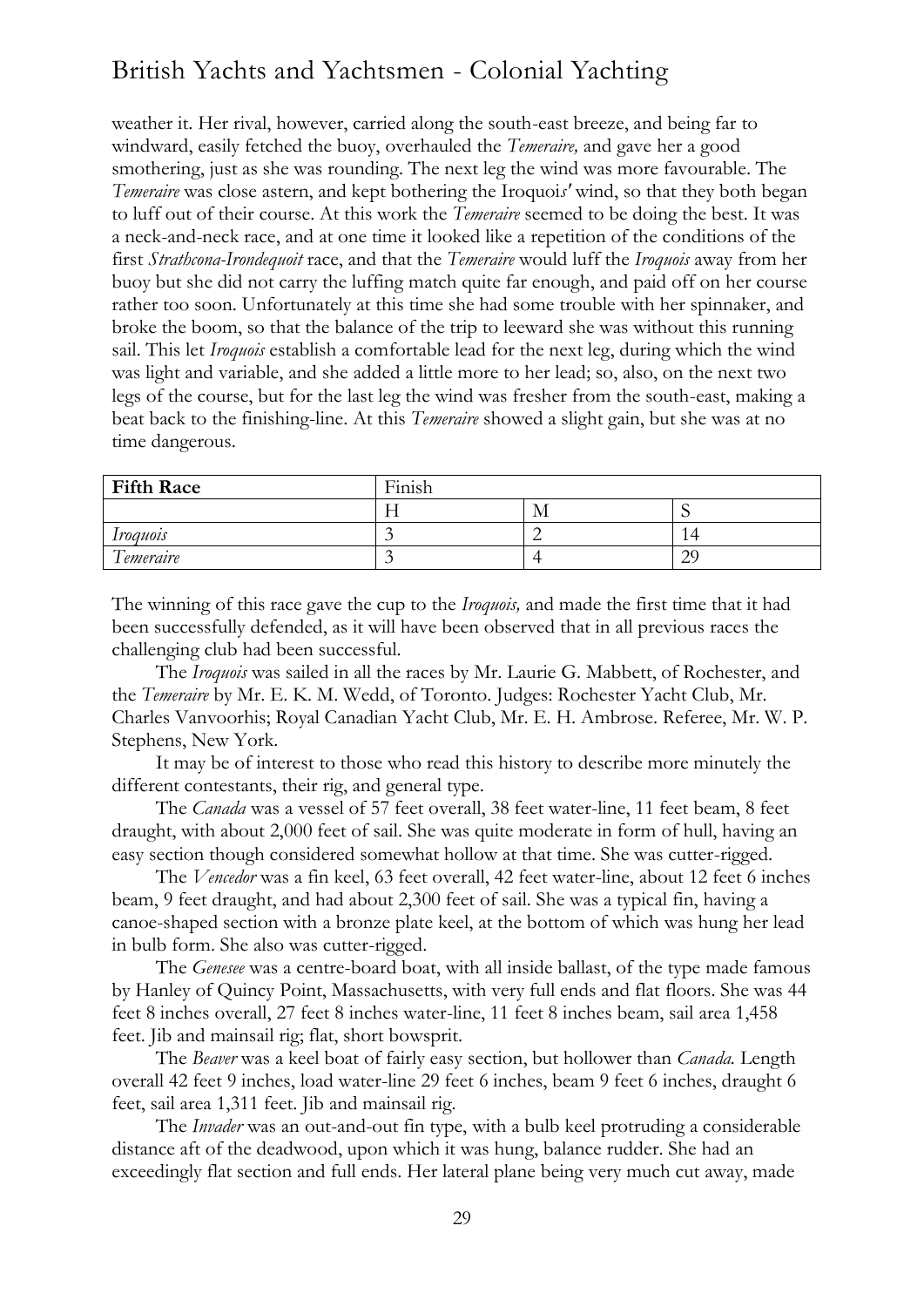her excel in light winds, but very deficient in lateral plane when heeled. She also was rigged jib and mainsail. Length overall 48 feet, lower water-line 27 feet 6 inches, beam 9 feet, draught 6 feet, sail area 1,460 feet.

The *Cadillac* was very similar to the *Genesee,* being also a Hanley boat, with all inside ballast. Jib and mainsail rig.

The *Irondequoit* and *Strathcona* were of approximately the same dimensions, not varying more than a few inches in any one particular, except overall lengths, in which the *Irondequoit* had about 4 feet the advantage. They were 40 feet water-line, 12 feet 6 inches beam, 9 feet draught, 2,600 feet of sail, and 35 feet area of immersed midship section. Both were cutter-rigged.

The *Iroquois* and *Temeraire* were also jib and mainsail boats of similar dimensions. They had 30 feet water-line, 9 feet 6 inches beam, 1,550 feet of sail, 7 feet draught, with an area of immersed midship section of 22¼ feet. The form of midship section, however, varied considerably. The *Iroquois* had hard bilges and hollower garboards, the area of the section being made up by thickening the keel and deadwood. The *Temeraire* had easier bilges, thicker garboard, and thinner keel.

### **The Fisher Cup**

There are two stories of the origin of the Fisher Cup - not necessarily conflicting, but certainly not identical. It is, perhaps, only natural that this, the oldest of the international fresh-water yachting trophies, should have a slight halo of mystery about its beginning, but it is not exactly satisfactory to the one who wishes to write about it.

According to the present holders, the Rochester Yacht Club, the Fisher Cup was presented to the Chicago Yacht Club on July 8, 188 2, by A. J. Fisher, Esq., as a challenge cup, and won by the following yachts:

1882 - *Cora.* 1883 - *Atalanta.* 1884 - *Norah.* 1892 - *Onward.* 1900 - *Genesee.*

The Canadian story, which, it must be frankly stated, is quite as much tradition as a written record, goes back much further. According to this, the cup was won on the Atlantic Coast by the yacht *Cora* in 1874 or thereabouts. The *Cora* was a 60-foot waterline boat of the type of the old *Ina.* She was bought by Commodore J. K. Barker, of Detroit, and brought to the Lakes by him. Commodore Barker, by the way, was drowned in the seventies while coming ashore in the *Cora's* dinghy with a load of ballast while the yacht was being stripped for the season.

When the *Cora* came to the Lakes she was one of the crack American yachts, and Canadians were eager for a brush with her with one of their fliers of the day - the *Annie Cuthbert* (owned by Alexander Cuthbert, sen., of Cobourg, one of the predecessors of the Canadian challengers for the *America* Cup), the *Countess of Dufferin,* and *Atalanta.* The *Annie Cuthbert* and the *Cora* sailed a series of matches at Put-In-Bay, at the head of Lake Erie, and also in Lake St. Clair, in the season of 1875, and it was then, according to Canadian tradition, that the Fisher Cup was first won by a Canadian yacht.

The *Annie Cuthbert* was bought by Chicago yachtsmen, Commodore Prindiville among them, in 1879, and the cup, which had so far belonged to the winning boat, went with her to Chicago.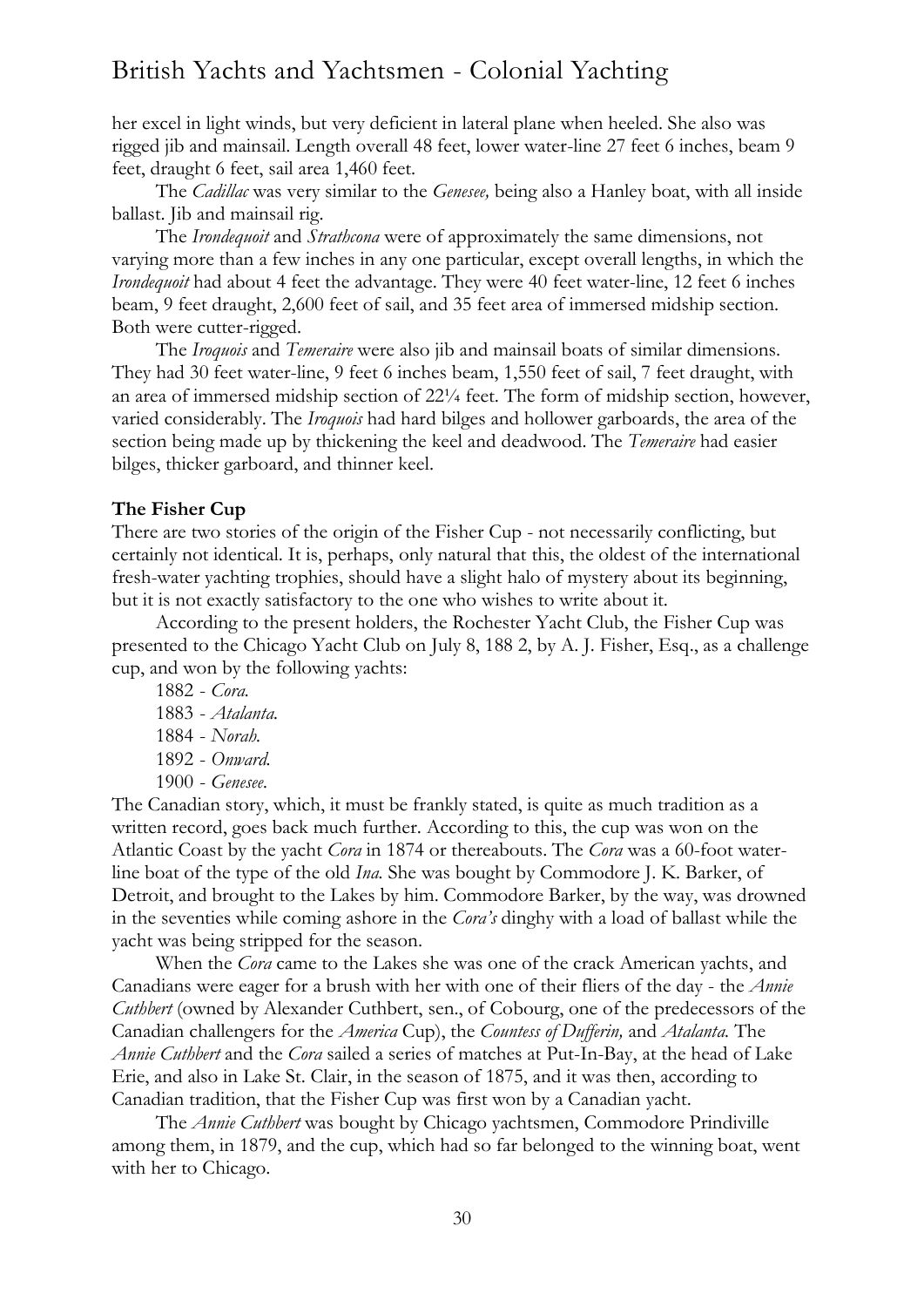The Canadian sloop *Atalanta,* which made an unsuccessful bid for the *America* Cup in 1881, was sent to Chicago in 1883, and won the trophy back to Canada. *Atalanta* was then owned by the Gifford Syndicate of Cobourg.

Next year the yacht *Norah,* of Belleville, owned by Mr. John Bell, G.T.R., solicitor, won the cup from *Atalanta. Norah* held the cup for many years. There was, apparently, room for argument as to when the cup became the actual property of the winner, and whether the winner was bound to defend it at all times. Toronto yachtsmen, eager to get the trophy, endeavoured to bring about a match, when the new cutter *Zelma,* owned by N. B. Dick, Esq., was added to the Royal Canadian Yacht Club fleet in 1891.

*Norah* belonged to the Bay of Quinte Yacht Club, and efforts at arranging a match were unavailing. *Zelma* was sent to the bay, and actually made a start, but as there was no contestant for her, she threw up the race and came home.

One way out of the difficulty presented itself in the challenge of the Rochester Yacht Club, which, being an international one, could not very well be refused. Toronto yachtsmen rather rejoiced at the prospect of the cup leaving the Bay of Quinte, as they expected to be able to recover it for themselves. *Norah* and the Rochester yacht *Onward*  sailed a race in September, 1892. There were practically no restrictions, in the modern sense of the word, and it was blowing a gale of wind. *Onward,* with a crew of thirty-five men, piled up to windward, stood up like a church, and carried sail so ably that the Canadian defender was badly beaten, and the cup crossed the lake.

Then *Zelma,* as expected, challenged *Onward.* They raced at Rochester, or rather Charlotte, but could not arrive at a conclusion. There were two races in light winds which could not be concluded, and on the day for the third race it blew a gale, and neither yacht could tow out of Charlotte piers. This was in 1893.

The cup stayed undisturbed in Rochester for seven years, when *Minota,* a 35-footer, as she was then classed, was sent after it, after a long series of trial races against *Beaver. Minota* bore the Royal Canadian Yacht Club's challenge, and the Rochester Yacht Club depended on the Canada's cup-winner *Genesee.* In the first race, in light airs, *Minota* was beaten. In the second race, sailed in a gale, she stood a splendid chance of winning, when the parting of a main shroud turnbuckle completely crippled her, and allowed *Genesee* to complete the defence of the cup with a sail-over. Since then the cup has rested quietly again in Rochester.

The status of the cup as a trophy is no longer disputable. On November 15, 1895, Messrs. J. R. White, Arthur T. Hagen, and Frederick S. Todd, owners of the *Onward,*  donated the trophy to the Lake Yacht-Racing Association on condition that it should be a perpetual challenge cup for yachts in the 35-foot class and larger belonging to Lake Ontario yacht clubs enrolled in the Lake Yacht-Racing Association. It is provided in the deed of gift that the cup is not to be held by the winning yacht, but by the club to which she belongs.

#### **Record of Royal Canadian Yacht Club's Racing Cups and Trophies**

The Royal Canadian Yacht Club have been particularly favoured in the matter of cups given to the club for competition; indeed, it is doubtful if any club in the world whose home is on fresh water has as many valuable trophies for its members' yachts to race for. The list comprises:-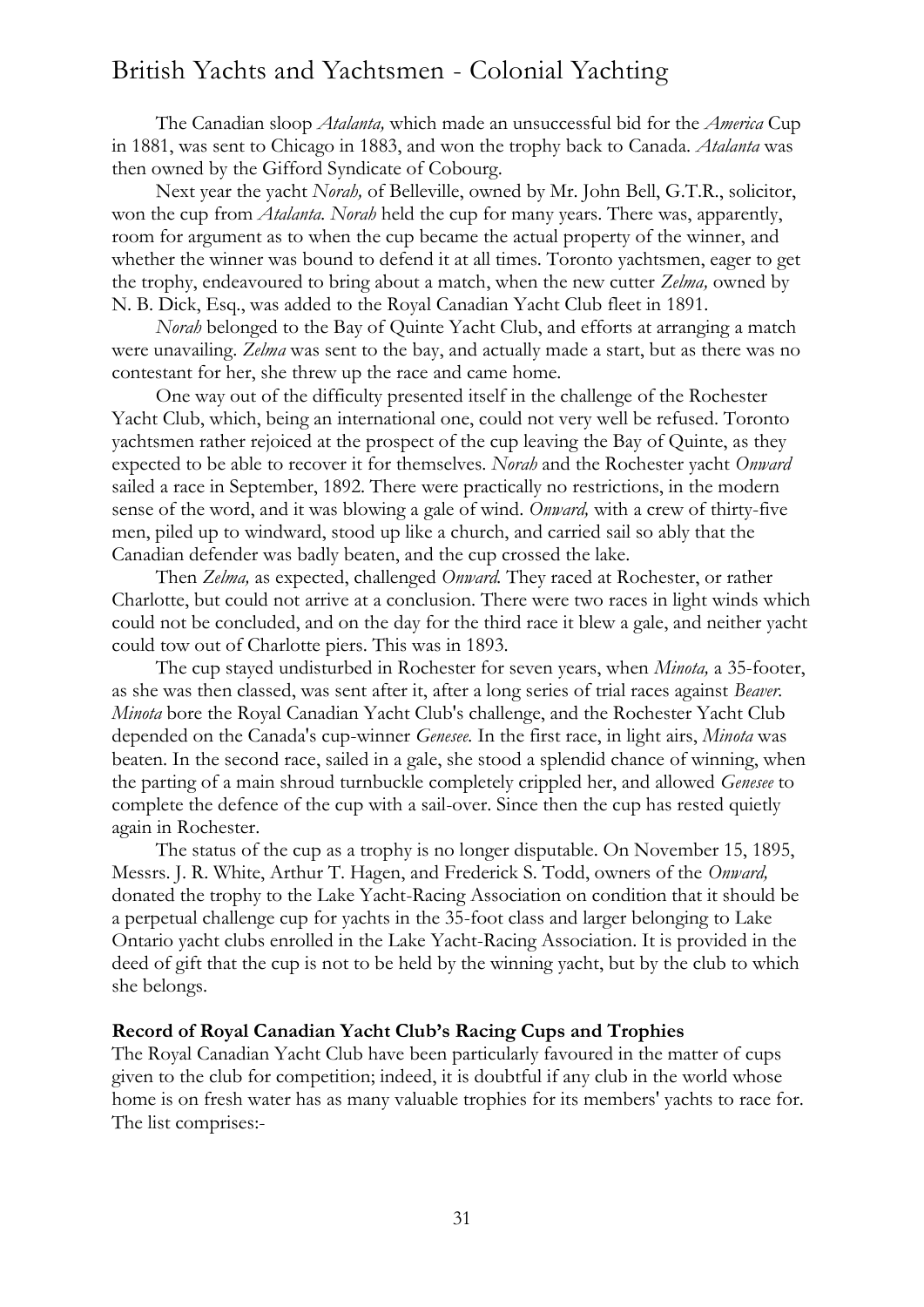| Date | Name                  | Donor                                          |
|------|-----------------------|------------------------------------------------|
| 1860 | Prince of Wales's Cup | H.R.H. The Prince of Wales (now King Edward    |
|      |                       | VII.)                                          |
| 1882 | Murray Cup            | Captain J. G. Murray                           |
| 1882 | Cosgrove Cup          | John Cosgrove, Esq.                            |
| 1883 | McGaw Cup             | Thomas McGaw, Esq.                             |
| 1887 | Lansdowne Cup         | His Excellency the Marquis of Lansdowne        |
| 1889 | Lorne Cup             | His Excellency the Marquis of Lorne and H.R.H. |
|      |                       | Princess Louise                                |
| 1891 | Queen's Cup           | Her Majesty Queen Victoria                     |
| 1897 | Harman Cup            | S. Bruce Harman, Esq.                          |
| 1900 | Gooderham Cup         | George H. Gooderham, Esq.                      |
| 1902 | Barber Cup            | Henry Barber, Esq.                             |
| 1903 | Beaver Cup            | Dr. A. H. Garrett, et al.                      |
| 1905 | Smith Cup             | R. A. Smith, Esq.                              |
| 1906 | Pellatt Shield        | Sir Henry Mill Pellatt                         |

### **Royal Canadian Yacht Club's Racing Cups and Trophies.**

The Royal Canadian Yacht Club received its royal warrant in 1854, and six years afterwards, on the occasion of the visit to Toronto of H.R.H. the then Prince of Wales, he was pleased to present to the Royal Canadian Yacht Club a beautiful silver cup for annual competition by the yachts owned by members of that club.

The first race for this cup was sailed in 1861, and from that time to the present, with the single exception of 1881, has been raced for every year.

This cup is one that every yacht in the club is entitled to sail for, and as a result there has nearly always been a large fleet of starters, as the Prince of Wales's Cup is looked upon as being the cup, and in the, hope of winning it and the handsome medal that accompanies it every member who owns a yacht with the faintest pretentions to speed enters her for the race.

To read over the list of winners of this historic cup is to recall to mind nearly all the famous yachts that have ever sailed on Lake Ontario; but outstanding is the name *Oriole,*  eleven times a winner. *Gorilla* in the sixties and seventies won the cup four times, and in later years *Lilma* and *Merrythought* have each won it on three different occasions.

A complete list of winners up to date is appended.

Next in importance comes the Queen's Cup, presented to the Royal Canadian Yacht Club by our late revered Queen Victoria in 1891 through Lord Stanley, the then Governor-General of Canada.

Though this cup was in reality given to the Royal Canadian Yacht Club, before the gift was finally accepted the club had decided to make the cup of more value by accepting it in the names of all the Canadian yacht clubs on the Lakes, and in order to put the arrangement on a businesslike basis they called together representatives of the different clubs on Lake Ontario, and framed rules and regulations under which all the races for this cup are sailed.

In order to give all sizes of yachts a chance to win the cup, they divided the races among three classes, comprising all the yachts up to 30 feet water-line, yachts between 30 and 40 feet water-line, and all yachts over 40 feet water-line, the first race to be sailed under the auspices of the Royal Canadian Yacht Club off Toronto.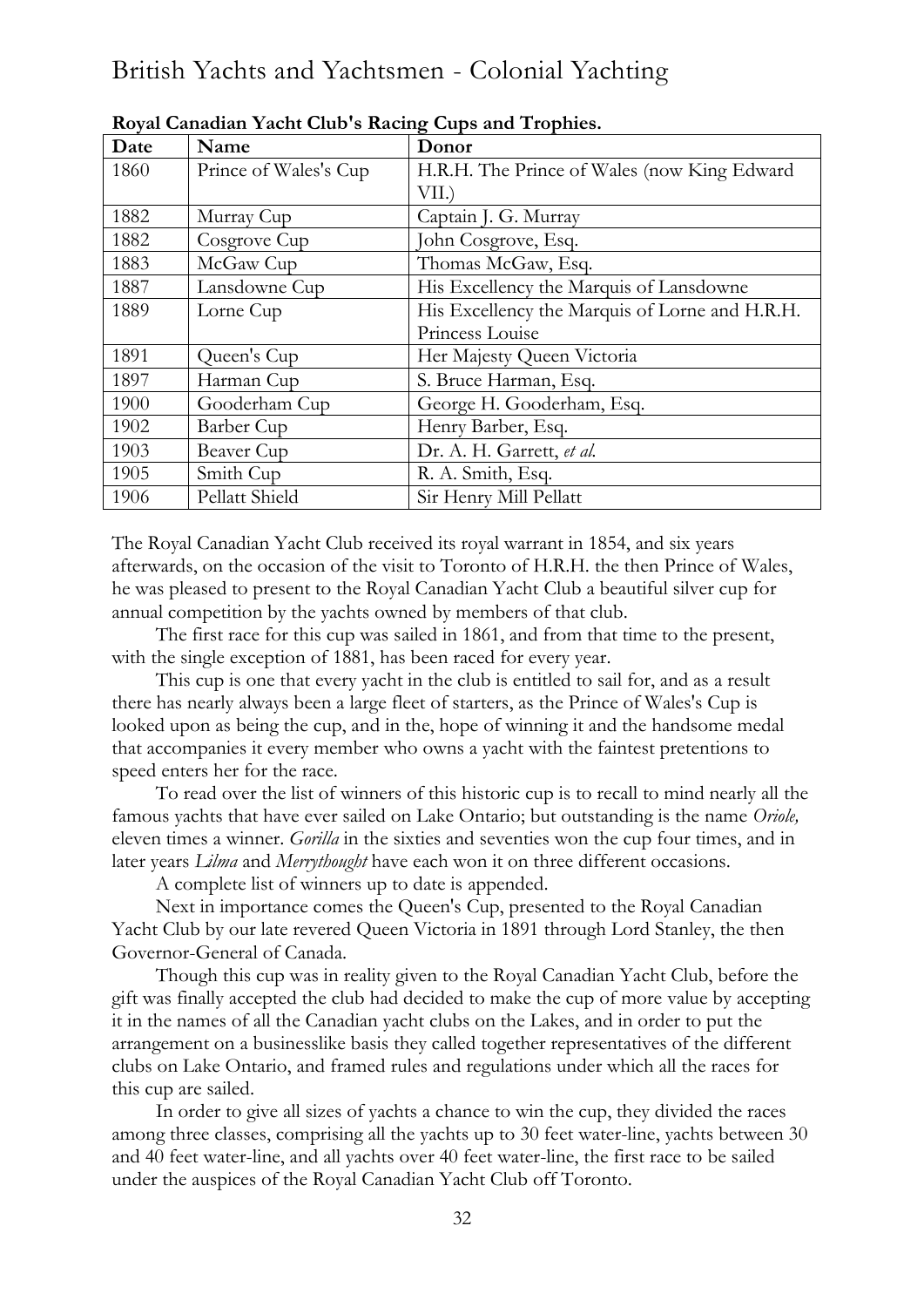They decided that the first race should be sailed by the yachts of the largest class, the next year the race to be sailed by the smallest-class, and the third year the 40-footers were to have their show for the cup.

They also arranged that the cup should be raced for over the course of the club whose representative won the cup in the last contest sailed by the class in which the race was for the year, by this means giving every club winning the cup an opportunity of seeing a Queen's Cup race held on its club course.

The races for this cup are always sailed on Dominion Day, July 1, and on most occasions spirited contests have resulted.

Of the other cups comparatively little need be said, as they have been presented to the club by different gentlemen for one purpose or another.

The Lansdowne Cup and Lorne Cup were presented by the Marquis of Lansdowne and the Marquis of Lorne and H.R.H. Princess Louise after their official visits to Toronto, when they had been entertained by the Royal Canadian Yacht Club.

The Murray, Cosgrave, and McGaw Cups were presented to that live organization the Toronto Yacht Club, and became the property of the Royal Canadian Yacht Club in 1890, when the two clubs amalgamated.

As, with the exception of the Prince of Wales and Queen's Cups, the trophies are in the hands of the sailing committee of the club, and are allocated each year to the classes the committee think fit, the winning of them does not really mean anything, as the same cup might be held by a 20-footer one year and a 40-footer the next.

Under these circumstances the records of the winners of the different cups are hardly worth mentioning here, though the cups have been productive of a lot of firstclass racing. The honour roll of the Prince of Wales's Cup and Queen's Cup is as follows:

| Date  | Winner          | Owner                  | Course                      |
|-------|-----------------|------------------------|-----------------------------|
| 1861  | Wideawake       | C. Elliott             | Mimico, etc., and return    |
| 1862  | Gorilla         | R. W. Standly          | Mimico, etc., and return    |
| 1863  | Gorilla         | R. W. Standly          | Port Dalhousie and return   |
| 1864' | Standly         | R. W. Standly          | Port Dalhousie and return   |
| 1865  | Arrow           | G. H. Wyatt            |                             |
| 1866  | Ripple          | E. Blake               | Port Credit and return      |
| 1867  | Ripple          | E. Blake               | Port Dalhousie and return   |
| 1868  | Geraldine       | E. M. Hodder           | Port Dalhousie and return   |
| 1869  | Mosquito        | E. M. Copeland         | Mimico, Scarborough, etc.   |
| 1870  | Ida             | George Eadie           | Niagara                     |
| 1871* |                 |                        | Niagara and return          |
| 1872  | Gorilla         | Captain C. Gifford     | Niagara                     |
| 1873  | Lady Stanley    | B. R. Clarkson         | Niagara                     |
| 1874  | Oriole          | W. C. Campbell, et al. | Niagara                     |
| 1875  | Oriole          | W. C. Campbell, et al. | Niagara                     |
| 1876  | <b>Brunette</b> | G. H. Wyatt, et al.    | Mimico, Lake Buoy, Victoria |
|       |                 |                        | Park                        |
| 1877  | Oriole          | J. Leys, et al.        | Lighthouse, Lake Buoy,      |
|       |                 | Victoria Park          |                             |
| 1878  | Oriole          | J. Leys, et al.        | Ditto                       |

**List of races for The Prince Of Wales's Cup, and their Winners.**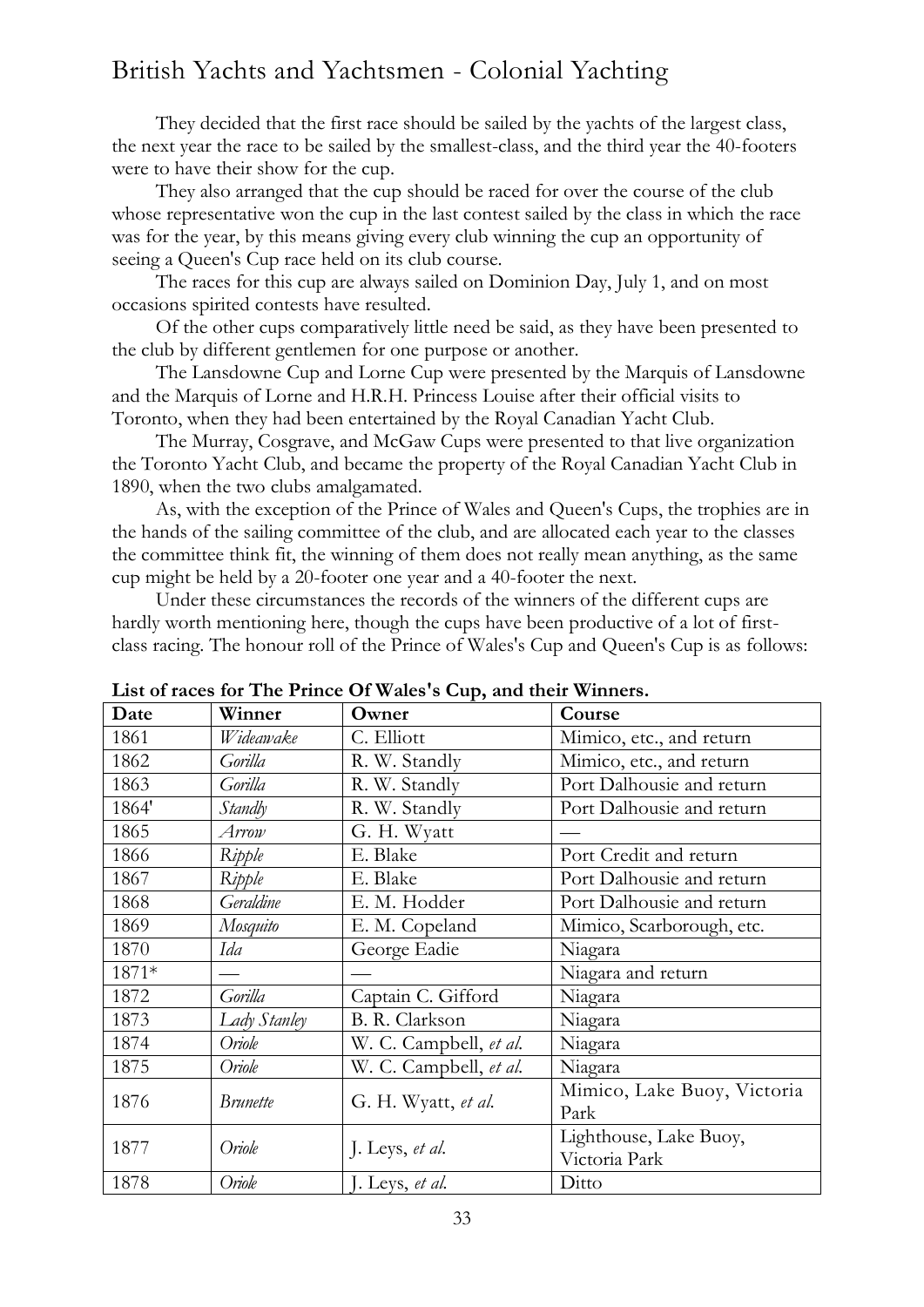| Date   | Winner        | Owner                      | Course                                                                    |
|--------|---------------|----------------------------|---------------------------------------------------------------------------|
| 1879   | Oriole        | J. Leys, et al.            | Ditto                                                                     |
| 1880   | Madcap        | A. R. Boswell              | Port Credit, Victoria Park                                                |
| 1881 t |               |                            |                                                                           |
| 1882   | Cygnet        | T. McGaw                   | Mimico, Lake Buoy, Victoria<br>Park                                       |
| 1883   | Aileen        | W. G. Gooderham, et al.    | Ditto                                                                     |
| 1884   | Aileen        | W. G. Gooderham, et al.    | Ditto                                                                     |
| 1885   | Aileen        | W. G. Gooderham, et<br>al. | Ditto                                                                     |
| 1886   | Oriole        | George Gooderham           | Exhibition, Lake Buoy, Victoria<br>Park                                   |
| 1887   | Oriole        | George Gooderham           | Ditto                                                                     |
| 1888   | Oriole        | George Gooderham           | Ditto                                                                     |
| 1889   | Oriole        | George Gooderham           | Ditto                                                                     |
| 1890   | Oriole        | George Gooderham           | Ditto                                                                     |
| 1891   | V reda        | A. R. Boswell, et al.      | Ditto                                                                     |
| 1892   | Oriole        | George Gooderham           | Ditto                                                                     |
| 1893   | Zelma         | N. B. Dick                 | Ditto                                                                     |
| 1894   | Zelma         | N. B. Dick                 | Exhibition, Mimico, Lake Buoy                                             |
| 1895   | <b>V</b> reda | A. R. Boswell              | Exhibition, Mimico, Lake Buoy                                             |
| 1896   | Zelma         | R. A. Lucas                | Exhibition, Mimico, Lake Buoy                                             |
| 1897   | Wawa          | S. H. Townsend             | Triangle: 24 miles base along<br>Island shore; apex, due south in<br>lake |
| 1898   | Merrythought  | Æ. Jarvis                  | Ditto                                                                     |
| 1899   | Clorita       | G. H. Gooderham            | Ditto                                                                     |
| 1900   | Merrythought  | Æ. Jarvis                  | Ditto                                                                     |
| 1901   | Merrythought. | Æ. Jarvis                  | Ditto                                                                     |
| 1902   | Invader       | G. H. Gooderham.           | Ditto                                                                     |
| 1903   | Strathcona    | Norman Macrae              | Ditto                                                                     |
| 1904   | <b>Whirl</b>  | F. Darrell                 | Ditto                                                                     |
| 1905   | Loraya        | J. G. Worts                | Ditto                                                                     |

# **Queen's Cup**

| Date               | Winner       | Owner                 | Course   |
|--------------------|--------------|-----------------------|----------|
| 1891               | Vreda        | A. R. Boswell         | Toronto  |
| 1892<br>$\dddotsc$ | Nancy        | F.Malloch             | Hamilton |
| 1893<br>$\ddotsc$  | Zelma        | N. B. Dick            | Toronto  |
| 1894<br>$\dddotsc$ | Vreda        | A. R. Boswell         | Toronto  |
| 1895               | Vedette      | Reed and Gray         | Hamilton |
| 1896               | Zelma        | R. A. Lucas           | Toronto  |
| 1897<br>$\dddotsc$ | Aggie        | Marlatt and Armstrong | Toronto  |
| 1898               | Verona       | W. J. Brigger         | Toronto  |
| 1899<br>$\ddotsc$  | Zelma        | R. A. Lucas           | Toronto  |
| 1900               | Merrythought | Æ. Jarvis             | Toronto  |